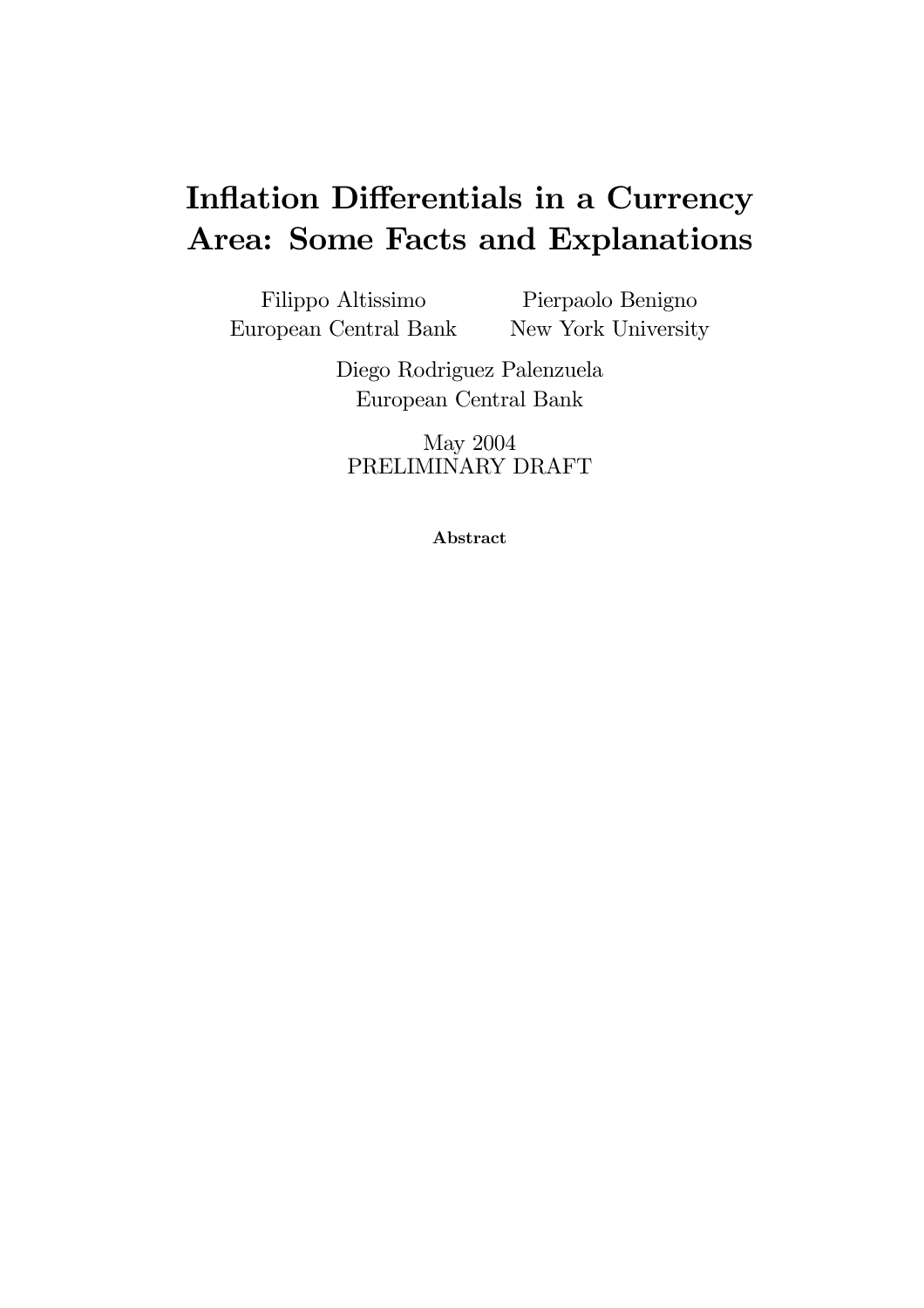# 1 Introduction

The issue of analyzing and explaining consumer price and inflation differentials in a currency area has attracted the attention of a considerable number of researchers in the recent past years.<sup>1</sup> Indeed, persistent inflation differentials are a reality in the recent monetary-union experience among European countries.

This work aims to contribute to the literature along three main dimensions. First we present descriptive statistics on the presence of inflation dispersion based on the experience of European countries in the EMU. We show that there is still a sizeable dispersion of HICP inflation rates across countries. In a sectoral decomposition of this dispersion, we find that most of it occurs in the Service category of HICP, even if also the Energy category has been a relevant source in some historical periods. This suggests that most of the sources of dispersion are in the non-traded components of the HICP.

Second, we use a dynamic factor model to decompose the aggregate and sectoral dispersions between a common component driven by common factors and an idiosyncratic component. The haterogeneous response across countries to a change in the common factor can account for large fraction of the inflation dispersion. This is particularly the case for the Industrial good categories, even thought the cross-country dispersion of the inflation rates of items in this category is quite low. However, it also applies to the Services categories, which is instead characterized by a high level of dispersion.

Along these lines our interpretation of the data generating process is the following: Countries in a currency area might have structural differences: price-setting mechanism, degree of competition in the goods and labour markets, preferences and technologies and others. Moreover, policy-makers might interact in this environment by setting their policy instruments; countries might experience idiosyncratic or common shocks. The interrelation between shocks, structures and policies drive the data generating process and help to explain which factors can be treated as common or idiosyncratic.

Finally, we build a minimalist and stylized model of a currency area to give directions on which shocks, structures and policies can be important in explaining the qualitatively features of the data. In particular we study deviations from consumer-price equalization that arise because of movements in the relative prices of non-traded goods. The flexible-price version of the model by construction cannot capture any dynamic beyond the one implied by the shocks. However we can describe the long-run properties of the model. Contrary to the Balassa-Samuelson

 $1$ Our bibliography collects most of the recent and past works.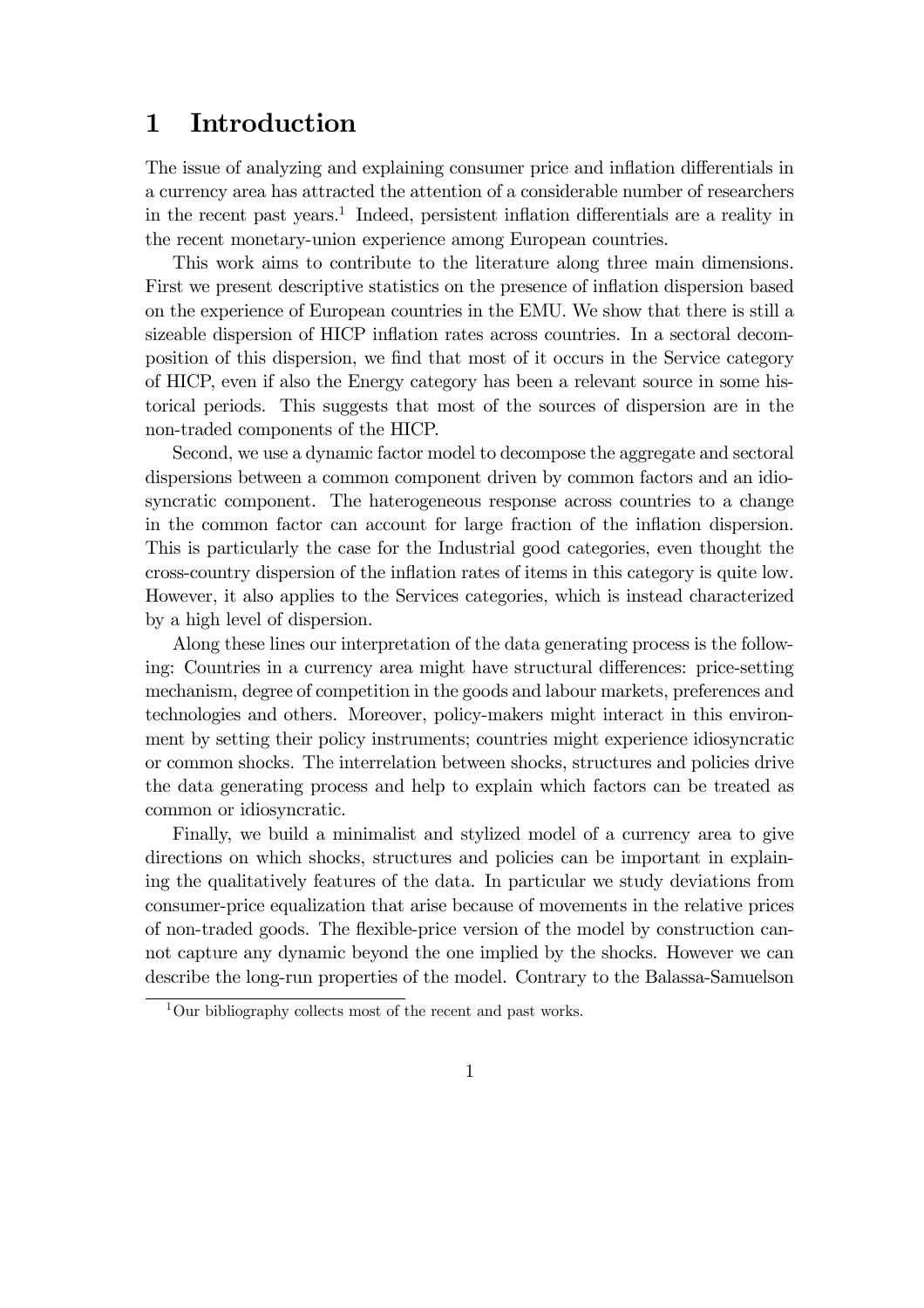argument, we show analytically that an unbalanced country-specific productivity shock in the traded sector is almost irrelevant for explaining consumer price differential. Instead, a balanced increase in productivity in one country has a negative and sizeable impact on the consumer price of the country relative to the rest of the area; it also reduces the overall mark-up in all the sectors of the country where the shock occurred. Asymmetric demand shocks, driven by government purchases, can be also an important source of consumer price dispersion. There is otherwise no role for monetary policy and for area-wide shocks in explaining price dispersion. These features are introduced and analyzed in the sticky-price version of the model: We show that a modest degree of sticky prices can be sufficient to mute the short-run response to the shocks and to generate persistence well beyond the one implied by the stochastic process followed by the driving force. We find that most often sticky prices induce interesting dynamics and responses that contrast the ones of the flexible-price model. We show that monetary policy can matter in two important dimensions. First, discretionary movements of policy can itself create persistent deviations in consumer prices if there are considerable structural asymmetries across countries. Second, the rules and the targets followed by monetary policy are critical in explaining the response and dynamic of price dispersion and other variables following common and idiosyncratic shocks.

The work is structured as follows: Section 2 presents the descriptive statistics on euro-area inflation differentials and proposes a dynamic factor model decomposition of it. Section 3 presents the structure of the model. Section 4 discusses the flexible-price version of the model while Section 5 analyzes the implications of the model under sticky prices. Finally Section 6 concludes.

## 2 Euro area inflation differentials

This section motivates our work as well as our modelling strategy by addressing three questions concerning the euro area economy. How sizable are the inflation differentials in the euro area, also compared to other currency areas? Are the inflation differentials in the euro area a sectoral phenomena, i.e. tradable versus non-tradable? Are the inflation differentials in the euro area the result of differentiated responses to common area-wide factors, or of idiosyncratic (sector/country specific) factors?

The understanding of inflation differentials in the euro area has been attracting quite a lot of empirical work in the recent years. Alberola (2000) is one of the first analysis of post-EMU data specifically focusing on cross-country inflation differentials. Recently a more extensive review of empirical evidence and literature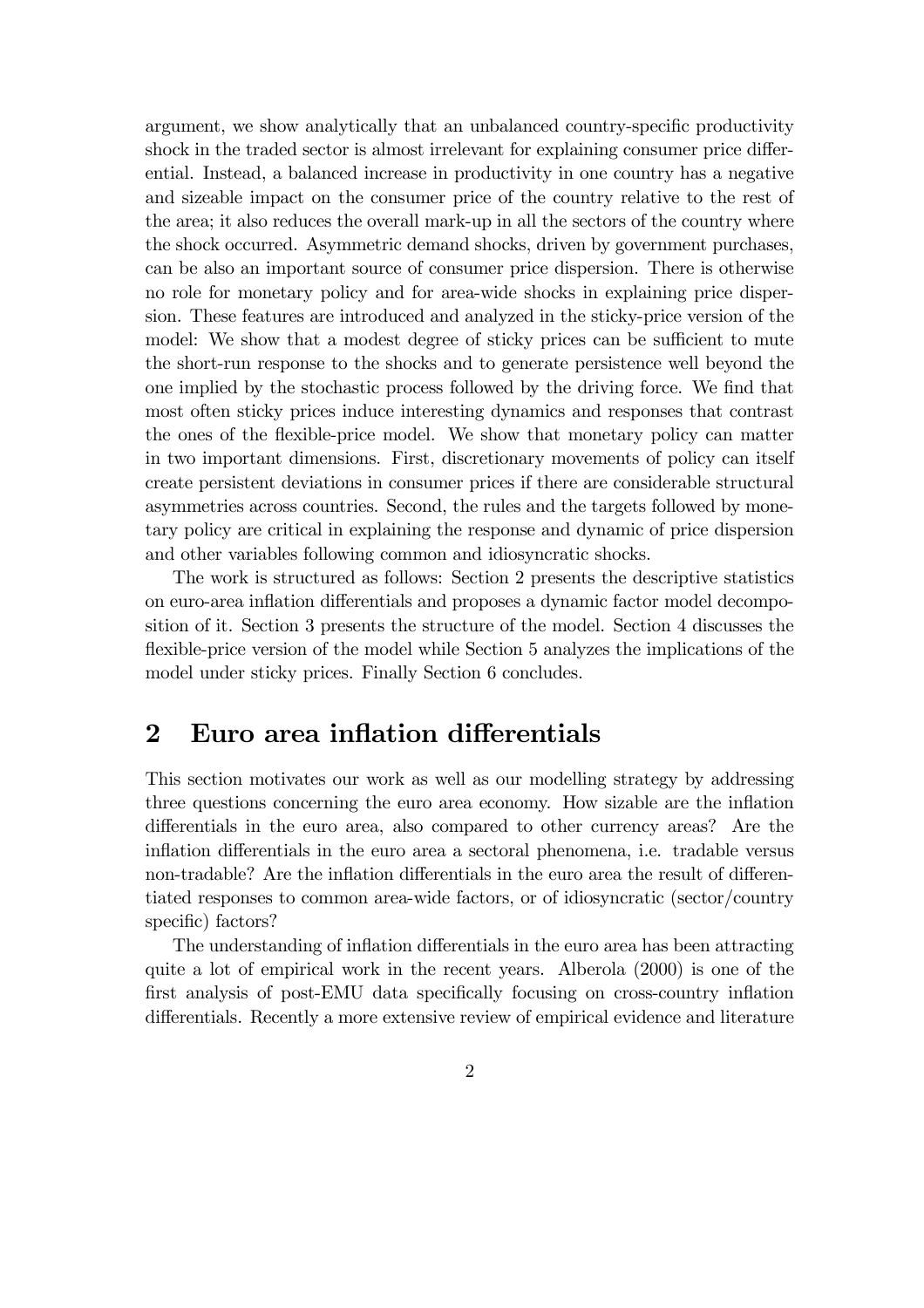has been conducted by the ECB, (ECB, 2003). The latter work surveys a variety of measures of price and cost developments at the national level in EU-12 during the 1999-2002 period and explores different possible macroeconomic determinants. While it is possible to refer to these papers for a broad analysis, here we revisit some of the statistical facts that are more relevant for our analysis, adding also the specific angle provided by dynamic factor models for this purpose.

The empirical analysis is based on the harmonized index of consumption prices (HICP). These data are harmonized final consumer prices for a basket of all goods and services consumed by a country, expenditure-weighted. Seasonally adjusted data for the area as a whole and for ten individual countries (all euro countries but Greece and Luxemburg) ranging from 1990.01 to 2004.02 have been analyzed. Greece has been excluded from the analysis because it has been included in the euro area HICP since 2001 upon entering the euro zone, while data for Luxemburg are available only from 1995. For the euro area and the individual countries, we considered the main index as well as its five main subcomponents: Services, Industrial Good excluding Energy, Energy, Processed Food and Unprocessed Food.2

*Notation:* To set notation,  $\pi_{j,t}^i$  is the year on year growth rate of price in subindex j of country *i* and the aggregate euro area counterpart is  $\pi_{j,t}^{euro}$ . While  $\pi_t^i$  denotes the overall inflation rate in country i and  $\pi_t^{euro}$  is the overall euro area inflation rate. The inflation differential between country  $i$  and the euro area is denoted as:

$$
\delta_{i,t} = (\pi_t^i - \pi_t^{euro});
$$

while the dispersion of inflation is measured by the root mean squared around the euro area counterpart, as :

$$
\Delta_t = \left(\frac{\sum_{i=1}^{10} \delta_{i,t}^2}{10}\right)^{1/2}.
$$

The inflation differential between subindex  $j$  in country  $i$  and the euro area one is denoted as:

$$
\delta_{j,i,t} = (\pi^i_{j,t} - \pi^{euro}_{j,t});
$$

while the dispersion of inflation in the sub-component  $j$  is measured as:

$$
\Delta_{j,t} = \left(\frac{\sum_{i=1}^{10} \delta_{j,i,t}^2}{10}\right)^{1/2}
$$

 $\ddot{\cdot}$ 

<sup>&</sup>lt;sup>2</sup>The weights of the five subindexes in the euro area HICP index in 2004 are 0.41, 0.31, 0.08, 0.12 and 0.08, respectively.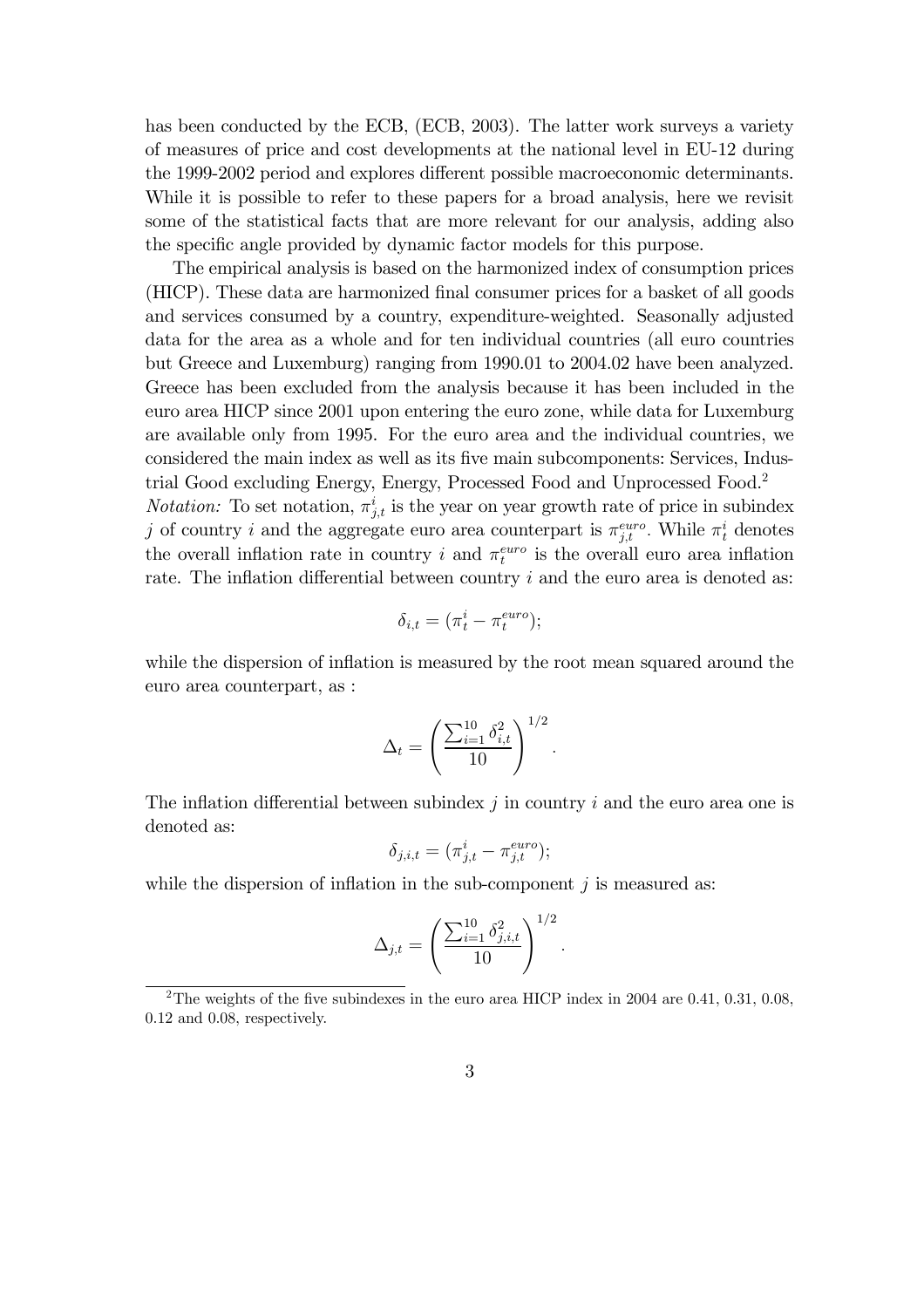The overall dispersion  $\Delta_t$  is not the weighted average of the sectoral dispersion given the nonlinearity of the transformation. However, it might be interesting to decompose the overall dispersion into the relative contribution of the different subcomponents. To this end, first, we assume that the sectoral country weights inside the HICP,  $w_{j,i,t}$ , are equal across countries, i.e.  $w_{j,i,t} = w_{j,t} \ \forall i$ , then we define the contribution of sector  $j$  to the overall inflation dispersion as:

$$
\frac{w_j \times \Delta_{j,t}}{\sum_j w_j \times \Delta_{j,t}}.
$$

Empirical Findings: The cross-country dispersion in inflation has been declining during the 90s across euro area as documented in Figures 1-2. Dispersion was above 4% in early 90s while it reached its minimum at 0.26% at the end of 1997. After this point, it inverted its trend and started to edge up again to around 1% between 1998 and 2002. In early 2004 it stood at around  $0.64\%$ <sup>3</sup>

Compared with the degree of dispersion observed within some individual euro area countries, inflation dispersion within the euro area remains relatively high. In particular, the recent degree of dispersion within the euro area is around twice the comparable measures computed across the German Länder, the Spanish Comunidades Autónomas and the Italian cities. On the contrary, the recent euro area inflation dispersion is quite comparable to the one measured among the 14 US metropolitan areas. The inflation divergence among US cities stayed remarkably constant at around 1 percent for many years. However the analogy is probably misleading, given that US cities are much smaller than EU nations, and their price indices tend to be more volatile.

Despite the possible similarities in the level of inflation dispersion between US and euro area, the high persistence of inflation differential is a characterizing feature of the euro area economy, as noted by Cecchetti, Mark and Sonora (2000). Indeed, in our data set the measured persistence of the inflation differential,  $\delta_{j,i,t}$ , is very close to the one of a unit root process on average across countries and sectors.<sup>4</sup>

The importance of sectoral pattern in explaining the overall dispersion is addressed in Figures 3-6. Figure 3 shows the year-on-year inflation rates in the euro

<sup>&</sup>lt;sup>3</sup>This finding is slightly different from the one reported in ECB (2003), due to the fact that we considered the dispersion of the 10 indicated countries vis- $\grave{a}$ -vis the euro area while ECB (2003) considered also Greece and Luxemburg.

<sup>4</sup> If we measure the persistence of the differential process by the largest autoregressive roots of a fitted ARMA model, it turns out that the largest autoregressive root is 0.981 on average across sectors and countries.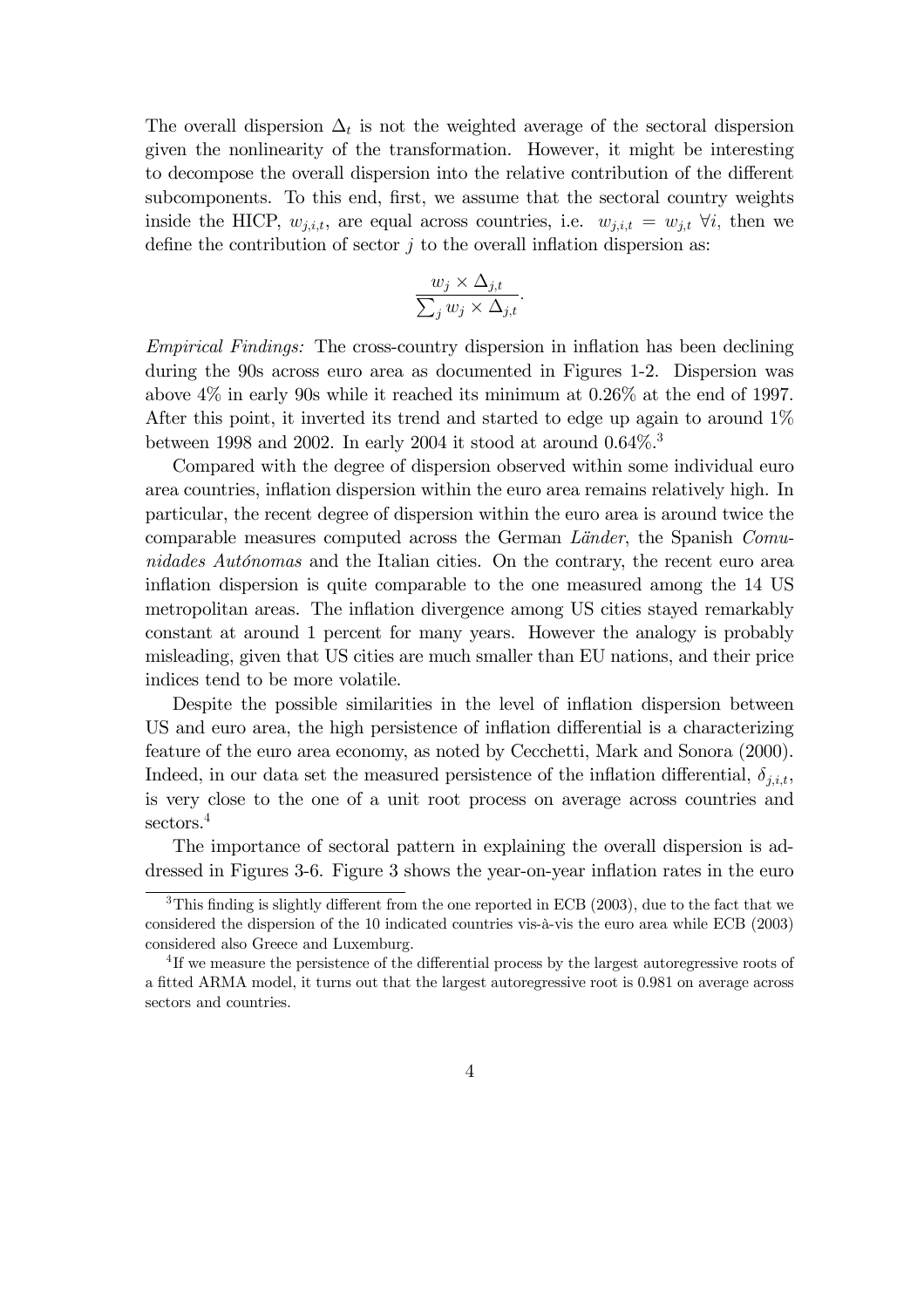area countries in the Services, Industrial Good Excluding Energy and Energy sectors, respectively. Figure 4 and 5 present the dispersion for each of the five sectors,  $\Delta_{j,t}$ , plotted together with the overall dispersion,  $\Delta_t$ . Finally, Figure 6 presents the contribution of the sectors to the overall inflation dispersion.

Several conclusions can be drawn. First, all the components of inflation contributed to the very low dispersion observed in 1997-1998. Second, the increase on dispersion between 2000 and 2002 can mainly attributed to the dispersion in Services and Energy sectors. Third, Figures 4 shows that the dispersion in the Service sector has been almost always higher than the overall dispersion and its contribution has been increasing over time as indicated in Figure 6, also in line with the increase of the weight of this subcomponent inside the HICP index. Fourth, differently to the Services, the Industrial Good excluding energy index presents a low degree of dispersion and its overall importance is decreasing. Finally, differently from the common wisdom, the dynamic of the Energy subindex is a major source of overall dispersion. This is due both to the large volatility of this subindex but also to considerable heterogeneity in the countries' response to shocks.

Interpreting those results some cautionary remarks should be made. The HIPC is an index of final consumer prices for a basket of all goods and services consumed; so Industrial Good excluding energy price includes also the prices of (tradable) imported goods and a share of final sale services, such as the prices of any non-tradable marketing and other final consumption services; the services component included in the final Industrial good price might induce to overestimate the dispersion of this sector. On the contrary, this is not the case in the Services sector, where the value added deflator of Services almost entirely accounts for the final price of Services, as indicated by the input-output evidence produced by Sondergaard (2003) for some euro countries.

Finally, regarding the last of the three motivating questions - namely, whether the observed dispersion in inflation across euro area countries is due to different reaction to area-wide factors or the result of country/sectoral developments. To address this question we follow a similar approach to the one employed by Forni and Reichlin (2001) to decompose euro countries GDP growth into a European, a national, and a residual component. We estimate an approximate dynamic factor model<sup>5</sup> on the inflation differential which allows to decompose the differential in each countries and sectors as:

$$
\delta_{j,i,t} = c_{j,i} + \Phi_{j,i}(L) \times u_t + \xi_{j,i,t} = \chi_{j,i,t} + \xi_{j,i,t}
$$
\n(2.1)

where the first term of the right hand side is the average dispersion over the sample

<sup>&</sup>lt;sup>5</sup>See Stock and Watson (1999) and Forni, Hallin, Lippi and Reichlin (2000).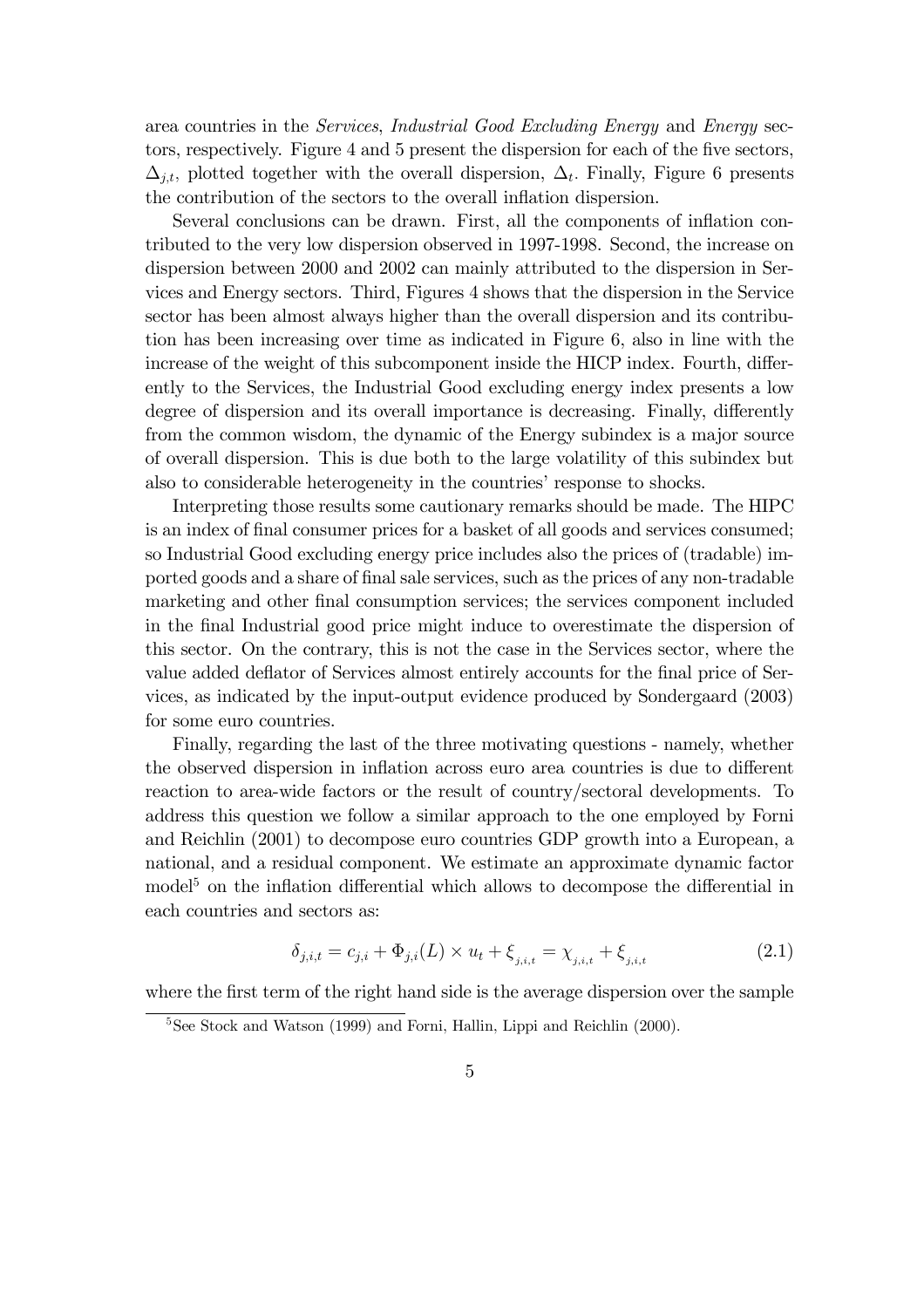(ideally nil), the second term captures the effect of common area wide shocks,  $u_t$ , which is allowed to propagate across countries and sectors with a differentiate dynamic, and the last term captures an idiosyncratic dynamic, mainly associated to country or sectoral specific developments. We grouped the first and second term into  $\chi_{j,i,t}$ .

The approximate dynamic factor models exploits the cross-section dimension of a large panel of time series to identify and estimates the part of the time series driven by few common shocks,  $\chi_{j,i,t}$ . To this end, in order to have proper estimates of the euro area common components in (2.1), we augmented the sixty time series on differential,  $\delta_{j,i,t}$ , with 193 monthly macro-economic time series related to the ten euro area countries considered.<sup>6</sup> The estimation has been performed on the sample period 1993.01-2003.06. In line with the finding of similar exercises, the results points to the presence of strong commonalities among the 253 variables and the estimated common factors account on average of around 50% of the variance of the 253 variables.7

Having an estimate of the two components in (2.1), we can first ask how much of the historical dynamic of differentials is accounted by the identified area wide factors. The table below reports the average across countries of the share of variance of the differentials,  $\delta_{j,i,t}$ , accounted by common shocks, both for the overall index and for the individual subindexes.

|      |      |      |      |      | Overall Services Industrial Energy Proc. Food Unproc. Food |
|------|------|------|------|------|------------------------------------------------------------|
| 0.66 | 0.58 | 0.67 | 0.52 | 0.65 | 0.42                                                       |

It turns out that the Energy and the Services sector are the ones with the large idiosyncratic components, while the Industrial Good excluding Energy and the Processed Food sectors are the most common ones.

The importance of the common factors is also clear from Figure 7-10, where we show how the dispersion in inflation can be decomposed into the part attributed to the common factor,  $\chi_{j,i,t}$ , and a remaining one, associated to the idiosyncratic part. Figure 7 presents the cross-country dispersion of the overall HICP and its decomposition. The common part is clearly responsible for the large part of the observed dispersion. The idiosyncratic part has a nil contribution to overall dispersion from 1994 to 2000, but it contributes positively to dispersion from 2000

<sup>&</sup>lt;sup>6</sup>The data are: main and sectoral industrial production indexes, consumer and producer surveys, producer prices index, financial quantities, interest rates, trade statistics and more. The data has been seasonally adjusted and transformed to be stationary.

<sup>7</sup>The estimation procedure is based on the principal componet decomposition of the variancecovariance matrix of the data. The estimation indicates the presence of five static factors in the models.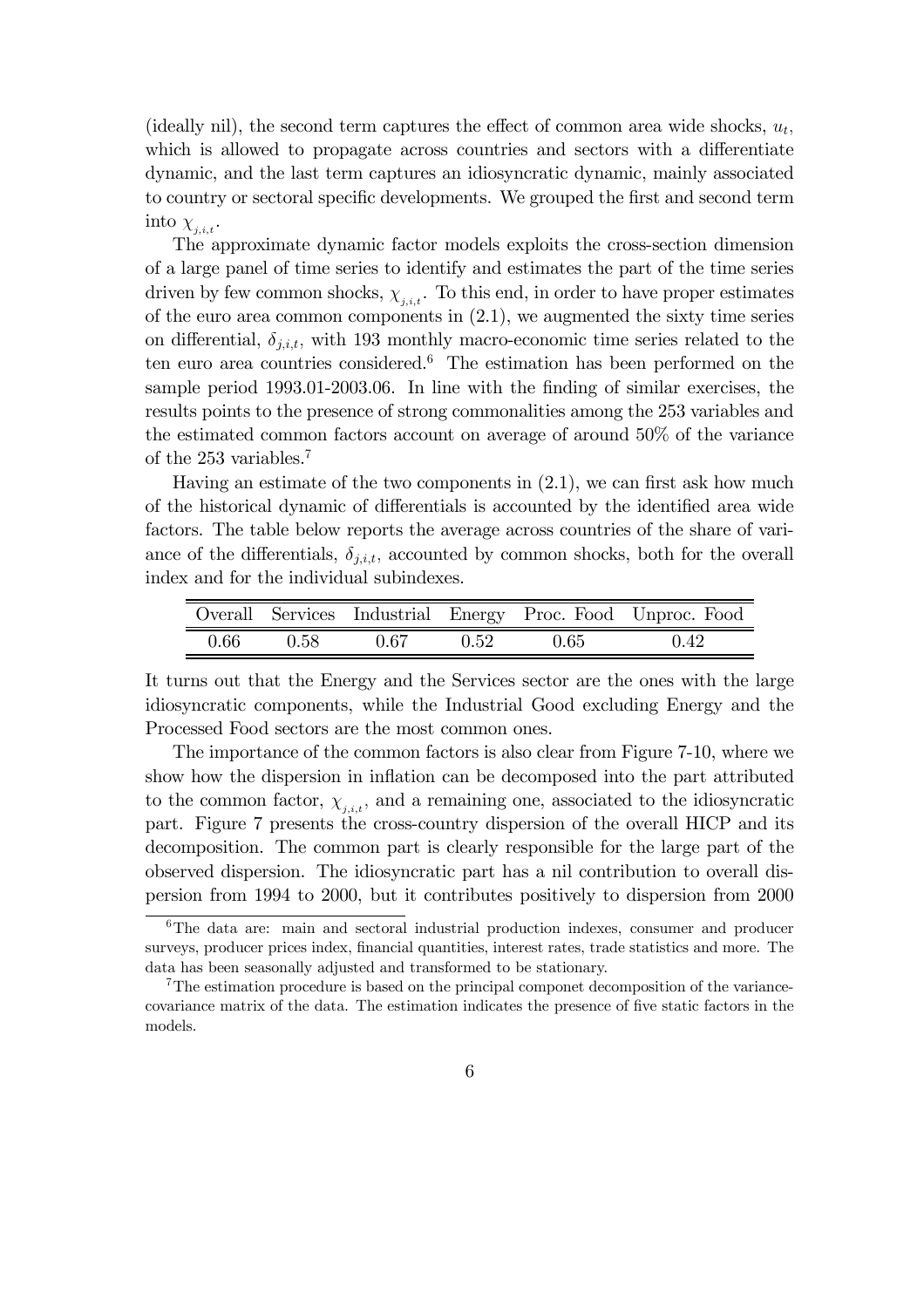onward. The Service sector presents a behavior similar to the overall index with large part of its dispersion explained by countries-specific reaction to common shocks. The increase in dispersion since 2000 is mainly associated to the common factor; even if idiosyncratic elements contributed positively both during 2000 and 2002. In the Industrial sector the commonality is even more striking, however it should be noted that the dispersion in this sector is relative low. By contrast, in the case of Energy prices most of the dispersion is due to presence of idiosyncratic factors, see Figure 10.

To conclude, the inflation differentials in the euro area are relevant and persistent. Our proxy of the non-tradable sector, namely the Services sector, seems the main source of dispersion; even if also the heterogeneous dynamic of energy prices is strongly contributing to it. On the contrary, the dispersion in our proxy of the tradable sector, namely the one producing industrial goods excluding energy, is quite limited. Finally, a first attempt to understand the source of those differentials indicates that they are mainly associated to differentiate responses of the ten euro area economies to common area wide shocks.

# 3 Model

We propose a stylized model of a currency area to investigate which shocks can be most important to drive the price dispersion and which structural features can rationalize the observed persistence. We model a currency area as composed by two countries of equal population size. Consumption preferences depend on non-traded and traded goods. In particular, each country is specialized in the production of a bundle of traded goods. Financial markets are complete within and across countries. Labor is immobile across countries but imperfectly mobile within sectors of a country. There can be price rigidities in all sectors of the economy. The law of one price holds in the traded sector and the price dispersion at the consumer level depends on the movements of the relative prices of non-traded goods.

Our model is closely related to open-economy models, like Obstfeld and Rogoff (2000) who introduces non-traded goods in stochastic models with sticky prices. Benigno and Thoenissen (2003) use a similar model to study the real exchange rate behavior of UK with respect to the Euro area with the purpose of analyzing whether supply shocks can account for the real exchange rate appreciation in the late nineties. In reference to the recent literature on monetary policy in a currency area our model is closely related to Duarte and Wolman (2002, 2003). They further allow for price discrimination in goods that are tradeable. Moreover, they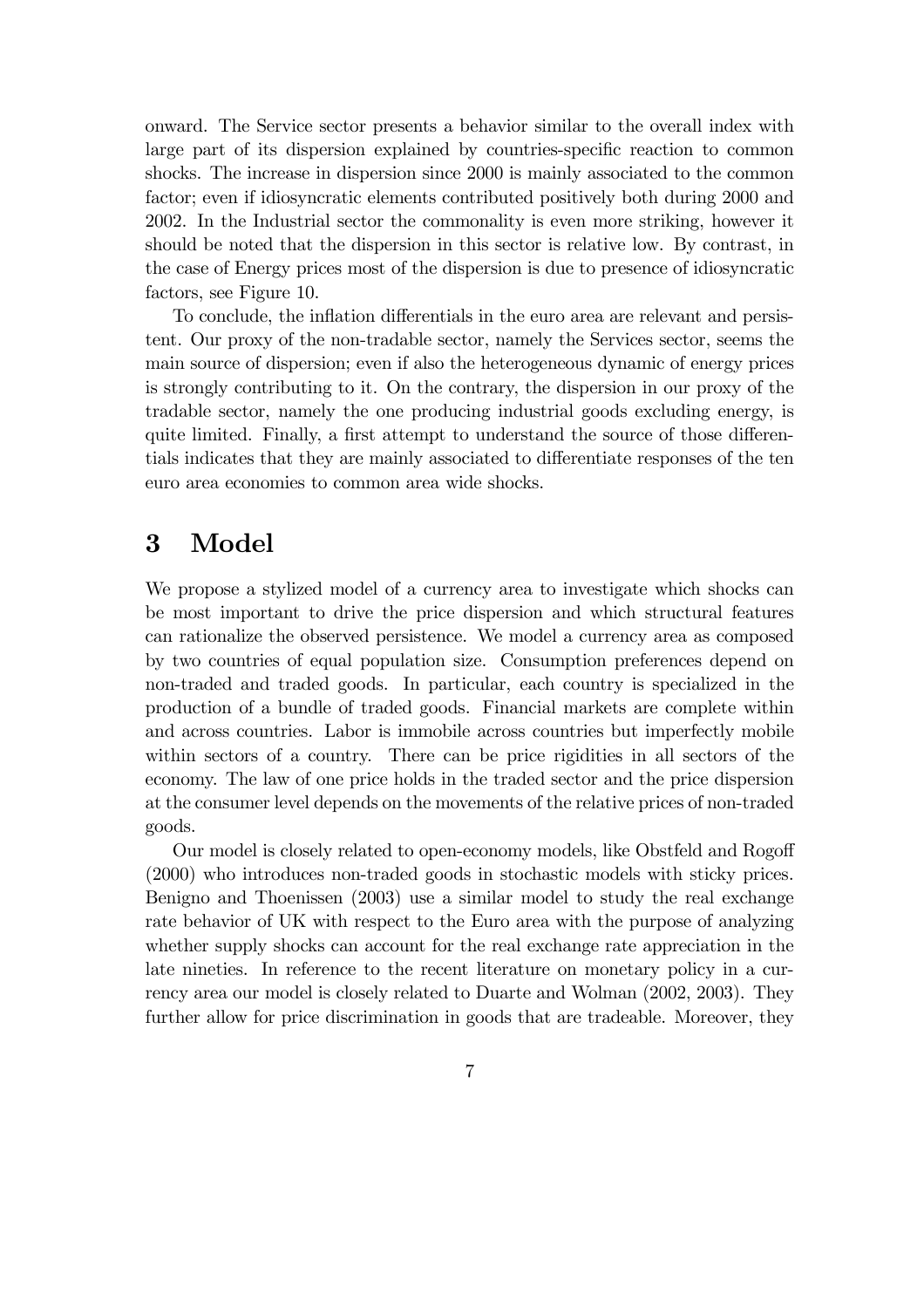analyze the role of fiscal policy rules in reducing or amplifying inflation differentials. Indeed, in most of their work they assume that lump-sum forms of taxation are unavailable to the government. Our focus here is instead limited to the case in which lump-sum taxes are available. In Duarte and Wolman (2002) they find that their model can deliver more inflation dispersion than in the data following productivity shocks, while negligible dispersion following government spending shocks. Andrés et al. (2003) instead analyze a model with only traded goods, but they allow for price discrimination across countries due to different degrees of market competition. They show that their model can account for sizeable inflation differentials. In particular their findings are that the driving force of the price dispersion in the traded sector originates from the mechanism of price discrimination more than on price rigidity. They also find that the degree of openness of countries can play an important role. Angeloni and Ehrmann (2004) present a more stylized 12-country model of the euro area and in particular they focus on the role of past inflation in the aggregate supply equation. They find that this additional source of inflation persistence is important in driving up inflation dispersion in the currency area. There are other papers that have analyzed monetary models of currency areas, as Benigno (2004), Beetsma and Jensen (2004) and Lombardo  $(2004).$ <sup>8</sup> However these models do not allow for price dispersion at the consumer level and mainly focus on the role of the terms of trade and price stickiness in stabilizing asymmetric shocks.

#### 3.1 Households

We consider a model of a currency area composed by two countries, Home  $(H)$ and Foreign  $(F)$ . Each country is populated by a measure one of households. A generic household  $j$  belonging to either country  $H$  or  $F$  maximizes the following utility function:

$$
U_t^j \equiv \mathcal{E}_t \sum_{s=t}^{\infty} \beta^{s-t} \left[ U(C_s^j) - V(L_s^j) \right],
$$

where  $E_t$  denotes the expectation conditional on the information set at date  $t$  and  $\beta$  is the intertemporal discount factor, with  $0 < \beta < 1$ . Households derive utility from consumption and disutility from supplying hours of work.

There are two classes of goods in both economies: traded and non-traded goods. In particular, in each country, a measure one of goods is produced of which a

<sup>8</sup>Our work is also related to model of small open economies as Natalucci and Ravenna (2002) that have investigated exchange rate policy for accession countries in the EU. See Soto (2001) for a small open-economy model with non-traded goods.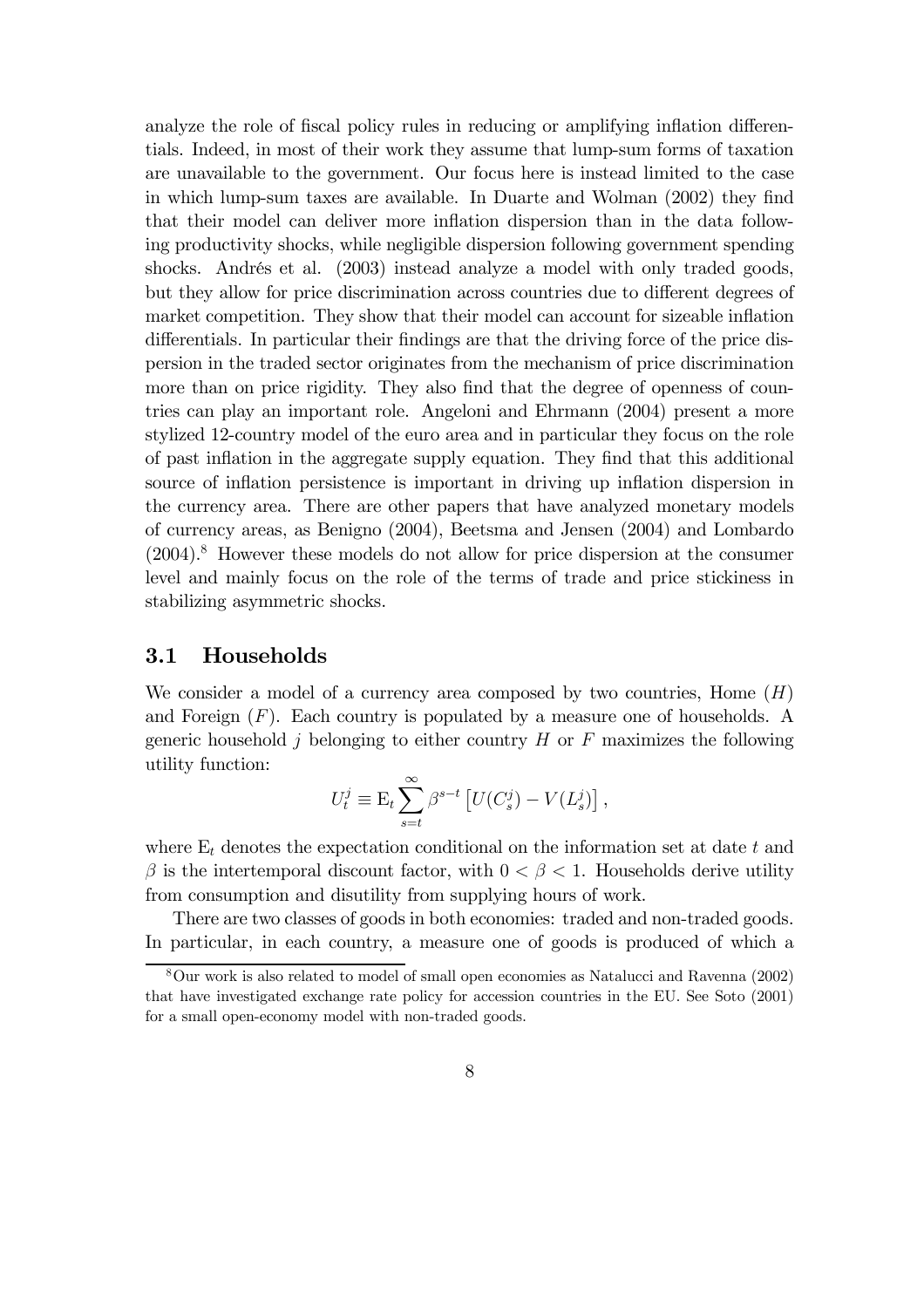fraction  $\gamma$  ( $\gamma^*$  in region F), with  $0 < \gamma, \gamma^* < 1$ , is composed by traded goods. The remaining fractions are non-traded goods. The consumption index  $C_t^j$  in region  $H$ is defined as a Dixit-Stiglitz aggregator of indexes of traded,  $C_T^j$ , and non-traded goods,  $C_N^j$ , as it follows

$$
C^j \equiv \left[ \omega^{\frac{1}{\varphi}} (C_T^j)^{\frac{\varphi-1}{\varphi}} + (1-\omega)^{\frac{1}{\varphi}} (C_N^j)^{\frac{\varphi-1}{\varphi}} \right]^{\frac{\varphi}{\varphi-1}},
$$

where  $\varphi$  is the elasticity of substitution between the bundles  $C_T$  and  $C_N$  with  $\varphi > 0$ while  $\omega$  denotes the share of traded goods in the general consumption basket, with  $0 < \omega < 1$ . (This share may be different for households in region F and it will be denoted by  $\omega^*$ .) The traded goods are not homogenous and in particular they are differentiated in consumption preferences. They are also produced with different technologies. In particular the index  $C_T^j$  is defined as a Dixit-Stiglitz aggregator of the bundles of home-produced traded goods,  $C_H^j$ , and foreign-produced traded goods,  $C_F^j$ ,

$$
C_T^j \equiv \left[ n^{\frac{1}{\theta}} \left( C_H^j \right)^{\frac{\theta - 1}{\theta}} + (1 - n)^{\frac{1}{\theta}} \left( C_F^j \right)^{\frac{\theta - 1}{\theta}} \right]^{\frac{\theta}{\theta - 1}},
$$

where  $\theta$ , with  $\theta > 0$ , is the elasticity of substitution between the bundles  $C_H^j$  and  $C_F^j$  and n, with  $0 < n < 1$ , denotes the share of home-produced traded goods in the overall index of traded goods. In the foreign economy  $n^*$ , with  $0 \lt n^* \lt 1$ , denotes the share of foreign-produced traded goods in the overall basket of traded goods. The consumption bundles  $C_H^j$  and  $C_F^j$  are composed by the continuum of differentiated traded goods produced respectively in region  $H$  and  $F$  and are defined as

$$
C_H^j \equiv \left[ \gamma^{-\frac{1}{\sigma}} \int_0^\gamma c^j(h)^{\frac{\sigma-1}{\sigma}} dh \right]^{\frac{\sigma}{\sigma-1}}, \qquad C_F^j \equiv \left[ \gamma^{*- \frac{1}{\sigma}} \int_0^{\gamma^*} c^j(f)^{\frac{\sigma-1}{\sigma}} df \right]^{\frac{\sigma}{\sigma-1}},
$$

where  $\sigma > 1$  is the elasticity of substitution among the differentiated goods. In the same way  $C_N^j$  is the home consumption index of the continuum of differentiated non-traded goods:

$$
C_N^j \equiv \left[ (1 - \gamma)^{-\frac{1}{\sigma}} \int_{\gamma}^1 c_N^j(h)^{\frac{\sigma - 1}{\sigma}} dh \right]^{\frac{\sigma}{\sigma - 1}},
$$

with the same elasticity of substitution  $\sigma$ . In country F,  $\gamma^*$  replaces  $\gamma$  in the consumption bundles of non-traded goods.

Given the above consumption indices, we can derive the appropriate price indices. With respect to the general consumption index, we obtain the consumptionbased price index  $P$ 

$$
P = \left[\omega(P_T)^{1-\varphi} + (1-\omega)(P_N)^{1-\varphi}\right]^{\frac{1}{1-\varphi}},
$$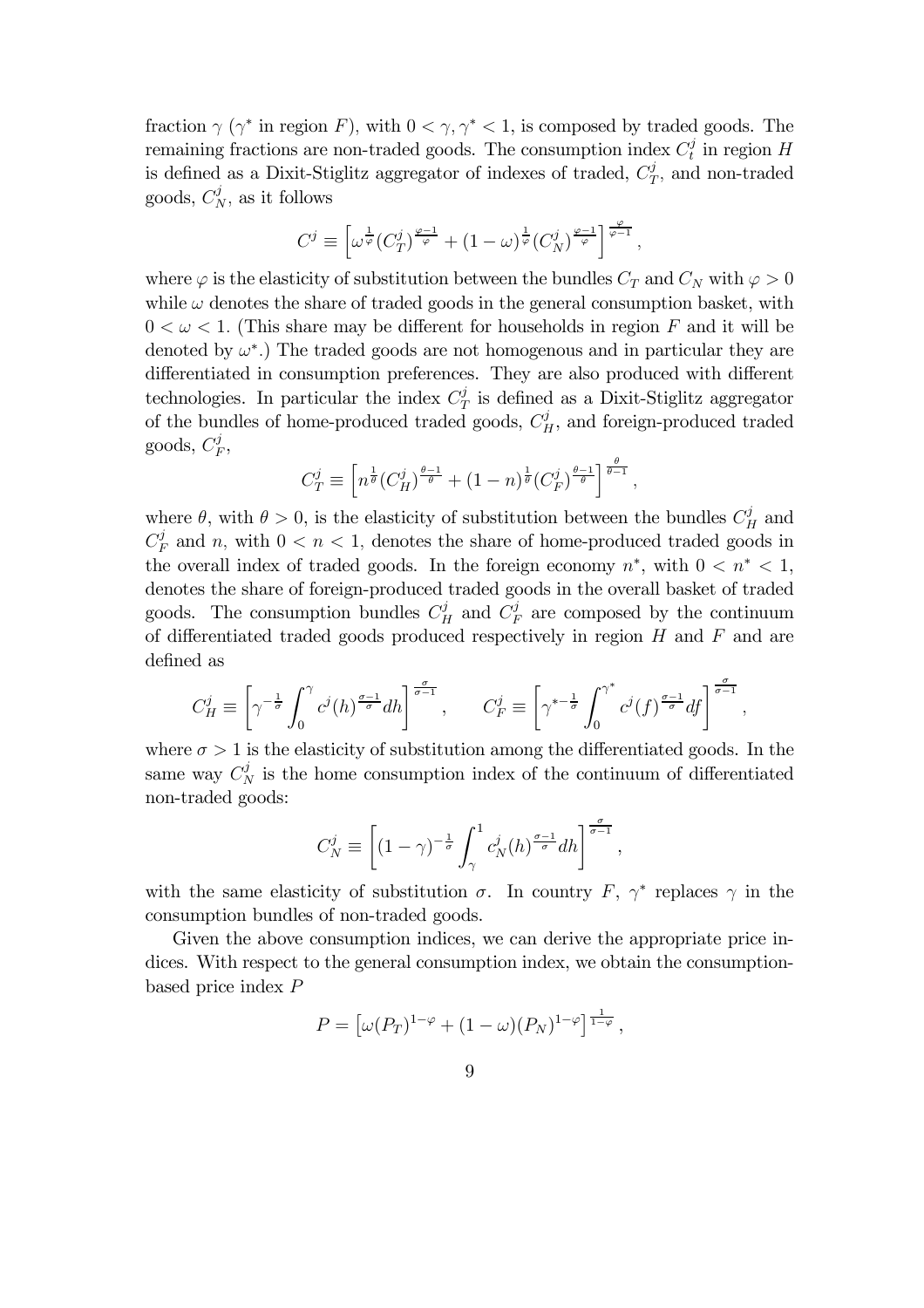where  $P_T$  and  $P_N$  are given by

$$
P_T = [n(P_H)^{1-\theta} + (1-n)(P_F)^{1-\theta}]^{\frac{1}{1-\theta}},
$$
  

$$
P_N = \left[ (1-\gamma)^{-1} \int_{\gamma}^1 p_N(h)^{1-\sigma} dh \right]^{\frac{1}{1-\sigma}},
$$

while  $P_H$  and  $P_F$  are given by

$$
P_H = \left[ \gamma^{-1} \int_0^{\gamma} p(h)^{1-\sigma} dh \right]^{\frac{1}{1-\sigma}}, \qquad P_F = \left[ \gamma^{*-1} \int_0^{\gamma^*} p(f)^{1-\sigma} df \right]^{\frac{1}{1-\sigma}},
$$

where  $p(h)$ ,  $p(f)$ ,  $p_N(h)$  are respectively the prices in the common currency faced by households in country  $H$  for a generic home-produced traded good, a foreignproduced traded good and a domestic non-traded good. Similar indices are derived for country  $F$  with the appropriate modifications of the respective shares. Prices faced by foreign consumers are denoted with asterisks.

Given the consumption-based price indexes the generic home consumer  $j$  has the following demand of each of the home-produced traded goods

$$
c^{j}(h) = \frac{n\omega}{\gamma} \left(\frac{p(h)}{P_H}\right)^{-\sigma} \left(\frac{P_H}{P_T}\right)^{-\theta} \left(\frac{P_T}{P}\right)^{-\varphi} C^{j},
$$

for  $0 \leq h < \gamma$ ; of each of the foreign-produced traded goods

$$
c^{j}(f) = \frac{(1-n)\omega}{\gamma^*} \left(\frac{p(f)}{P_F}\right)^{-\sigma} \left(\frac{P_F}{P_T}\right)^{-\theta} \left(\frac{P_T}{P}\right)^{-\varphi} C^{j},
$$

for  $0 \le f < \gamma^*$  and of each of the home-produced non-traded goods

$$
c_N^j(h) = \frac{1-\omega}{1-\gamma} \left(\frac{p_N(h)}{P_N}\right)^{-\sigma} \left(\frac{P_N}{P}\right)^{-\varphi} C^j,
$$

for  $\gamma \leq h \leq 1$ . Similar demands hold in the foreign economy.

Households get disutility from supplying labor to all the firms operating in their country of residence. In particular the function  $V(.)$  is increasing and convex in an index of labor  $L^j$ . Each firm uses a specific labor factor and each household can supply all the varieties of labor used in the country to produce the continuum of traded and non-traded goods. In particular each household supplies a measure one of labor varieties, of which a fraction  $\gamma$  will be employed in the traded sector  $(\gamma^*)$  in the foreign economy) and the remaining fractions in the non-traded sector.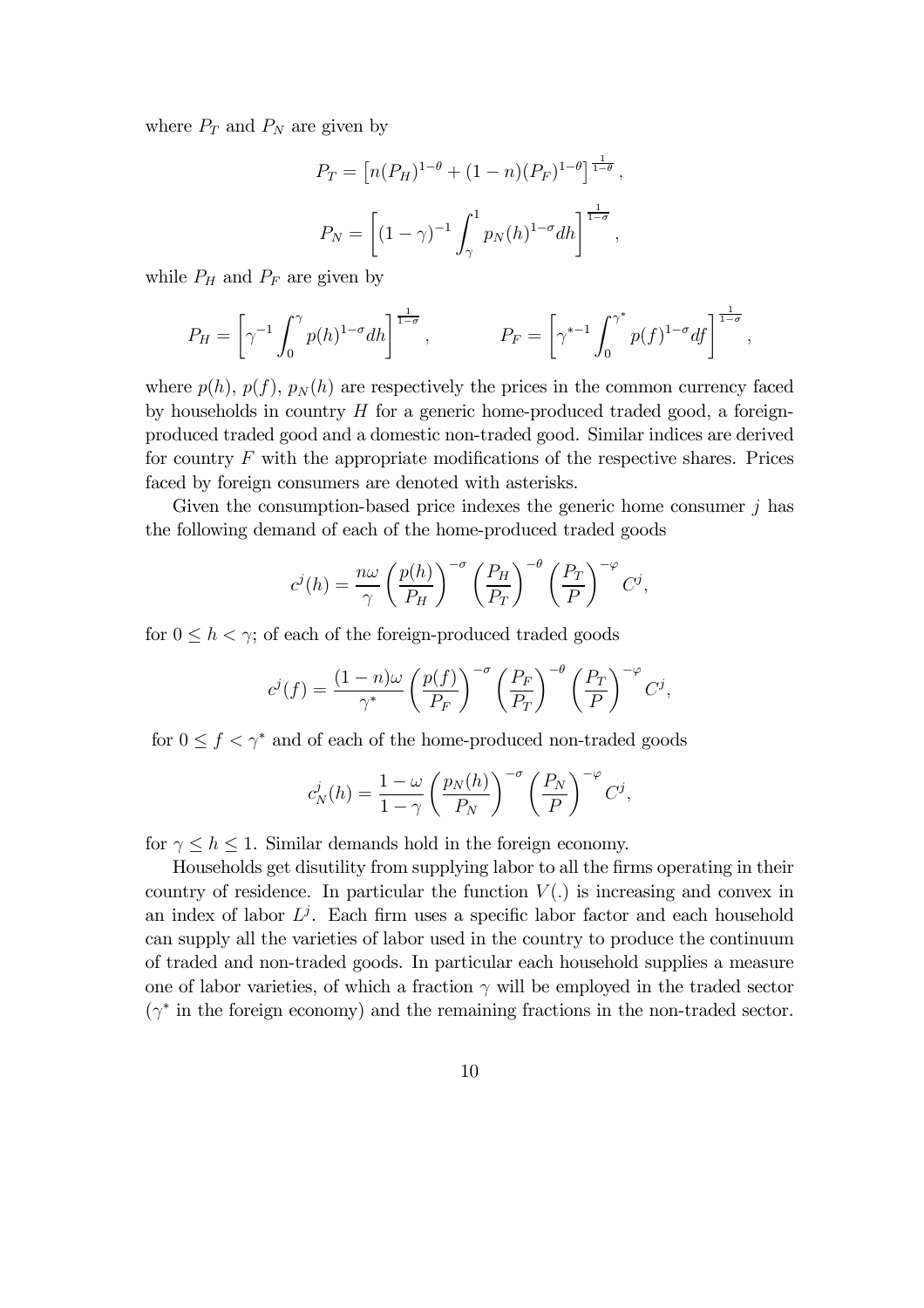In particular we assume that  $L^j$  is a Dixit-Stiglitz aggregator of labor indices  $L_T$ and  $L<sub>N</sub>$  in the traded and non-traded sectors, respectively, as it follows

$$
L^{j} \equiv \left[ \gamma^{\frac{1}{\phi}} (L_{T}^{j})^{\frac{\phi-1}{\phi}} + (1 - \gamma)^{\frac{1}{\phi}} (L_{N}^{j})^{\frac{\phi-1}{\phi}} \right]^{\frac{\phi}{\phi-1}},
$$

where  $\phi > 0$  is the elasticity of substitution between labor in the traded and nontraded sector and  $L_T^j$  and  $L_N^j$  are composite index of the continuum of varieties supplied in both sectors

$$
L_T^j \equiv \left[ \gamma^{-\frac{1}{\upsilon}} \int_0^{\gamma} l_T^j(i)^{\frac{\upsilon - 1}{\upsilon}} di \right]^{\frac{\upsilon}{\upsilon - 1}}, \qquad L_N^j \equiv \left[ (1 - \gamma)^{-\frac{1}{\upsilon}} \int_{\gamma}^1 l_N^j(i)^{\frac{\upsilon - 1}{\upsilon}} di \right]^{\frac{\upsilon}{\upsilon - 1}},
$$

where  $v > 0$  is the elasticity of substitution between varieties of labor within a sector. In contrast with standard models of traded and non-traded production, we are not necessarily assuming that labor is perfectly substitutable and mobile across sectors and instead we allow for wage differentiation across varieties of labor. The case of perfect substitutability, and perfect labor mobility, is nested under the assumption that both  $\phi, v \to \infty$ . In general, given wages  $w_T(i)$  and  $w_N(i)$  specific to the generic variety  $i$  in the respective traded and non-traded sector, we can write the following wage indexes associated with the above defined labor indices

$$
W = \left[\gamma W_T^{1-\phi} + (1-\gamma)W_N^{1-\phi}\right]^{\frac{1}{1-\phi}},
$$
  

$$
W_T = \left[\gamma^{-1} \int_0^{\gamma} w_T^{1-v}(i)di\right]^{\frac{1}{1-v}}, \qquad W_N = \left[(1-\gamma)^{-1} \int_{\gamma}^1 w_N^{1-v}(i)di\right]^{\frac{1}{1-v}}.
$$

Given the relative wages and the choice of  $L^j$ , we can then characterize the household's labor decisions in the following way

$$
l_T^j(h) = \left(\frac{w_T(h)}{W_T}\right)^{-\nu} \left(\frac{W_T}{W}\right)^{-\phi} L^j, \quad l_N^j(i) = \left(\frac{w_N(i)}{W_N}\right)^{-\nu} \left(\frac{W_N}{W}\right)^{-\phi} L^j,
$$

for each variety of labor supplied for a generic firm in a traded and non-traded sector, respectively.

Each household faces the following flow budget constraint

$$
B_t^j \le A_t^j + W_t L_t^j + \Pi_t^j - P_t C_t^j + T_t^j \tag{3.2}
$$

where  $A_t^j$  represents the beginning-of-period wealth that includes the bonds carried from the previous period.  $B_t^j$  is the end-of period portfolio that includes a wide selection of instruments that pay in each contingency that occurs. In particular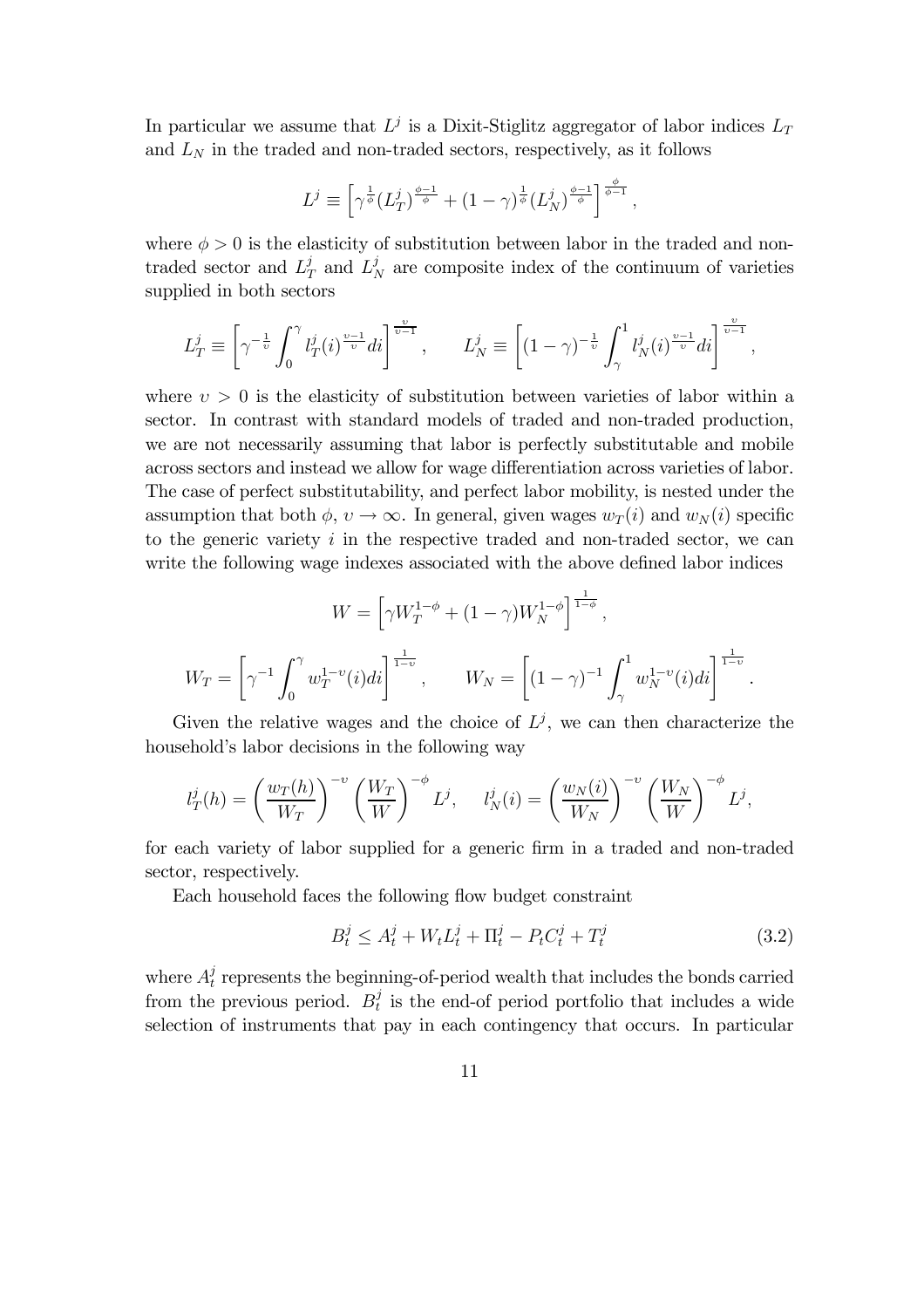they pay  $A_t$  in the particular contingency at date t. As of time  $t-1$ ,  $A_t$  is a random variable whose realization depends on the state of nature at time  $t$ .

Here it is assumed that there are complete financial market which implies that there exists a unique discount factor  $Q_{t,t+1}$  with the property that the price in period t of a portfolio with random value  $A_{t+1}$  is

$$
B_t = E_t[Q_{t,t+1}A_{t+1}],
$$

where  $E_t$  denotes the expectation conditional on the state of nature at date  $t$ . In particular we define the short-term interest rate in the following way, as the price of the portfolio that delivers one unit of currency in each contingency that occur one-period ahead, i.e.

$$
\frac{1}{1+i_t} = E_t[Q_{t,t+1}].
$$

In  $(3.2)$ ,  $\Pi_t$  are aggregate profits of all the firms within a country. Profits are risk shared across households.  $T_t^j$  are transfers from the government to household -. The economy is a cashless-limiting monetary economy as discussed in Woodford (2003). The flow budget constraint of the consumer can be written as

$$
E_t[Q_{t,t+1}A_{t+1}^j] \le A_t^j + W_t L_t^j + \Pi_t^j - P_t C_t^j + T_t^j
$$

and the consumer's problem is further subject to the following borrowing limit condition in each contingency and date that the consumer will face.

$$
A_{t+1}^{j} \geq -\sum_{s=t+1}^{\infty} E_{t+1} Q_{t+1,s} \{ W_s L_s^{j} + \Pi_s^{j} + T_s^{j} \} > -\infty.
$$

The borrowing limit condition together with the flow budget constraint imply the standard intertemporal budget constraint

$$
\sum_{s=t}^{\infty} E_t Q_{t,s} \left[ P_s C_s^j \right] \le A_t^j + \sum_{s=t}^{\infty} E_t Q_{t,s} \left[ W_s L_s^j + \Pi_s^j + T_s^j \right]. \tag{3.3}
$$

Given the above decisions on how to allocate consumption and labor across all the varieties, the household  $j$  chooses the optimal path of the consumption index  $C_t$ and labor index  $L_t$  at all times and contingencies to maximize its utility under the intertemporal budget constraint. In particular the set of optimality conditions can be described by the set of Euler conditions

$$
\frac{U_c(C_t^j)}{U_c(C_{t+1}^j)} = \frac{\beta}{Q_{t,t+1}} \frac{P_t}{P_{t+1}}
$$
\n(3.4)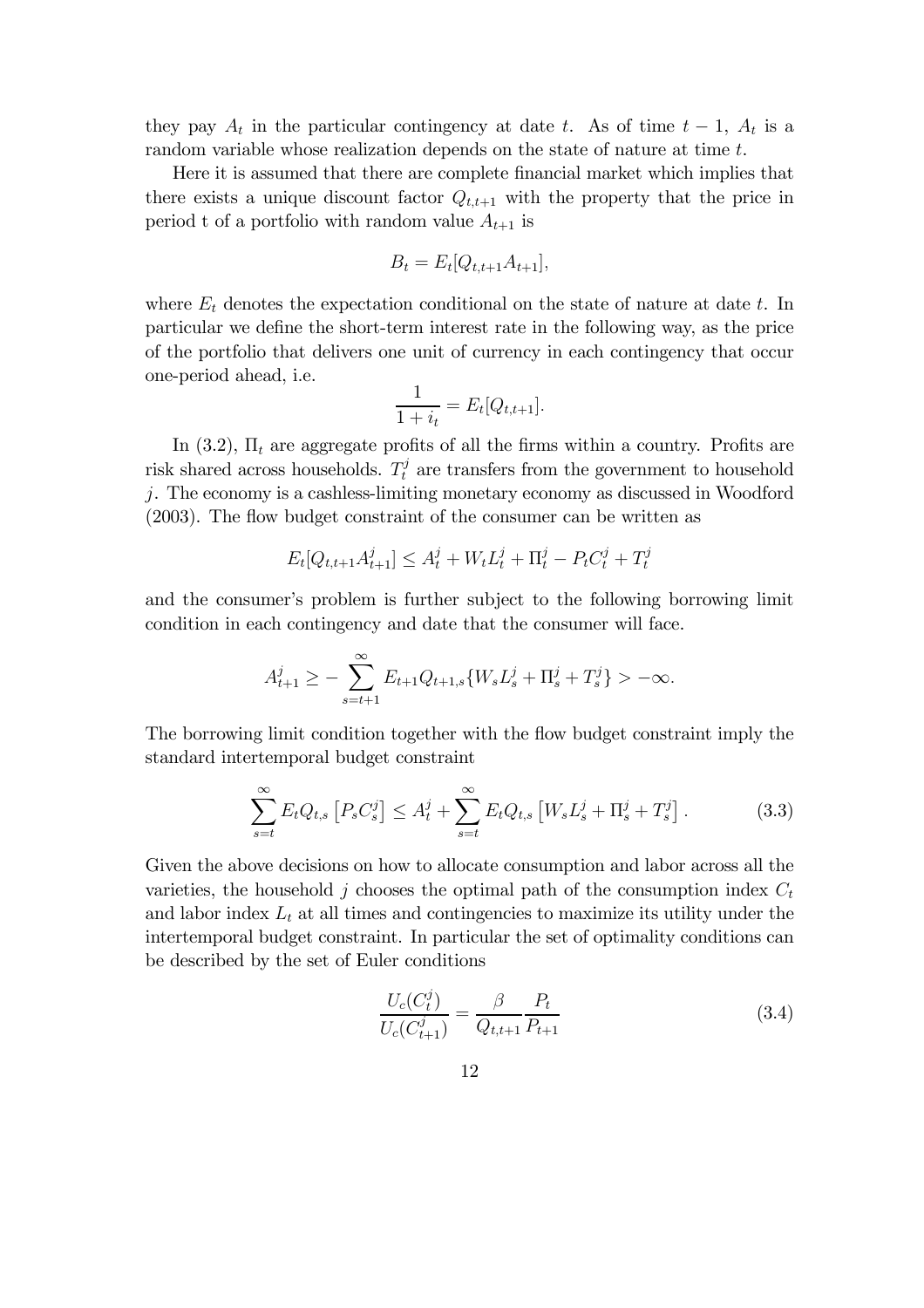for each state of nature at time  $t+1$  looking ahead from time t. By choosing appropriately the distribution of initial state-contingent wealth, complete markets assure that consumption is perfectly equalized within households belonging to a country. Moreover, across countries, marginal utilities of consumption are proportional to the consumer-price differential

$$
\frac{U_c(C_t)}{U_c(C_t^*)} = \varsigma \frac{P_t}{P_t^*} \tag{3.5}
$$

for a positive factor of proportionality  $\varsigma > 0$  which again depends on the initial wealth distribution. As shown by Backus and Smith (1993), under the assumption of complete financial markets, consumer-price differentials directly translate into consumption differentials, so that a country which experiences an increase in its consumer price level relative to another country should experience a fall in its own consumption relative to the other country. This complete-market assumption is a convenient simplification but it comes at a cost of neglecting wealth distribution as an important channel through which price and inflation differentials can propagate into the economy and be amplified.

Real wages, computed using the general price and wage indices, are equated to the marginal rate of substitution between the labor index  $L$  and the consumption index  $C$  as

$$
\frac{W_t}{P_t} = \frac{V_l(L_t)}{U_c(C_t)}.
$$
\n(3.6)

Finally the last optimality condition is the exhaustion of the intertemporal budget constraint, i.e. (3.3) holds with equality at all times.

## 3.2 Firms

Regarding the supply side of the economy, we indeed assume that there is a continuum of firms, of measure one, which is producing the continuum of goods. In particular a fraction  $\gamma$  ( $\gamma^*$  in the foreign economy) is producing traded goods, while the remaining fractions are producing non-traded goods. Taking as representative the home economy, a generic firm producing in the traded sector is using the following technology  $y^T(h) = A_T f(l(h))$ , where  $A_T$  is a country- and sector-specific technological shock and  $f(.)$  is a standard concave production function in the specific variety of labor used in the production of good  $h$ . In the non-traded sector the technology is given by  $y^N(h) = A_N f(l(h))$  for a generic firm h in the non-traded sector. Firms in both sectors are monopolist and set their prices considering the overall demand of their goods. In the traded sector, we assume that there is no price discrimination and that all the consumers of the area face the same price for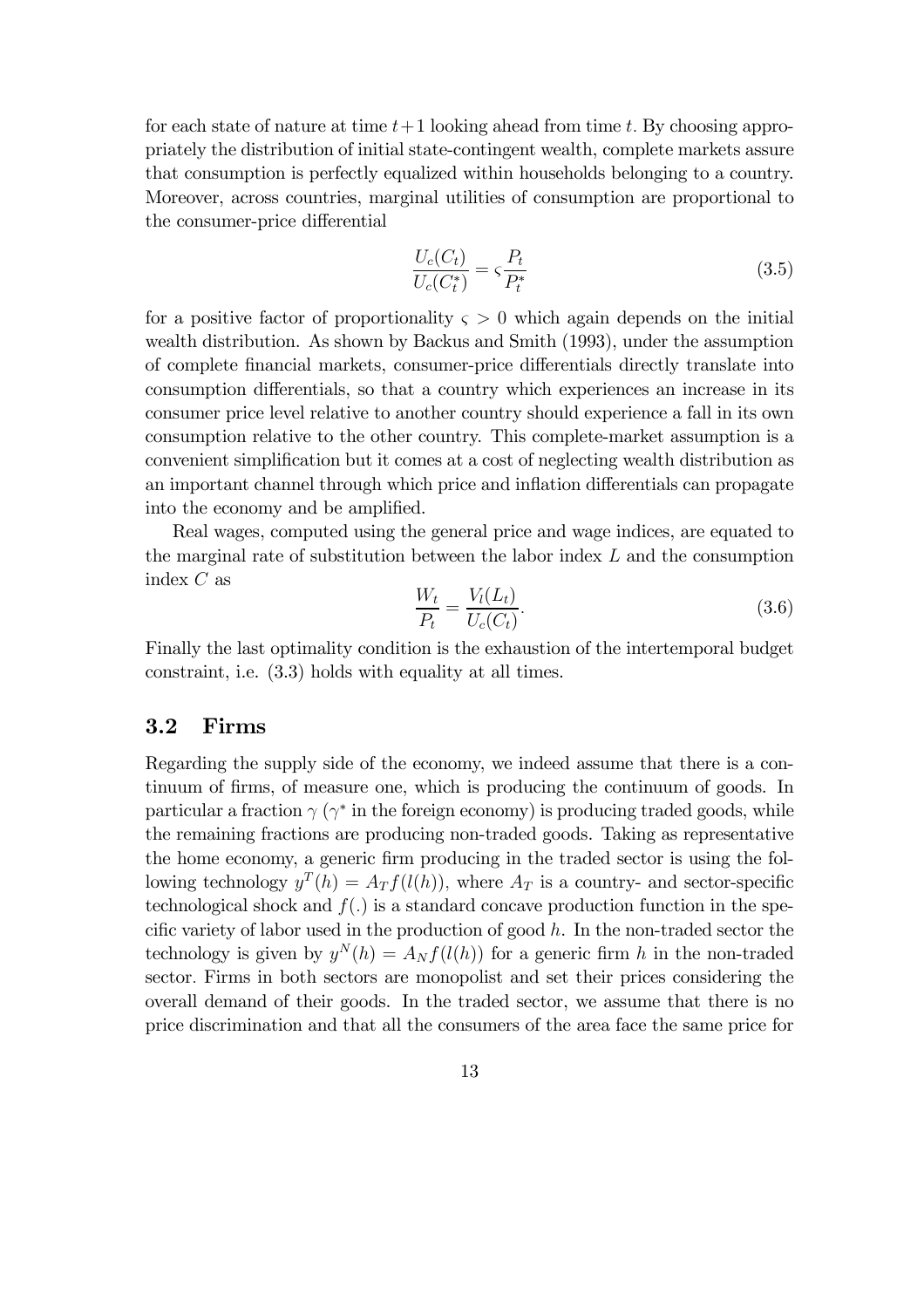the same variety of goods. In particular in the traded sector a generic firm  $h$  faces the following demand

$$
y^{T}(h) = \frac{n\omega}{\gamma} \left(\frac{p(h)}{P_H}\right)^{-\sigma} \left(\frac{P_H}{P_T}\right)^{-\theta} \left(\frac{P_T}{P}\right)^{-\varphi} C + \frac{n^*\omega^*}{\gamma} \left(\frac{p(h)}{P_H}\right)^{-\sigma} \left(\frac{P_H}{P_T^*}\right)^{-\theta} \left(\frac{P_T^*}{P^*}\right)^{-\varphi} C^*
$$

In the non-traded sector, a generic firm faces the following demand

$$
y^{N}(h) = \frac{1-\omega}{1-\gamma} \left(\frac{p_N(h)}{P_N}\right)^{-\sigma} \left[\left(\frac{P_N}{P}\right)^{-\varphi} C_N + G\right],
$$

where in particular  $G$  is a country-specific exogenous government-purchase shock that affects only the demand of non-traded goods. In both sectors, prices are sticky and staggered as in the Calvo's style price-setting behavior.<sup>9</sup> In particular a mass  $1 - \alpha_T$  of firms in the traded sector  $(1 - \alpha_N)$  in the non-traded sector) with  $0 \leq \alpha_T, \alpha_N < 1$ , is allowed in each period to reset their prices. (In the foreign economy, we have respectively  $\alpha_N^*$  and  $\alpha_T^*$  with  $0 < \alpha_T^*, \alpha_N^* < 1$ .) In this case a generic firm  $h$  in the traded sector of country  $H$  sets its price in order to maximize the present discounted value of profits, taking in consideration that the price chosen at time t will remain the same at time s, with  $s \geq t$ , with the probability  $(\alpha_T^i)^{s-t}$ . The present discounted value of profits is

$$
E_t \sum_{s=t}^{\infty} (\alpha_T)^{s-t} Q_{t,s} [(1 - \tau_{T,s}) \tilde{p}_t(h) \tilde{y}_{t,s}^T(h) - w_{T,s}(h) l_{T,s}(h)], \qquad (3.7)
$$

where  $\tau_{T,t}$  is a sectoral country-specific time-varying proportional tax on sales in the traded sector,  $\tilde{p}_t(h)$  denotes the price of the firm h chosen at date t and  $\tilde{y}_{t,s}^T(h)$ is the total demand of firm h at time s conditional on the fact that the price  $\tilde{p}_t(h)$ has not changed.

It can be shown that the optimal choice of the price satisfies

$$
E_t \sum_{s=t}^{\infty} (\alpha_T \beta)^{s-t} U_c(C_s) \tilde{y}_{t,s}^T(h) \frac{1}{\mu_{T,s}} \frac{P_{T,s}}{P_s} \left[ \frac{\tilde{p}_t(h)}{P_{H,t}} \frac{P_{H,t}}{P_{H,s}} \frac{P_{H,s}}{P_{T,s}} - mc_{t,s}^T(h) \right] = 0 \quad (3.8)
$$

where the real marginal cost for firm  $j$  at time  $s$  conditional on the fact that the price  $\tilde{p}_t(j)$  has not changed are defined by

$$
mc_{t,s}^{T}(h) = \mu_{T,t} \frac{P_s}{P_{T,s}} \frac{P_{T,s}}{P_{H,s}} \frac{w_{T,s}(h)}{P_s} \frac{1}{f'(f^{-1}(\tilde{y}_{t,s}^{T}(h)/A_{T,s}))A_{T,s}} = \mu_{T,t} \frac{P_s}{P_{T,s}} \frac{P_{T,s}}{P_{H,s}} \frac{W_s}{P_s} \left(\frac{W_{T,s}}{W_s}\right)^{1-\frac{\phi}{\upsilon}} \left(\frac{f^{-1}[(\tilde{y}_{t,s}^{T}(h)/A_{T,s}])}{L_s}\right)^{-\frac{1}{\upsilon}} \frac{1}{f'(f^{-1}(\tilde{y}_{t,s}^{T}(h)/A_{T,s}))A_{T,s}}
$$

 $9$ See Calvo (1983).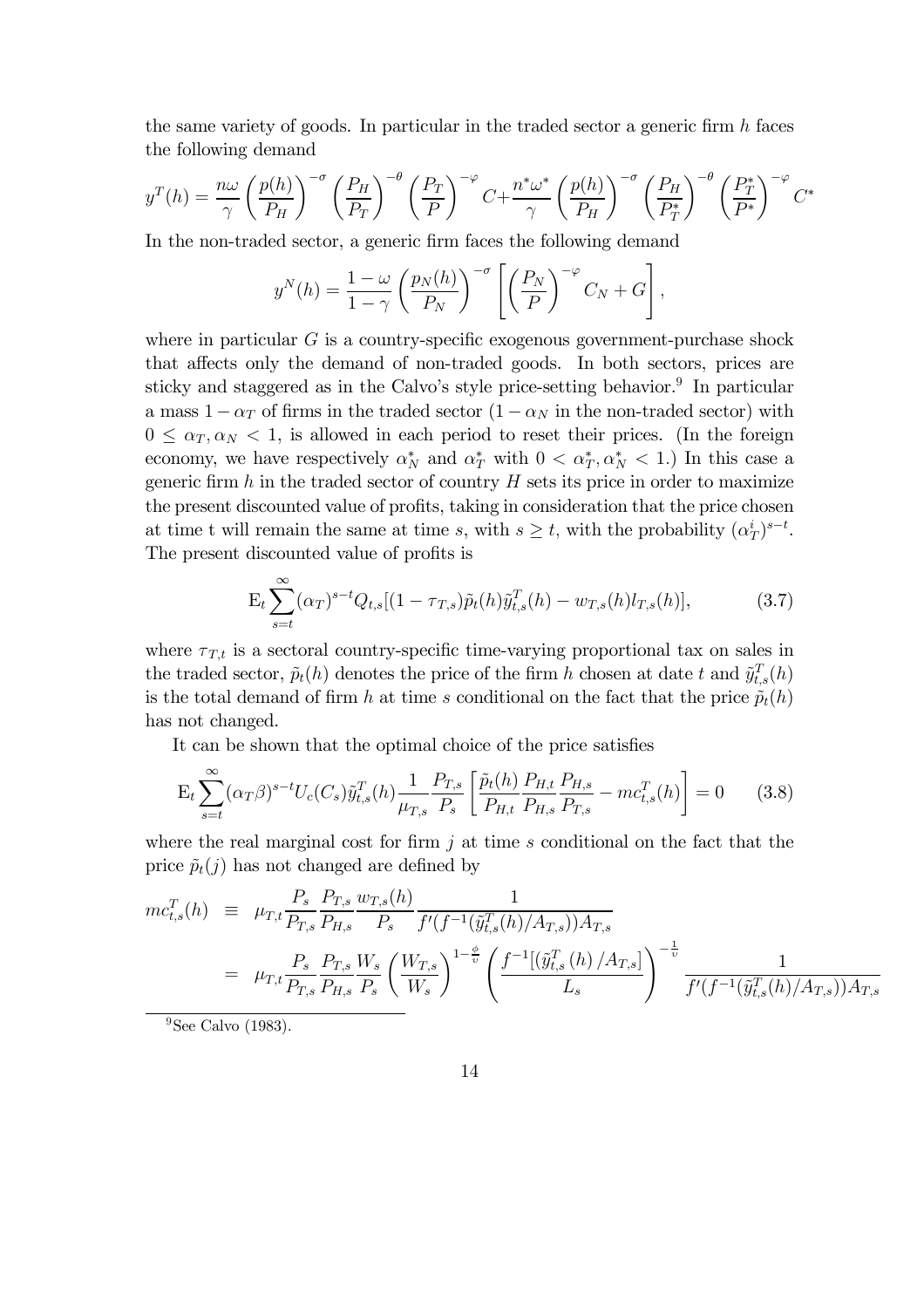where  $1/\mu_{T,t}$  is defined as

$$
\frac{1}{\mu_{T,t}} \equiv \frac{(1 - \tau_{T,t})(\sigma - 1)}{\sigma}.
$$

Given the Calvo's mechanism, the evolution of the price index  $P_{H,t}$  is described by the following law of motion

$$
P_{H,t}^{1-\sigma} = \alpha_T P_{H,t-1}^{1-\sigma} + (1 - \alpha_T) \tilde{p}_t(h)^{1-\sigma}, \qquad (3.9)
$$

where indeed  $1 - \alpha_T$  is the fraction of firms that can reset their prices. Following the same reasoning we can write the first-order condition for a generic firm in the non-traded sector

$$
E_t \sum_{s=t}^{\infty} (\alpha_N \beta)^{s-t} U_c(C_s) \tilde{y}_{t,s}^N(h) \frac{P_{N,s}}{P_s} \frac{1}{\mu_{N,s}} \left[ \frac{\tilde{p}_{N,t}(h)}{P_{N,t}} \frac{P_{N,t}}{P_{N,s}} - mc_{t,s}^N(h) \right] = 0 \quad (3.10)
$$

where

$$
mc_{t,s}^{N}(h) = \mu_{N,s} \frac{P_s}{P_{N,s}} \frac{w_{N,s}(h)}{P_s} \frac{1}{f'(f^{-1}(\tilde{y}_{t,s}^{N}(h)/A_{N,s}))A_{N,s}} = \mu_{N,s} \frac{P_s}{P_{N,s}} \frac{W_s}{P_s} \left(\frac{W_{N,s}}{W_s}\right)^{1-\frac{\phi}{\upsilon}} \left(\frac{f^{-1}[(\tilde{y}_{t,s}^{N}(h)/A_{N,s}])}{L_s}\right)^{-\frac{1}{\upsilon}} \frac{1}{f'(f^{-1}(\tilde{y}_{t,s}^{N}(h)/A_{N,s}))A_{N,s}}
$$

and

$$
\frac{1}{\mu_{N,t}} \equiv \frac{(1 - \tau_{N,t})(\sigma - 1)}{\sigma},
$$

where  $\tau_N$  is a time-varying proportional tax on sales in the non-traded sector. The evolution of the price index  $P_{N,t}$  is described by the following law of motion

$$
P_{N,t}^{1-\sigma} = \alpha_N P_{N,t-1}^{1-\sigma} + (1-\alpha_N)\tilde{p}_{N,t}(h)^{1-\sigma},
$$
\n(3.11)

where  $1 - \alpha_N$  is the mass of firms that can change their prices in the non-traded sector. Similar price conditions can be obtained in the sectors of the foreign country.

## 3.3 Monetary and Fiscal Policies

Each country has its own fiscal authority and there is a common monetary policymaker in the whole area. In each region, the government raises revenues from the distortionary sale taxes to finance the expenditure for domestic non-traded goods.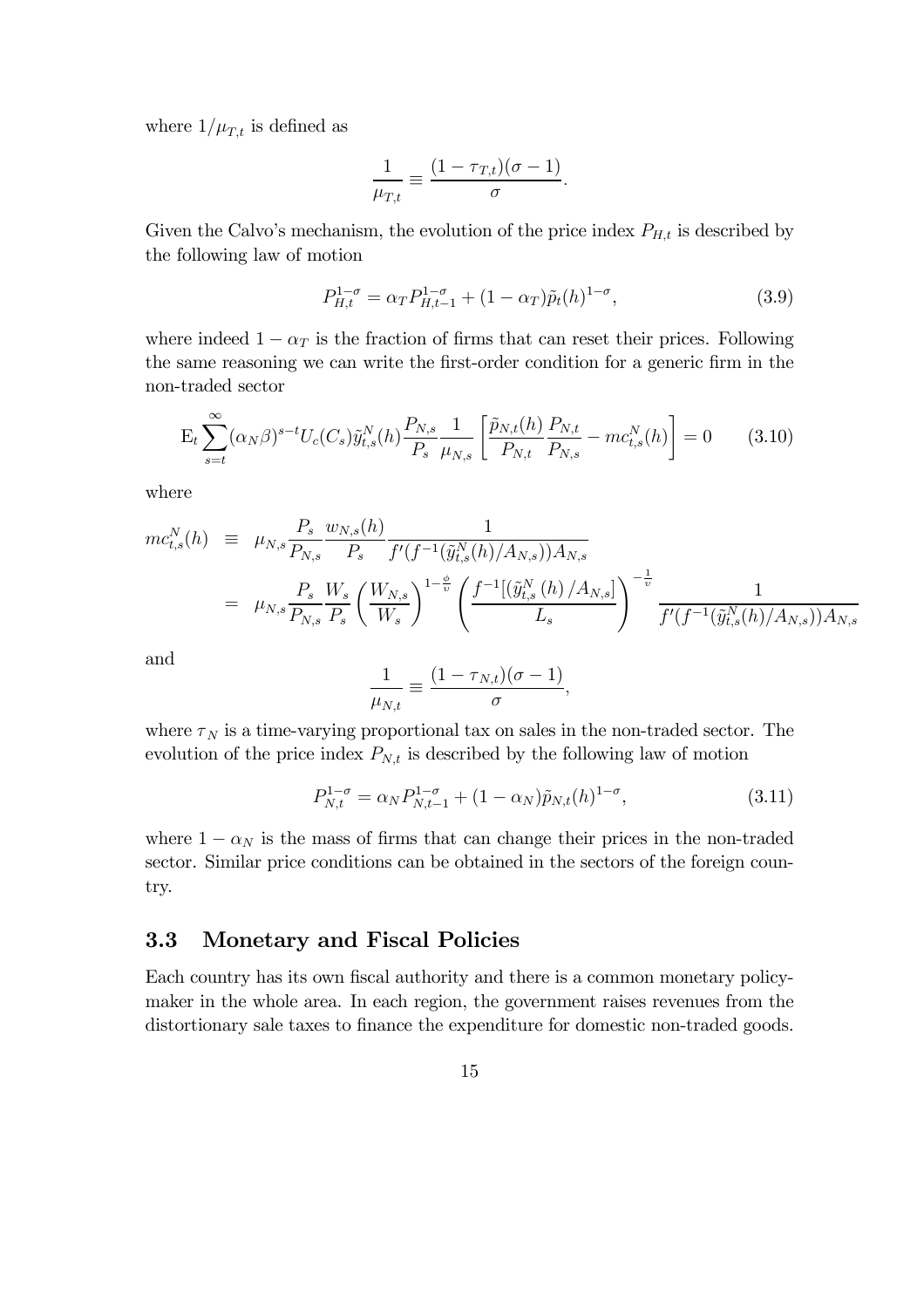Moreover, lump-sum taxes are available to balance the budget in each period. It follows that

$$
0 = \int_{\gamma}^{1} p_{N,t}(h)g_t(h)dh + \int_{0}^{1} T_t^j dj - \tau_{N,t} \int_{\gamma}^{1} p_{N,t}(h)y_t^N(h)dh - \tau_{T,t} \int_{0}^{\gamma} p_t(h)y_t^T(h)dh
$$

for country  $H$  while

$$
0 = \int_{\gamma^*}^1 p^*_{N,t}(f) g^*_t(f) df + \int_0^1 T^{*j}_t dj - \tau^*_{N,t} \int_{\gamma^*}^1 p_t^{N*}(f) y^*_{N,t}(f) df
$$
  

$$
-\tau^*_{T,t} \int_0^{\gamma^*} p^*_t(f) y^*_t(f) df
$$

for country  $F$ . The model is closed with the policy function chosen by the common monetary authority that will be specified later.

# 4 Price differentials with flexible prices

We can write the ratio of the CPI prices of the two countries in the following way

$$
\frac{P_t}{P_t^*} = \frac{P_{T,t}}{P_{T,t}^*} \frac{[\omega + (1 - \omega) T_{N,t}^{1 - \varphi}]^{\frac{1}{1 - \varphi}}}{[\omega^* + (1 - \omega^*) T_{N,t}^{*1 - \varphi}]^{\frac{1}{1 - \varphi}}}
$$

where we have defined the relative price of non-traded with respect to traded goods in each country as  $T_N \equiv P_N/P_T$  and  $T_N^* \equiv P_N^*/P_T^*$ . The ratio of the tradeable goods prices is instead given by

$$
\frac{P_{T,t}}{P_{T,t}^*} = \frac{[nP_{H,t} + (1-n)P_{F,t}]^{\frac{1}{1-\theta}}}{[n^*P_{F,t}^* + (1-n^*)P_{H,t}^*]^{\frac{1}{1-\theta}}}.
$$

There can be several possible ways through which differences in consumer prices can arise among countries. One obvious reason has to do with the different composition of the consumption indices, due to differences in tastes. This can happen either because there can be home bias in the consumption of traded good, so that  $n^* \neq 1 - n$  or because the share of traded goods in the overall consumption basket can vary across countries,  $\omega \neq \omega^*$ . Heterogeneity in consumption preferences can be a source of consumer-price differentials even if the prices of all the goods, traded and non-traded, are equalized across countries. Conversely, even if tastes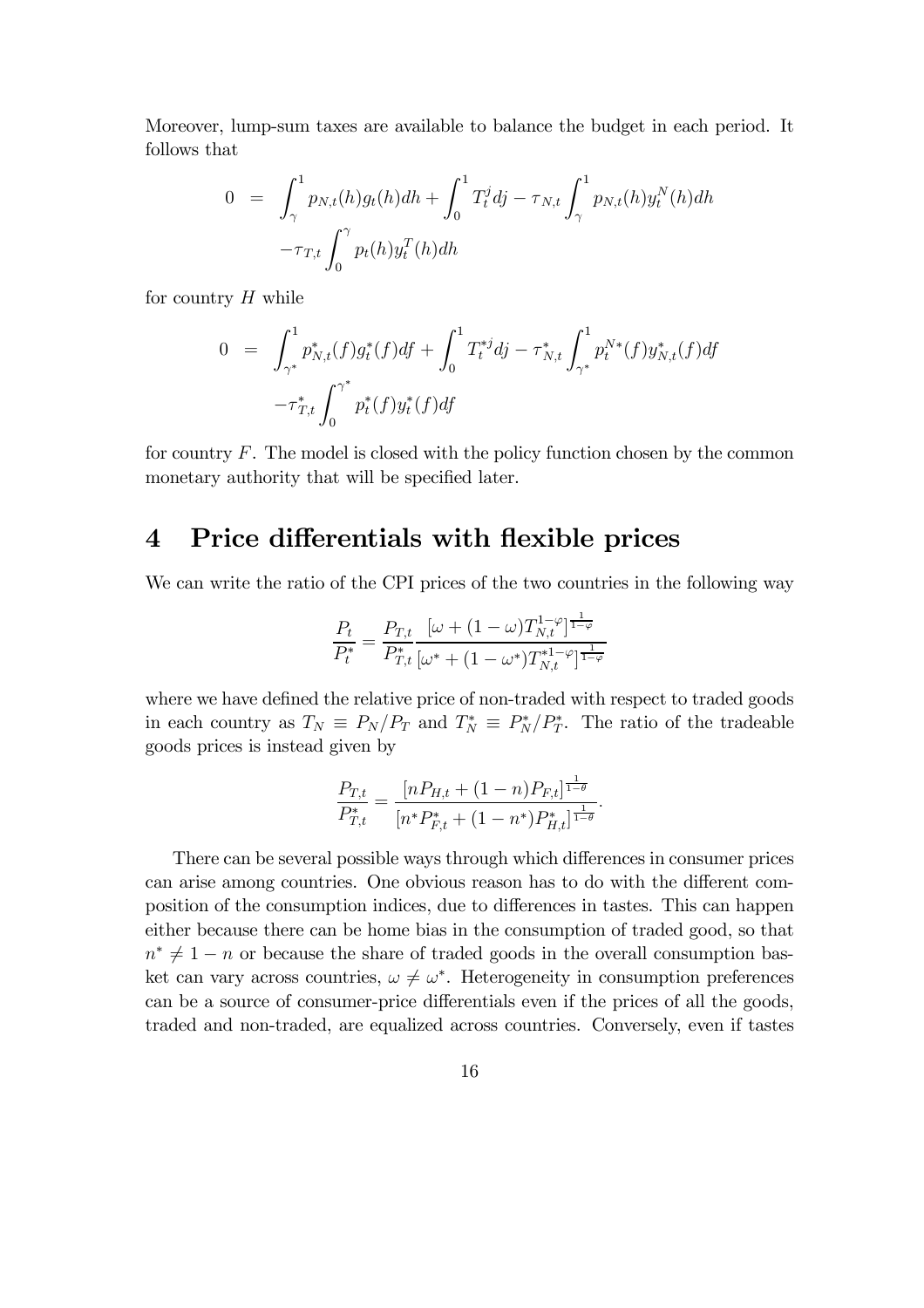are similar, price differentials at the single good level can produce differential at the consumer-price level. The above decomposition shows that this can happen either because of deviations of the law of one price for traded goods or because relative price of non-traded goods can vary across countries.

The issue of explaining consumer price differential in a currency area is closely related to a long-lasting puzzle in the international finance literature: the PPP puzzle and the related literature on real exchange rate behavior.<sup>10</sup> Using the above decomposition, Engel (1999) has studied the US real exchange rate relative to several countries and shown that its variability can be accounted mostly by the variability of the deviations from the law of one price for traded goods relative to the variability of the relative price of non-traded goods. With multiple currencies, firms might set their prices sticky in the currency of the buyer, hence protecting consumers from fluctuations of the exchange rate. In this way deviations from the law of one price for traded goods reflect mostly fluctuations of the nominal exchange rate. This interpretation is naturally absent in a currency area, since there is no reason to protect prices from fluctuations of the nominal exchange rate.<sup>11</sup> However, a unique currency does not exclude the possibility for firms to price discriminate across different markets (countries) due to different degrees of competition in the markets or structural characteristics. Moreover, even if firms do not price discriminate and markets are characterized by similar structures and degrees of competition, there can be deviations of traded goods prices at the consumer level, steming fromthe fact that traded goods usually carry some non-traded components (e.g. distribution costs) before reaching the consumer markets.12 Sondergaard (2003) using input-output tables for France, Italy and Spain has shown that the traded sector relies more on intermediate inputs from other sectors in the economy; in particular total inputs from other sectors account for 60

 $10$ See Rogoff (1996).

 $11$ A puzzling finding of Engel (1999) is that the importance of the relative price of traded goods in explaining the variability of the real exchange rate is robust across the fixed exchange rate period of Bretton Woods and the following floating exchange rate period. This decomposition holds in general also for developing economies, as in the case of Mexico studied by Engel (2001). However in this case Mendoza (2000) has shown that during periods of fixed-exchange rate regime movements in the relative price of non-traded goods are dominant in explaining real exchange rate volatility. In relation to the debate on whether deviations from the law of one price for tradeable goods originate from local currency pricing, works by Obstfeld and Rogoff (2000) and Campa and Goldberg (2002) have emphasized that the pass-through of the exchange rate at the border level can be high.

 $12$ The importance of distribution sectors in explaining differential at the consumer-price leve has been emphasized by Burstein et al. (2003) and Corsetti and Dedola (2003). Duarte and Wolman (2003) incorporate this feature in their currency-area model.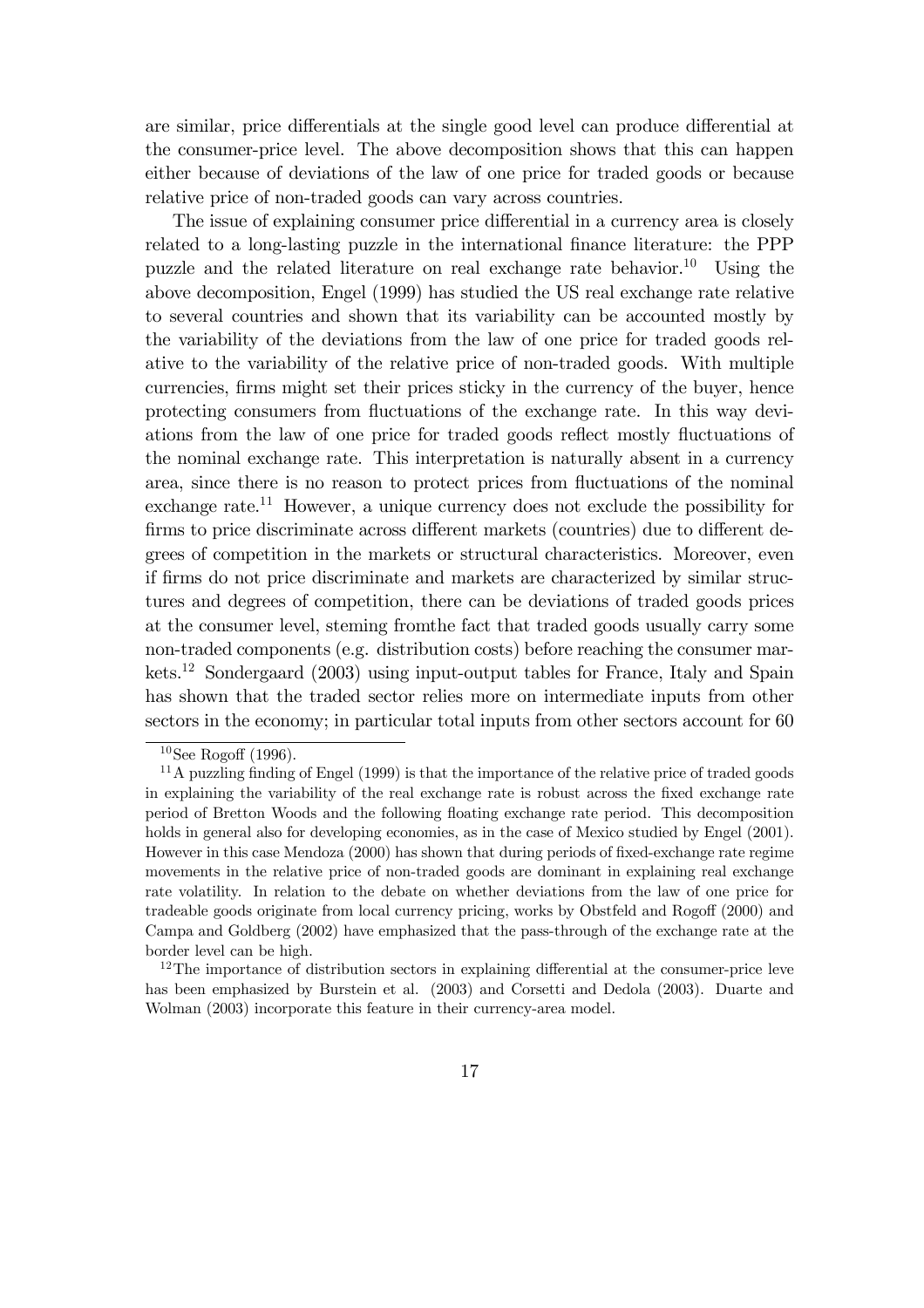percent of gross output in the traded sector. This suggests that the distribution sector can be an important factor for explaining inflation differentials in a currency area. Movements in the prices of non-traded goods that enter in the production or transportation of traded goods can be an important source of cross-country deviations of consumer tradeable goods prices. Moreover, taking in consideration intermediate stages of production de-emphasizes the importance of pure traded goods prices in explaining the fluctuations of the consumer price differential. Our evidence shows that inflation dispersion in the traded sector is much lower than in the non-traded sector, which suggests that in any case differences in the relative price of non-traded goods can be much more important in explaining the consumer price differential. In this work, we choose not to model any price differential in the traded sector to get more insight on what we believe can be a stronger channel.<sup>13</sup> We assume that there is no price discrimination and that  $P_H = P_H^*$  and  $P_F = P_F^*$ at all times. We also assume perfect symmetry across countries and sectors and set  $\omega = \omega^* = \gamma = \gamma^*$  and  $n = n^* = 1/2$ . It further follows that  $P_T = P_T^*$ . We first focus on the flexible-price allocation. In the appendix, we solve the model by taking a log-linear approximation to the relevant structural equilibrium conditions around a deterministic steady state in which the shocks  $\{\mu_{T,t}, \mu_{T,t}, \mu_{N,t},\}$  $\mu^*_{\bar{X},t}, A_{T,t}, A^*_{T,t}, A^*_{N,t}, A^*_{N,t}, G_t, G_t^*$  are such that  $\bar{\mu}_T = \bar{\mu}_T^* = \bar{\mu}_N = \bar{\mu}_N^* = \bar{\mu}$  and  $\bar{A}_T = \bar{A}_T^* = \bar{A}_N = \bar{A}_N^* = \bar{A}, \bar{G} = \bar{G}^* = 0.$  In a log-linear approximation around this steady state the consumer-price differential is proportional to the non-traded goods price differential (all in logs)

$$
\ln P_t - \ln P_t^* = (1 - \gamma)(\hat{T}_{N,t} - \hat{T}_{N,t})
$$
  
=  $(1 - \gamma)(\ln P_{N,t} - \ln P_{N,t}^*),$ 

where hat variables represent log-deviations of the respective variable from the steady state.

The most popular and often advocated reason for why there can be long-lasting departures from PPP originating from non-traded goods prices is due to Balassa (1964) and Samuelson (1964). According to this view, countries that experience higher productivity growth in the traded sector will show also higher consumer prices. The reason is that productivity growth in the traded sector will translate into an increase in the overall wage in the economy, since prices of traded goods are tied internationally and there is perfect labor mobility. In the non-traded sector, firm will increase their prices since costs have increased and there are no benefits from productivity gains. There are several assumptions needed to get

<sup>13</sup>Andres et al. (2003) aknowledge the importance of the relative price of non-traded goods but they focus on differentials that arise from price discrimination in the traded-good sector.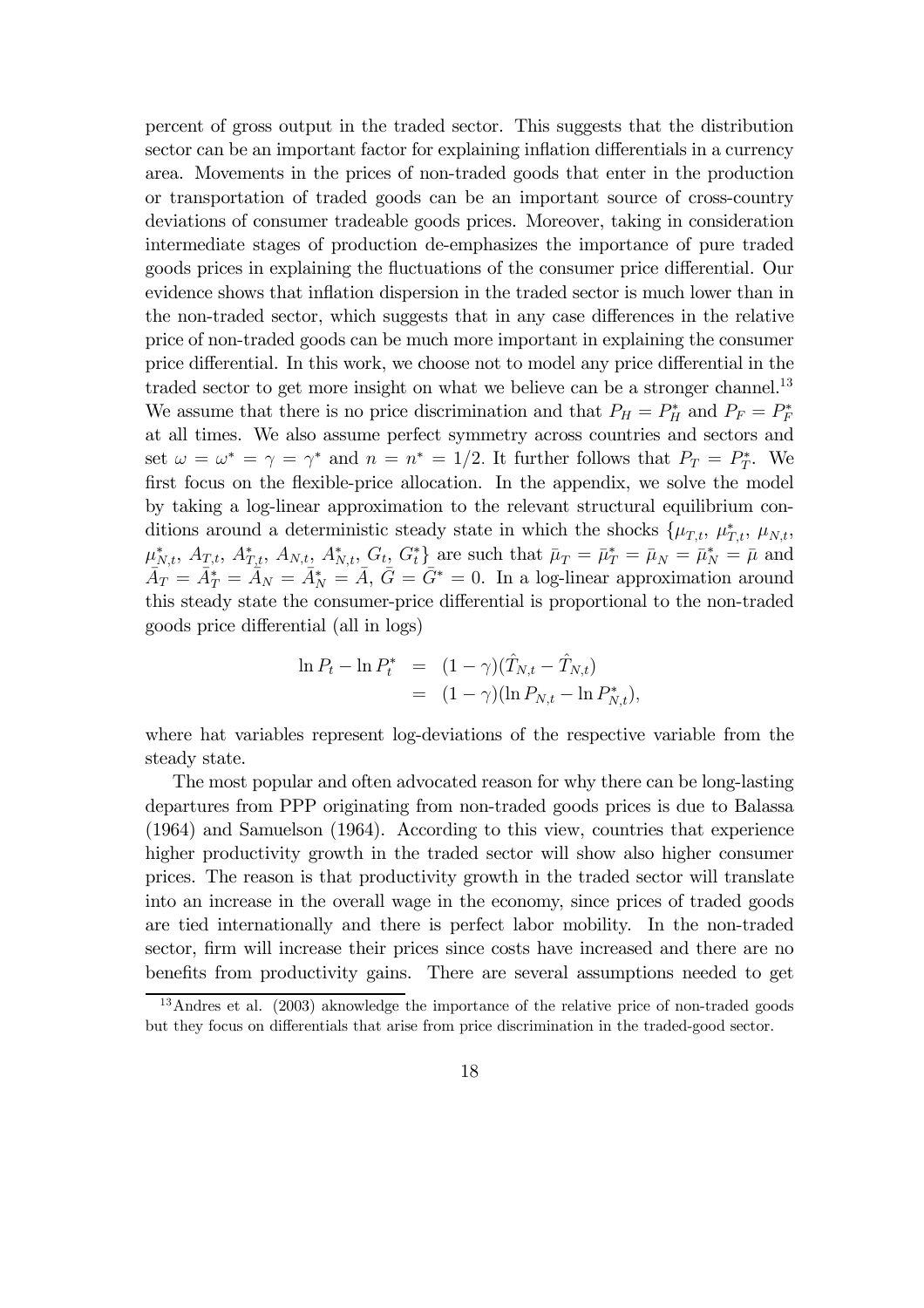this result, as discussed in Froot and Rogoff (1995): mobility of labor and capital across sectors and mobility of capital internationally, constant returns to scale in the mobile factors and exogenous world real interest rate. Indeed, we cannot expect our model to display the Balassa-Samuelson features since capital is constant in each sector and labor is not perfectly mobile. Moreover, as shown in recent works by Benigno and Thoenissen (2003), Cova (2004), Duarte and Wolman (2003), Fitzgerald (2002), MacDonald and Ricci (2002), the assumption of homogenous traded-good market is critical for the result to hold. In our model, each country is specialized in the production of a bundle of traded goods. When the traded sector of a country is subject to a productivity shock, prices of home-produced traded goods can fall with respect to foreign-produced traded goods and terms of trade worsen. In this case movements in terms of trade can absorb the productivity shock and reduce the pressure on wages and then on non-traded goods prices.

Another feature of the Balassa-Samuelson framework is that the consumerprice differential depends only on the supply side. Instead in our framework, as in Rogoff (1992), a model with low labor mobility can also capture additional sources of price differentials driven by demand shocks.<sup>14</sup> This is also the case in a more modern exposition of the Balassa-Samuelson model as in Canzoneri et al. (2001). In our context, we also introduce sectoral mark-up shocks to capture if changes in taxation and competition can account for consumer-price differences.

To get further insight into the model, we assume that the production functions are linear in the only factor of production, labor. In the appendix, we show that under this assumption terms of trade and the log difference of non-traded goods prices are determined by the following two equations

$$
\ln P_{N,t}/P_{N,t}^* = -\frac{\left(1 - \frac{\theta}{\phi}\right)}{\left(1 - \frac{b}{\phi}\right)} \hat{T}_t - \frac{1}{\left(1 - \frac{b}{\phi}\right)} \hat{G}_t^R + \frac{\left(1 - \frac{1}{\phi}\right)}{\left(1 - \frac{b}{\phi}\right)} (\hat{A}_{T,t}^R - \hat{A}_{N,t}^R) - \frac{1}{\left(1 - \frac{b}{\phi}\right)} (\hat{\mu}_{T,t}^R - \hat{\mu}_{N,t}^R)
$$
\n
$$
\left[1 + \left(\eta + \frac{1}{\phi}\right)\theta\gamma - \frac{\theta}{\phi}\right] \hat{T}_t = \left(\eta + \frac{1}{\phi}\right)b(1 - \gamma)(\ln P_{N,t}/P_{N,t}^*) + \left(1 - \frac{1}{\phi}\right)\hat{A}_T^R
$$
\n
$$
-\hat{\mu}_T^R + \left(\eta + \frac{1}{\phi}\right)[\gamma \hat{A}_T^R + (1 - \gamma)\hat{A}_N^R]
$$
\n
$$
-\left(\eta + \frac{1}{\phi}\right)(1 - \gamma)\hat{G}_t^R \tag{4.13}
$$

 $14$ De Gregorio et al. (1994) find evidence that demand shocks can be important in explaining deviations from PPP. As well, Froot and Rogoff (1991) find that government spending can be an important explanatory variable for real exchange rate movements of several European countries in the EMS.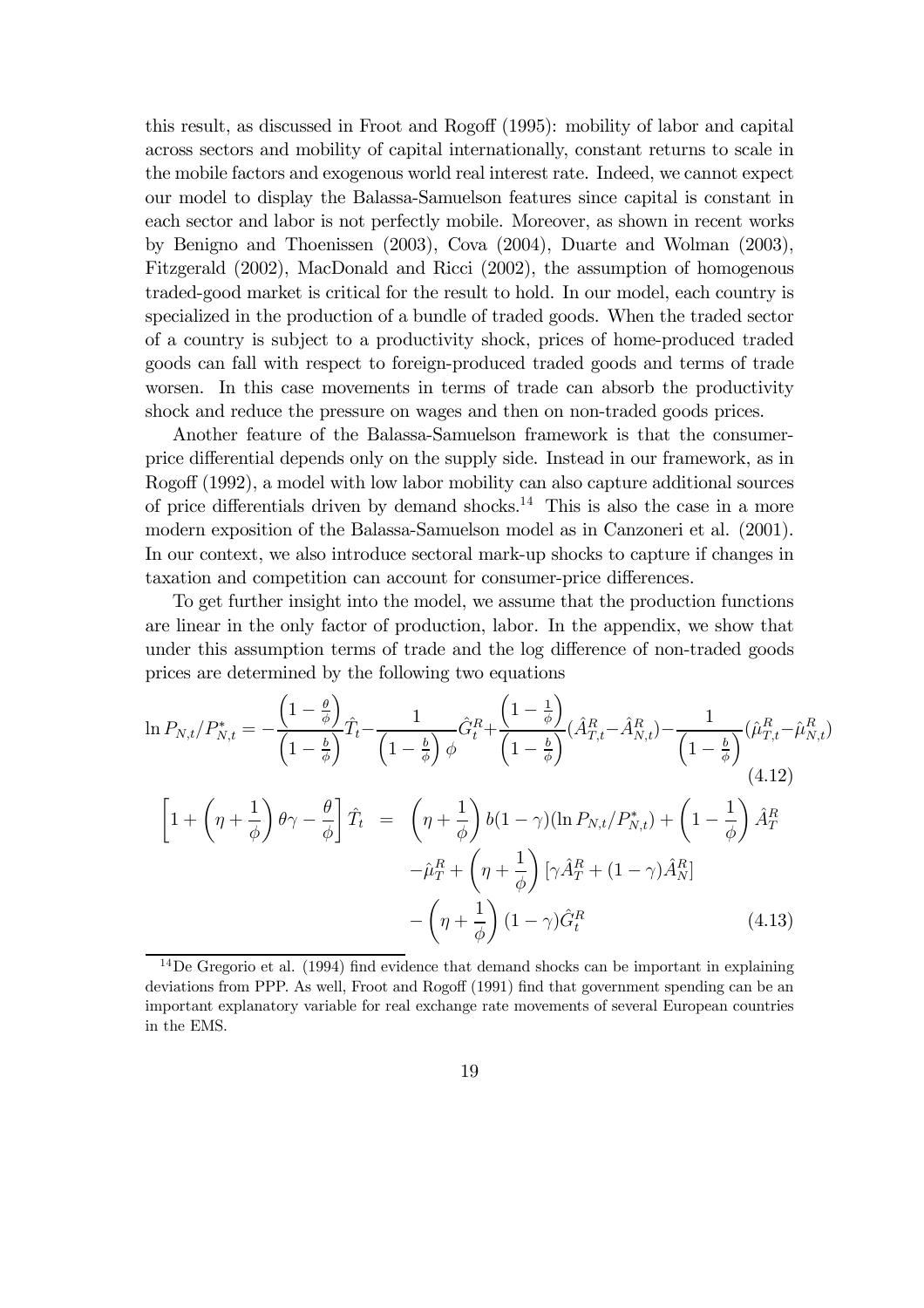where  $\hat{T}_t \equiv \ln P_{F,t}/P_{H,t}$  and where  $b \equiv \varphi \gamma + (1 - \gamma) \rho^{-1}$ ;  $\eta$ -the inverse of the elasticity of labor supply– is defined as  $\eta \equiv \bar{V}_{ll} \bar{L}/\bar{V}_{l}$ ,  $\rho$ –the risk-aversion coefficient– is given by  $\rho \equiv \bar{U}_{cc}\bar{C}/\bar{U}_c$  and an index R denotes the difference between the home and the foreign respective variable. Under perfect labor mobility,  $\phi \to \infty$ , we obtain, by using  $(4.12)$  and  $(4.13)$ , that

$$
\ln P_{N,t}/P_{N,t}^* = \frac{(\theta - 1)\gamma\eta}{(1 + \theta\gamma\eta + \eta b(1 - \gamma))}\hat{A}_{T,t}^R - \frac{[1 + \theta\gamma\eta + \eta(1 - \gamma)]}{(1 + \theta\gamma\eta + \eta b(1 - \gamma))}\hat{A}_{N,t}^R + \frac{\theta\gamma\eta}{(1 + \theta\gamma\eta + \eta b(1 - \gamma))}\hat{\mu}_{T,t}^R + \frac{\eta(1 - \gamma)}{(1 + \theta\gamma\eta + \eta b(1 - \gamma))}\hat{G}_t^R + \frac{(1 + \theta\gamma\eta)}{(1 + \theta\gamma\eta + \eta b(1 - \gamma))}\hat{\mu}_{N,t}^R,
$$

which shows that when the intratemporal elasticity of substitution,  $\theta$ , is close to one then an increase in the productivity in the home traded sector does not increase in a significant way the non-traded good price and thus the consumer price in the home economy. Contrary to the Balassa-Samuelson result, a balanced productivity shock in all the sectors within a country creates a major reduction in the domestic consumer price. A relative increase in government spending in the domestic economy increases price differentials across countries. The reason is that government spending falls on non-traded goods and induces an increase in their prices. Mark-up shocks in the non-traded sector increase price differential; the opposite happens if they originate in the traded sector. A balanced mark-up shock in the domestic economy increases the price differential. In the limiting case in which domestic and foreign traded goods become perfectly substitutable (as in the Balassa-Samuelson hypothesis), i.e.  $\theta$  goes to infinity, then the above solution collapses to

$$
\ln P_{N,t}/P^*_{N,t} = \hat{A}^R_{T,t} - \hat{A}^R_{N,t} + \hat{\mu}^R_{N,t} - \hat{\mu}^R_{T,t}
$$

which captures now the Balassa-Samuelson result augmented with mark-up shocks. Note that in this limiting case, demand shocks and balanced shocks do not matter.15 Our results on the role of the elasticity of substitution between domestic and foreign traded goods in driving the Balassa-Samuelson effect are consistent with the findings of Duarte and Wolman (2003).

<sup>15</sup>As discussed in Froot and Rogoff (1995), balanced productivity shocks can matter when labor intensity differs across sectors.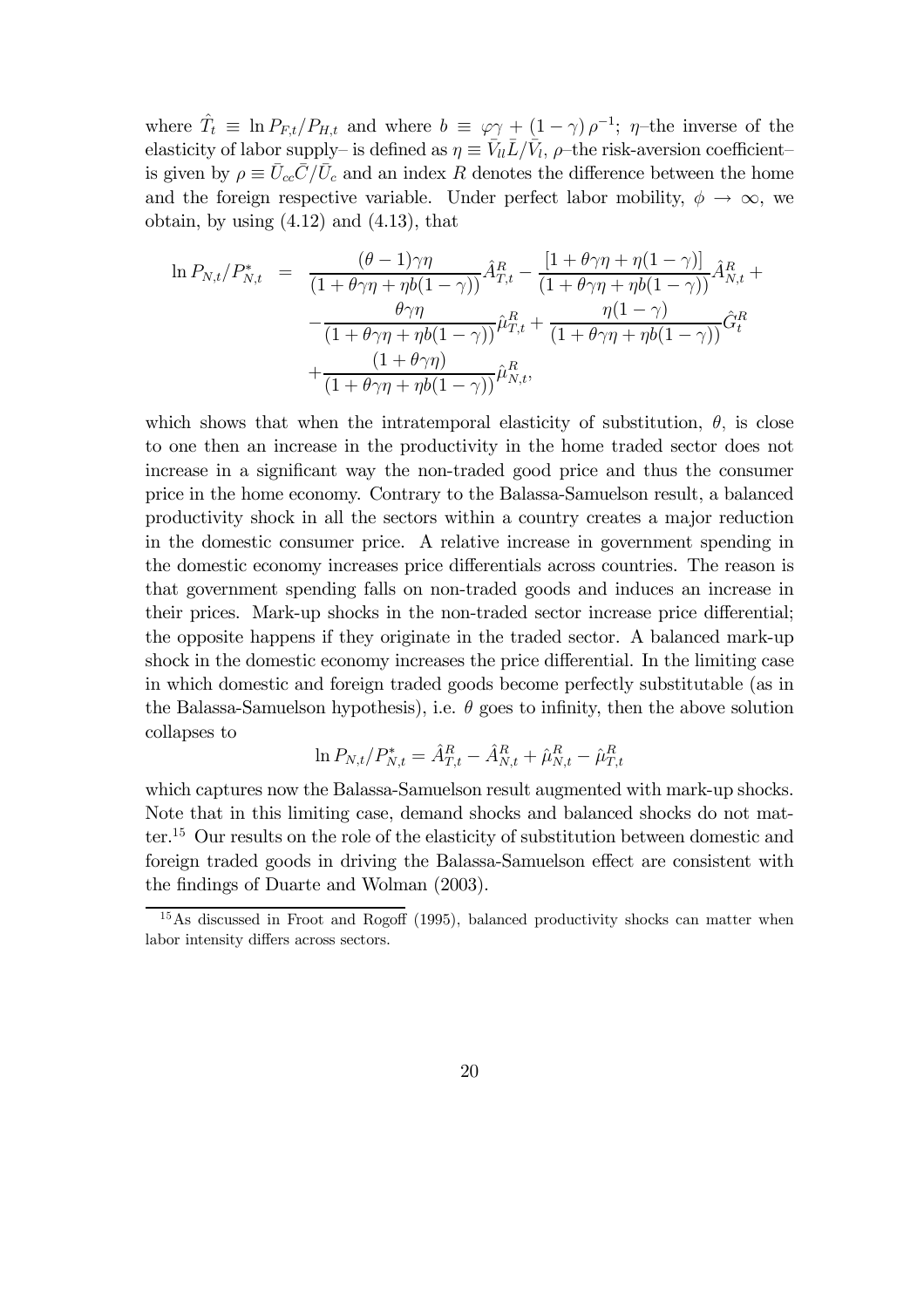Another illustrative case is when  $\varphi = \theta = \rho = 1$ . Under this assumption

$$
\ln P_{N,t}/P_{N,t}^* = -\frac{(\phi \eta + 1)\gamma}{(\phi - 1)(1 + \eta)} \hat{\mu}_{T,t}^R - \hat{A}_{N,t}^R + \frac{(1 + \phi \eta)(\phi(1 - \gamma) - 1) - (\phi - 1)}{(\phi - 1)\phi(1 + \eta)} \hat{G}_t^R + \frac{[\phi + (\phi \eta + 1)\gamma - 1]}{(\phi - 1)(1 + \eta)} \hat{\mu}_{N,t}^R
$$

in which the Balassa-Samuelson effect is absent and where we note that values of  $\phi$  below one can change the sign of some of the responses as well as the magnitude.

We now go back to our more general model and calibrate it in order study which of the shocks in the model can be more relevant to explain price differential when prices are flexible.

Table 1: Calibration of the parameters

| $\beta = 0.99$                                             | Intertemporal discount factor in consumer preferences           |  |  |
|------------------------------------------------------------|-----------------------------------------------------------------|--|--|
| $\rho = -\bar{U}_{cc}\bar{C}/\bar{U}_c = 2$                | Risk aversion coefficient in consumer preferences               |  |  |
| $\varphi = 0.44$                                           | Elas. of substitution between traded and non-traded goods       |  |  |
| $\theta=1.5$                                               | Elas. of substitution between domestic and foreign traded goods |  |  |
| $\sigma = 7.88$                                            | Elas. of substitution across goods within a sector              |  |  |
| $\gamma=0.5$                                               | Share of traded goods in the consumption bundle                 |  |  |
| $\eta = \bar{V}_{ll} \bar{L}/\bar{V}_{l} = 0.25$           | Inverse of the Frisch elasticity of labor supply                |  |  |
| $\lambda = \bar{f}' \bar{l}/\bar{f} = 0.75$                | Labor share                                                     |  |  |
| $1 - \tilde{\lambda} = -\bar{f}'' \bar{l}/\bar{f}' = 0.25$ | Curvature of the production function                            |  |  |

Table 1 presents the calibration of the parameters. The coefficient of risk aversion in consumer preferences is set to 2 as in Stockman and Tesar (1995) to get an intertemporal elasticity of substitution equal to 0.5. From Stockman and Tesar (1995), we borrow also the elasticity between traded and non-traded goods,  $\varphi = 0.44$ , and the share of traded goods in the consumption basket,  $\gamma = 0.5$ . The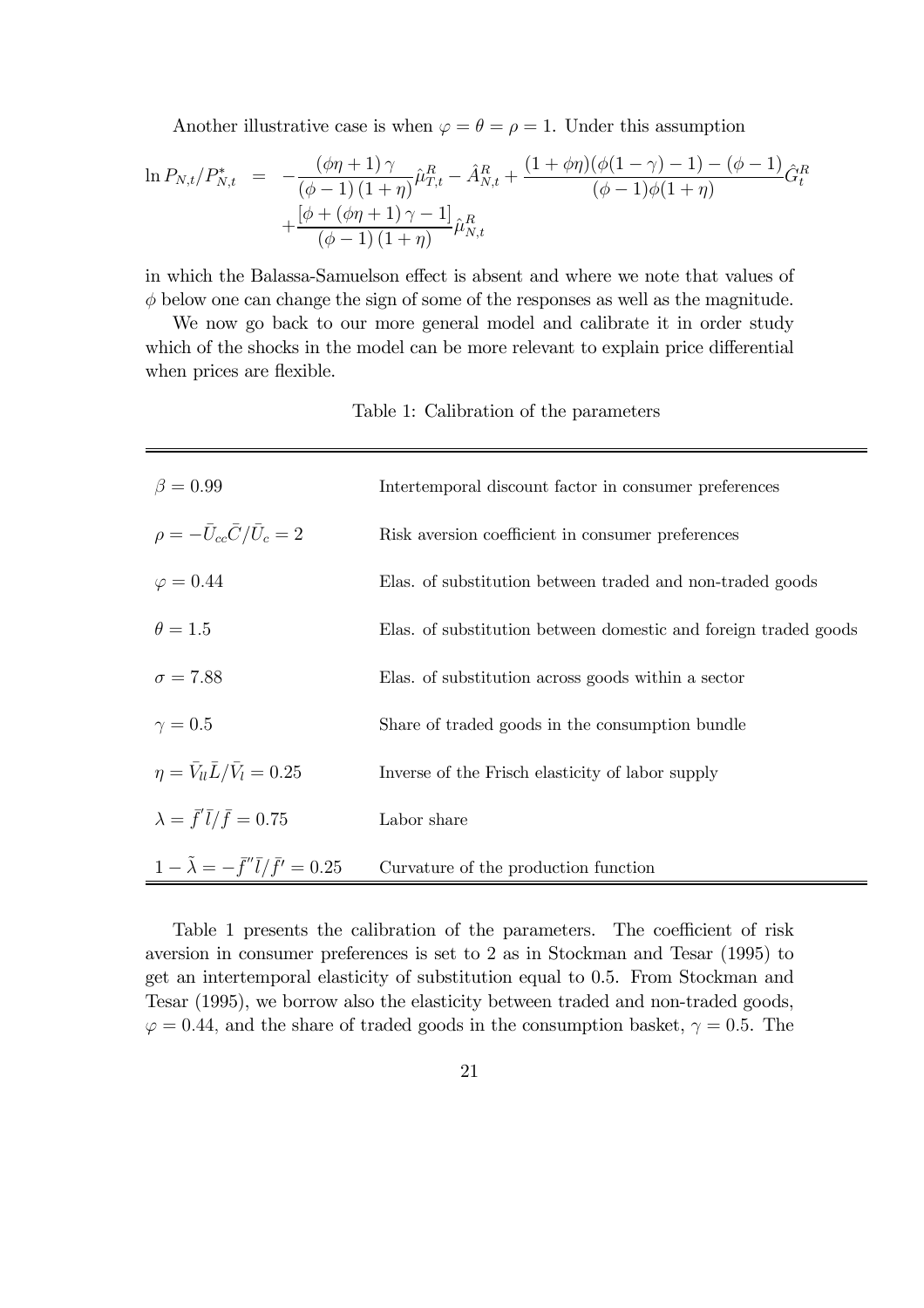intratemporal elasticity of substitution between home and foreign traded goods is set such that  $\theta = 1.5$  as in Backus et al. (1995). Consistent with several microeconomic studies, the Frisch elasticity of labor supply,  $1/\eta$ , is set to 4 and the labor share is set such that  $\lambda = 0.75$ . The discount factor  $\beta$  is assumed to be 0.99 and the elasticity of substitution for goods within a sector,  $\sigma$ , is set to 7.88 to imply a 15% mark-up as in Rotemberg and Woodford (1997). In Table 2, we present the results. We are not calibrating the parameter  $\phi$  which measures the degree of labor mobility across sectors. We discuss three possible cases,  $\phi = \infty$ to capture the perfect labor mobility case, an intermediate case of  $\phi = 4.5$  and a case of low elasticity below 1,  $\phi = 0.5$ . In our model, when prices are flexible, the real variables of the model inherits the stochastic properties of the shocks. There is no intrinsic persistence in the model.<sup>16</sup> Our table can then capture shortand long-run components of consumer price differentials. In particular in table 2, we analyze the response of the consumer price differential and the terms of trade to a 1% increase of the shocks that are in the model. We also describe the response of terms of trade to capture the dimension through which movements in terms of trade absorb the usual Balassa-Samuelson effect. And indeed, focusing on the perfect labor mobility case, we see that a 1% increase in the traded-sector productivity in the home country does increase the price differential only of 2 basis point, consistent with the results of Duarte and Wolman (2003). The terms of trade worsen to absorb most of the shock. Instead an increase in productivity in the non-traded sector and a balanced increase in productivity in the domestic economy lower the domestic consumer price with respect to the foreign. In the same way, terms-of-trade movements absorb mark-up shocks in the traded-sector with negligible spillovers on consumer prices, while mark-up shocks in the non-traded sector produce increases in prices. Government-purchase shocks that affect demand of non-traded goods increase the non-tradeable goods price and thus the overall consumer price level. With intermediate values of the labor-mobility parameter, the picture does no change much. On the opposite, when  $\phi$  goes below the unitary value, most of the responses are amplified and some change sign. Most important, the impact of government-spending shocks is of larger magnitude.

<sup>&</sup>lt;sup>16</sup>By assuming incomplete financial market is instead possible to introduce persistent behavior of the price differential through a unit root, as shown in Rogoff (1992).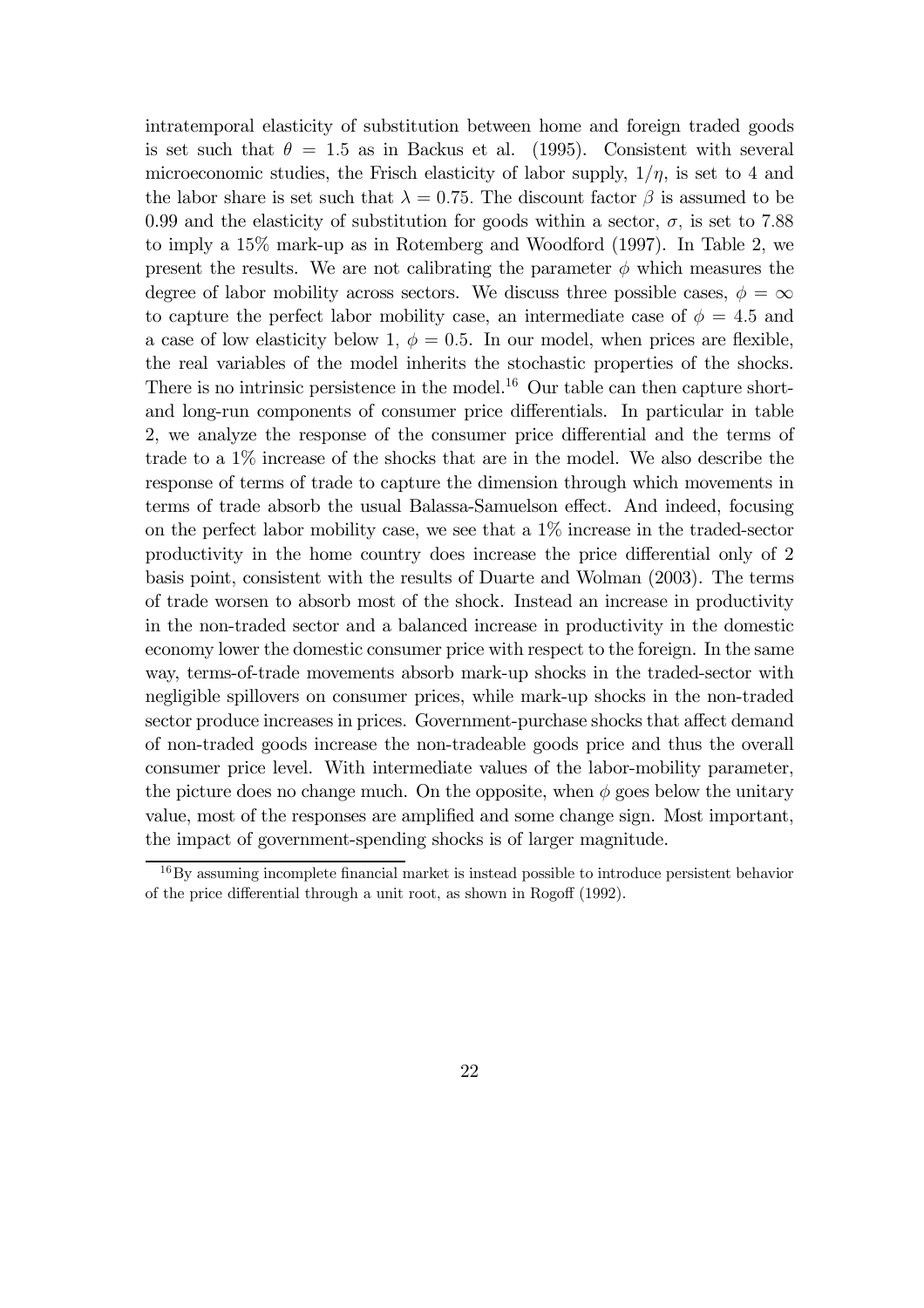|                                             | $\phi \rightarrow \infty$ |             | $\phi = 4.5$    |             | $\phi = 0.5$    |             |
|---------------------------------------------|---------------------------|-------------|-----------------|-------------|-----------------|-------------|
| $1\%$ shock to:                             | $\ln P_t/P_t^*$           | $\hat{T_t}$ | $\ln P_t/P_t^*$ | $\hat{T_t}$ | $\ln P_t/P_t^*$ | $\hat{T}_t$ |
| $\hat{A}^R_T$                               | 0.02                      | 0.85        | 0.04            | 0.89        | $-0.21$         | 0.55        |
| $\hat{A}_N^R$                               | $-0.60$                   | 0.04        | $-0.55$         | 0.09        | $-0.98$         | $-0.46$     |
| $\hat{A}^R_T$ and $\hat{A}^R_N$             | $-0.58$                   | 0.89        | $-0.51$         | 0.98        | $-1.19$         | 0.09        |
| $\hat{\mu}_T^R$                             | $-0.05$                   | $-0.57$     | $-0.13$         | $-0.67$     | 0.64            | 0.35        |
| $\hat{\mu}_N^R$                             | 0.40                      | 0.03        | 0.44            | 0.08        | 0.07            | $-0.40$     |
| $\hat{\mu}_{T}^{R}$ and $\hat{\mu}_{N}^{R}$ | 0.35                      | $-0.54$     | 0.31            | $-0.59$     | 0.71            | $-0.05$     |
| $\hat{G}_{t}^{R}$                           | 0.19                      | $-0.07$     | 0.11            | $-0.18$     | 0.91            | 0.86        |

Table 2: Price Differential and Terms of Trade under Flexible-Price

## 5 Nominal rigidities and price level differentials

While it provides a useful benchmark, there are obvious limitations of the flexibleprice model. First, price differentials under flexible prices can arise only if there are asymmetric shocks across countries. This result hinges on the fact that we have imposed symmetry on the model's steady state. Allowing for asymmetries in the steady-state position of countries, like for example different labor shares, would imply that balanced shocks to the whole area would have an effect on the price differential. Second, under flexible prices persistence stems only from the intrinsic persistence of the exogenous shock process, although adding capital accumulation and incomplete financial markets would create additional persistence. Finally, there is no role for monetary policy to affect price differentials.

We show now that introducing sticky prices in the model can account for these three deficiencies: balanced shocks in the whole area create price and inflation dispersion; the model generates persistence; and monetary policy will matter for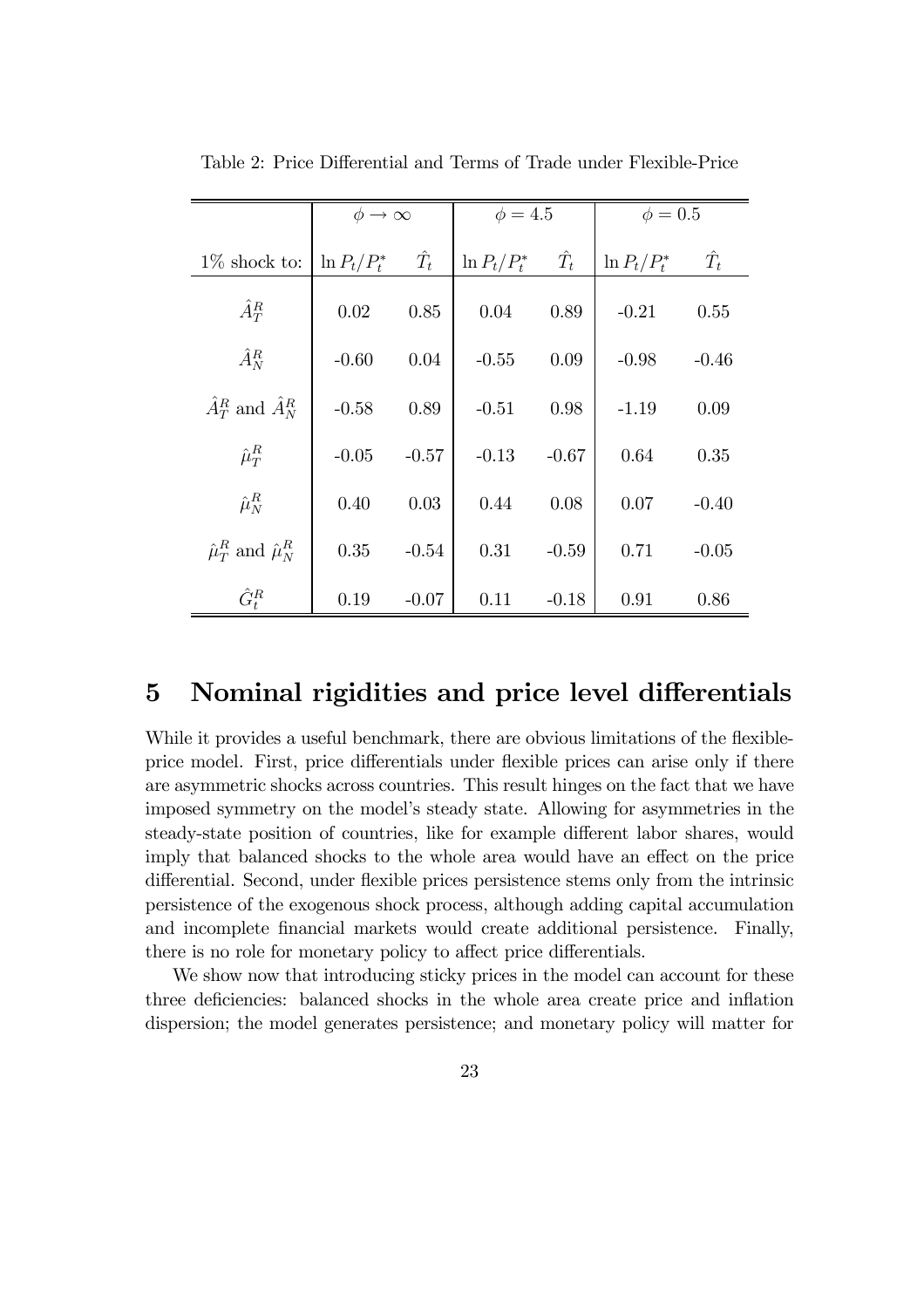the determination of persistence and price dispersion. These three aspects of the model are shown below, after introducing the model's log-linear equations under sticky prices.

In a log-linear approximations to the structural equilibrium conditions (in particular equations  $(3.8), (3.9), (3.10)$  and  $(3.11)$  and the respective conditions for the foreign country) we obtain four aggregate supply (AS) equations for the respective traded and non-traded sector in each economy. These AS equations are familiar forms to the standard New-Keynesian AS equations of the closed-economy models of GalÌ and Gertler (1999) and Sbordone (2001). The inflation rate in each sector will depend on the real marginal cost in the sector and on the discounted value of the expected future sectoral inflation rate as follows

$$
\pi_{H,t} = k_T(\widehat{mc}_{T,t}) + \beta E_t \pi_{H,t+1}
$$

$$
\pi_{N,t} = k_N(\widehat{mc}_{N,t}) + \beta E_t \pi_{N,t+1}
$$

$$
\pi_{F,t}^* = k_T^*(\widehat{mc}_{T,t}^*) + \beta E_t \pi_{F,t+1}^*
$$

$$
\pi_{N,t}^* = k_N^*(\widehat{mc}_{N,t}^*) + \beta E_t \pi_{N,t+1}^*
$$

where we have defined  $\pi_{H,t} = \ln P_{H,t}/P_{H,t-1}, \pi_{N,t} = \ln P_{N,t}/P_{N,t-1}, \pi_{F,t}^* = \ln P_{F,t}/P_{F,t-1},$  $\pi_{N,t}^* = \ln P_{N,t}^*/P_{N,t-1}^*$  and  $k_j \equiv \frac{1-\alpha_j}{\alpha_j}$  $\alpha_j$  $1-\alpha_j\beta$  $\frac{1-\alpha_j \beta}{1+\frac{\vartheta_{\sigma}}{2}}$  where  $\alpha_j$  can assume different values across sectors and countries (generically we have  $\alpha_T, \alpha_N, \alpha_T^*, \alpha_N^*$ ) and  $\vartheta \equiv 1 - \tilde{\lambda} - \frac{1}{v}$ . Moreover the deviations of real marginal costs from the steady-state are given by

$$
\widehat{mc}_{T,t} = \mu_{T,t} + (1 - \gamma)\widehat{T}_{N,t} + \frac{1}{2}\widehat{T}_t + \eta \widehat{L}_t + \rho \widehat{C}_t - \frac{1}{\phi}(\widehat{l}_{T,t} - \widehat{L}_t) - \widehat{A}_{T,t} + (1 - \widetilde{\lambda})\widehat{l}_{T,t},
$$
\n
$$
\widehat{mc}_{N,t} = \mu_{N,t} - \gamma \widehat{T}_{N,t} + \eta \widehat{L}_t + \rho \widehat{C}_t - \frac{1}{\phi}(\widehat{l}_{N,t} - \widehat{L}_t) - \widehat{A}_{N,t} + (1 - \widetilde{\lambda})\widehat{l}_{N,t},
$$
\n
$$
\widehat{mc}_{T,t}^* = \mu_{T,t}^* + (1 - \gamma)\widehat{T}_{N,t}^* - \frac{1}{2}\widehat{T}_t + \eta \widehat{L}_t^* + \rho \widehat{C}_t^* - \frac{1}{\phi}(\widehat{l}_{T,t}^* - \widehat{L}_t^*) - \widehat{A}_{T,t}^* + (1 - \widetilde{\lambda})\widehat{l}_{T,t}^*,
$$
\n
$$
\widehat{mc}_{N,t}^* = \mu_{N,t}^* - \gamma \widehat{T}_{N,t}^* + \eta \widehat{L}_t^* + \rho \widehat{C}_t^* - \frac{1}{\phi}(\widehat{l}_{N,t}^* - \widehat{L}_t^*) - \widehat{A}_{N,t}^* + (1 - \widetilde{\lambda})\widehat{l}_{N,t}^*.
$$

We can manipulate the above aggregate supply equations to obtain the following form

$$
\pi_{H,t} = k_H[\delta_{T,1}\hat{T}_{N,t} + \delta_{T,2}\hat{T}_t + \delta_{T,3}\hat{T}_{N,t}^R + (\tilde{\eta} + \rho)\hat{Y}_t^w + \delta_{T,\xi}'\xi_t] + \beta E_t \pi_{H,t+1}, \quad (5.14)
$$

$$
\pi_{N,t} = k_N[\delta_{N,1}\hat{T}_{N,t} + \delta_{N,2}\hat{T}_t + \delta_{N,3}\hat{T}_{N,t}^R + (\tilde{\eta} + \rho)\hat{Y}_t^w + \delta_{N,\xi}'\xi_t] + \beta E_t \pi_{N,t+1},
$$
(5.15)

$$
\pi_{F,t}^* = k_F^* \left[ \delta_{T,1}^* \hat{T}_{N,t}^* + \delta_{T,2}^* \hat{T}_t + \delta_{T,3}^* \hat{T}_{N,t}^R + (\tilde{\eta} + \rho) \hat{Y}_t^w + \delta_{T,\xi}^* \xi_t \right] + \beta E_t \pi_{F,t+1}^*, \quad (5.16)
$$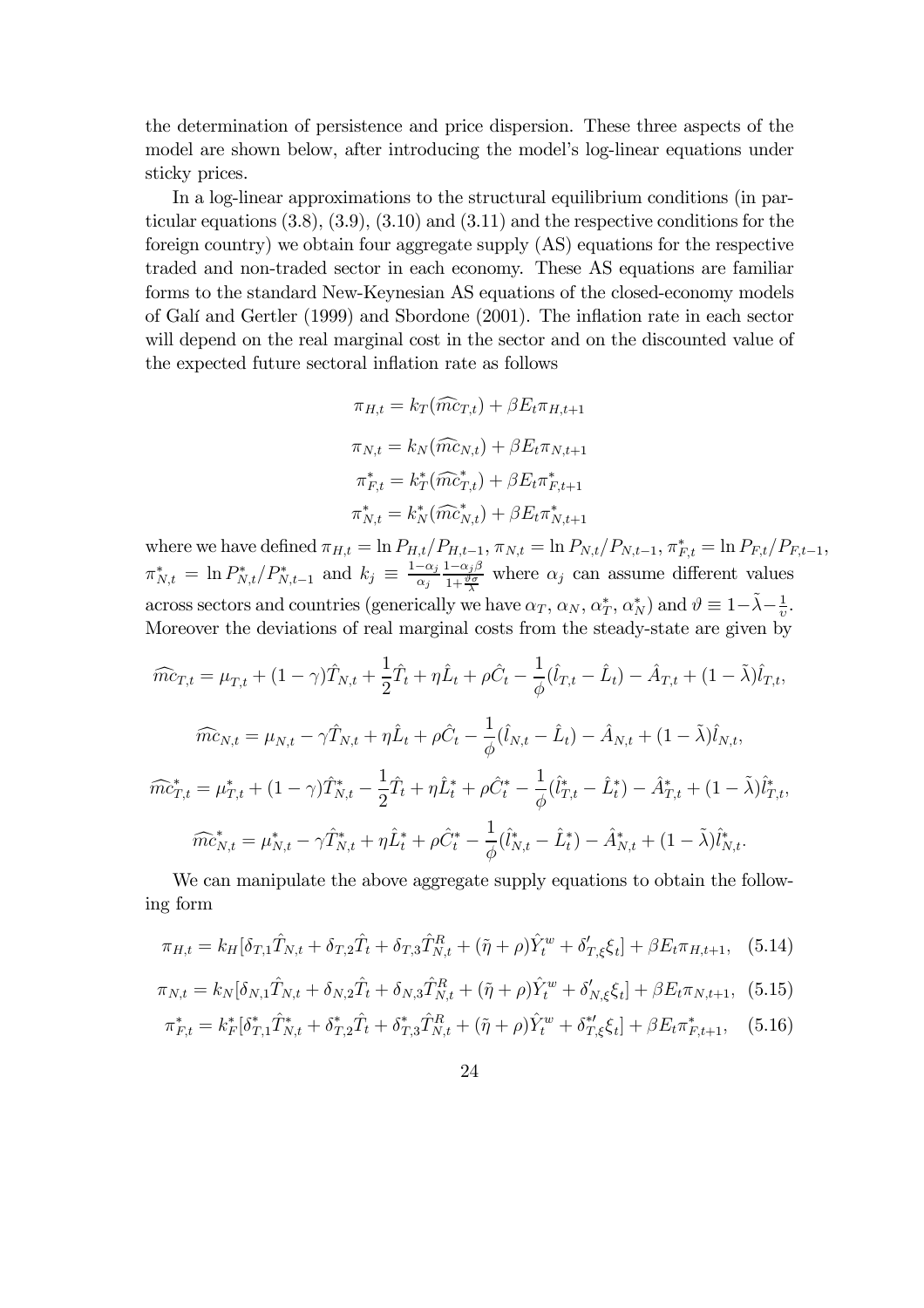$$
\pi_{N,t}^* = k_N^* [\delta_{N,1}^* \hat{T}_{N,t}^* + \delta_{N,2}^* \hat{T}_t + \delta_{N,3}^* \hat{T}_{N,t}^R + (\tilde{\eta} + \rho) \hat{Y}_t^w + \delta_{N,\xi}^* \xi_t] + \beta E_t \pi_{N,t+1}^*,
$$
 (5.17)

where the coefficients  $\delta$  are functions of the parameters of the model and  $\xi_t$  is a vector of all the shocks in the model. Moreover we note that

$$
\hat{T}_{N,t} = \hat{T}_{N,t-1} + \pi_{N,t} - (\frac{1}{2}\pi_{H,t} + \frac{1}{2}\pi_{F,t}^*)
$$
\n(5.18)

$$
\hat{T}_t = \hat{T}_{t-1} + \pi_{F,t} - \pi_{H,t} \tag{5.19}
$$

$$
\hat{T}_{N,t} - \hat{T}_{N,t}^* = (\hat{T}_{N,t-1} - \hat{T}_{N,t-1}^*) + \pi_{N,t} - \pi_{N,t}^* \tag{5.20}
$$

### 5.1 Monetary policy shocks and price dispersion

Our first objective is to explore the importance of monetary policy shock in explaining consumer-price differentials. There is some evidence in the VAR literature that monetary policy shocks can be an important source of movements in the real exchange rate as discussed in Rogers  $(1999)^{17}$  We analyze the following issue. Consider the common monetary policymaker in the currency area that moves its instrument of policy in a discretionary way, how much price and inflation dispersion is going to be generated? In our context, we interpret a monetary policy shock as it is usually done in the VAR literature. We consider a one-time negative shock to the instrument of policy, the short-term nominal interest rate. This shock produces usually an hump-shaped positive response of output. We use the system of equations (5.14) to (5.20) to determine the responses of relative prices and inflation rates to this hump-shaped positive response of output.<sup>18</sup> To address this issue, we can then write  $(5.14)$  to  $(5.20)$  as a system of the form

$$
E_t\left[\begin{array}{cc} A_1 & A_2 \\ A_3 & A_4 \end{array}\right] \left[\begin{array}{c} k_{t+1} \\ k_t \end{array}\right] = \left[\begin{array}{cc} B_1 & B_2 \\ B_3 & B_4 \end{array}\right] \left[\begin{array}{c} k_t \\ k_{t-1} \end{array}\right] + \left[\begin{array}{c} C_1 \\ C_2 \end{array}\right] F_t
$$

where  $k_t = [\hat{T}_{N,t} - \hat{T}_{N,t}^* \hat{T}_t \hat{T}_{N,t}]$  and  $F_t = [\hat{Y}_t^w \hat{\xi}_t]$  and  $A_j, B_j, C_j$  are matrices. Provided there are 3 stable eigenvalues of the above system, we can solve it obtaining the law of motion of the state variables as

$$
k_t = -V_1^{-1}V_2k_{t-1} - V_1^{-1}\Lambda^{-1}E_t\sum_{T=t}^{\infty}\Lambda^{-(T-t)}V\tilde{C}F_T
$$
\n(5.21)

 $17$ See also Benigno (2004) and Chari et al. (2002) on the issue whether a model with price rigidities and local currency pricing can account for monetary policy shocks to be important in capturing the volatility and persistence of real exchange rate

<sup>&</sup>lt;sup>18</sup>This analysis is similar to Woodford  $(2003)$ 's analysis on the persistence of real wages after monetary policy shocks in sticky wages and prices model.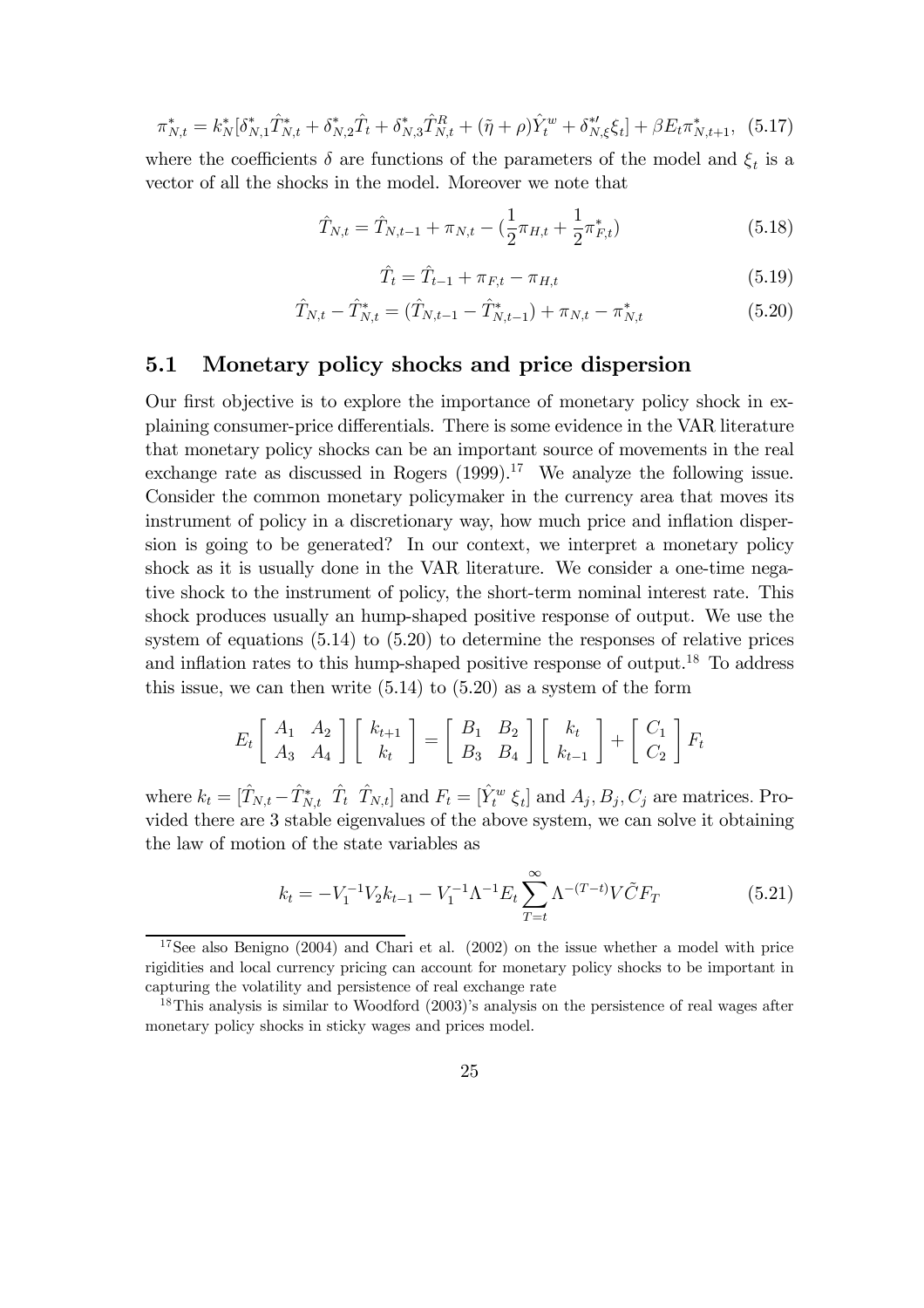where  $V = [V_1 V_2]$  is the matrix of left eigenvectors associated with the unstable eigenvalues, where  $V_1$  and  $V_2$  are 3 by 3 matrices,  $\Lambda$  is a 3 by 3 diagonal matrices which contains the unstable eigenvalues and  $\tilde{C} \equiv A^{-1}C$ . In particular in the vector  $k_t$  we are interested to the variable  $\hat{T}_{N,t} - \hat{T}_{N,t}^*$  which is proportional to the consumer price differential  $\ln P_t/P_t^*$ . The eigenvalues of the matrix  $V_1^{-1}V_2$  characterize the intrinsic persistence that naturally arises when prices and relative prices are sticky across all sectors. In particular, under the assumption of symmetry in the rigidity across all the sectors in the area  $(\alpha_T = \alpha_N = \alpha_T^* = \alpha_N^*)$ , a shock to the area output  $\hat{Y}^w_t$  does not produce any consumer price dispersion. Asymmetries in the structures of the AS equations, across countries and sectors, are critical for monetary policy to have a role in creating price dispersion. This is at the same time good and bad news, since it means that a monetary policy shock, in the way we interpreted it, does not create any consumer price dispersion but on the other side monetary policy is limited in its role to correct any unwanted price dispersion that can arise following other disturbances. In our experiment, we feed in (5.21) the estimated output response to a monetary shock found by Smets and Wouters  $(2003).^{19}$  As shown in the bottom chart of Figure 11, a discretionary decrease in the interest rate produces an hump-shaped response of output. Output in the union increases up to 0.4% after 5 quarters and then converges back to the steady state. To perform this experiment, we need to calibrate additional parameters on top of the ones used in Table 1. We set all the elasticities in the aggregators of labor to infinity to get perfect labor mobility across sectors within a country. As already mentioned it is crucial to calibrate the degrees of rigidities that characterize the Calvoís mechanism of the four sector. We refer here to some micro and macro studies. On the micro side, Le Bihan and Sevestre (2004), by analyzing CPI micro-data for France, find that the average duration between price adjustment in service sector is 9.66 months while for foods and goods is around 4 to 5 months. Costa Dias and Neves (2003) analyze consumer prices for Portugal and find relatively short "live" of posted prices, around 3 times a year on average with higher duration for services. Stahl (2004) shows that for producer prices in manufacturing sector the average duration can be of 9 months. On the opposite, there are studies that estimate AS equations for European countries, as Galí et al. (2001) and Benigno and Lopez-Salido (2002). They find that reasonable estimates of  $\alpha$  for a country can be around 0.78.

In this work, we assume that one country has high rigidity and in particular a rigidity in the traded sector as in the work of Stahl  $(2004)$  equal to 0.67 (a duration of nine months) and a correspondingly rigidity in the non-traded sector such that

 $19$ However, the model estimated by Smets and Wouters (2003) does not include the possibility of heterogeneity across countries.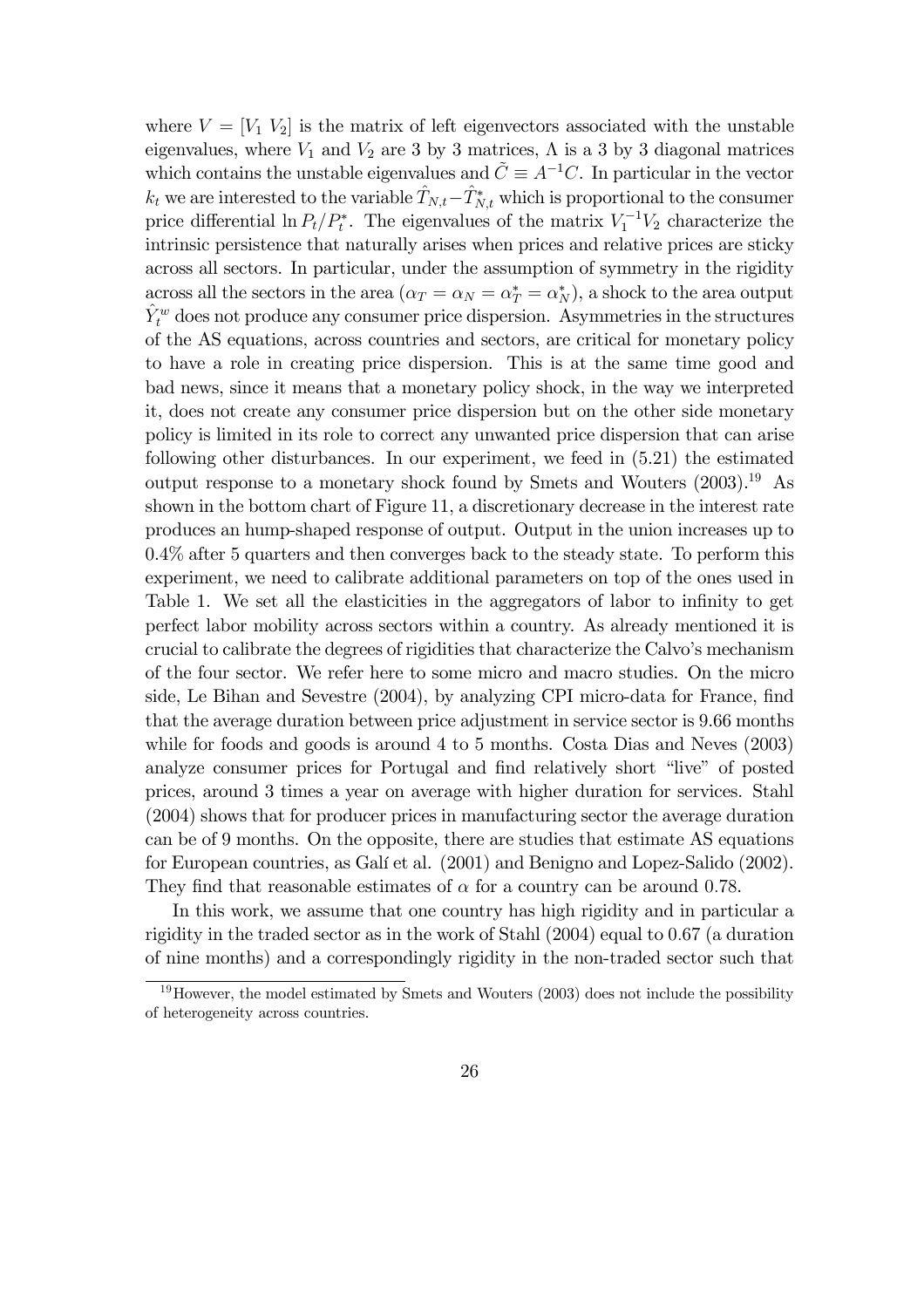$\alpha_N = 0.84$  so that the overall rigidity in this country is around 0.78. In the other country, we assume that the average duration in the traded sector as in line with the work of Costa Dias and Neves equal to 5 months and that in the non-traded sector is as in Le Bihan and Sevestre (2004) equal to 9 months. Our benchmark I calibration is then:  $\alpha_T = 0.67$ ,  $\alpha_N = 0.84$ ,  $\alpha_T^* = 0.37$ ,  $\alpha_N^* = 0.67$ . We also propose two other possible cases: in benchmark II, we assume  $\alpha_T = 0.67$ ,  $\alpha_N = 0.84$ ,  $\alpha_T^* = 0.6, \, \alpha_N^* = 0.75, \, \text{in benchmark III}$  we assume  $\alpha_T = 0.7, \, \alpha_N = 0.4, \, \alpha_T^* = 0.67,$  $\alpha_N^* = 0.37$ . In benchmark II and III with respect to I the two countries are more similar in terms of rigidities; in benchmark II the rigidities are increased in both sectors of country  $F$ , in benchmark III they are reduced in both sectors of country  $H.$ 

The results are presented in the first three charts of Figure 11, where the impulse responses of the log of the consumer-price differential and of the CPI inflation rates in both countries are plotted following the output shock. The impulse responses of the inflation rates are also consistent with VAR responses to a discretionary monetary policy shock. However, CPI inflation rate increases by a larger amount in the more flexible-price economy, but it is more persistent in the rigid economy. The overall picture that emerges is that the consumer-price differential is highly persistent. In the benchmark I case, the price differential has a peak after 10 quarters (i.e. after 5 quarters the peak of output). The differential reaches 8 basis point. This differential is of much smaller magnitude in the other two benchmarks, however the persistence is not altered by the different assumption. Overall a ëdiscretionaryí monetary shock produces persistent price and inflation differentials although only of a small magnitude.

## 5.2 Nominal rigidities and price dispersion

Under flexible prices, consumer-price differentials inherit the stochastic properties of the shocks. There is no persistence other than the one implied by the shocks. We now investigate how the introduction of sticky prices affects the response to the shocks and whether it increases persistence.

The answer depends on the policy rule used by the common monetary policymaker as we will further investigate in the next section. In this section, we assume that the policymaker sets its policy in a way to target a weighted average of the CPI inflation rates of the two countries, with weights given by the economic size of each country, in our case  $1/2$  for each country. The monetary policymaker then sets the average CPI inflation rate in the area equal to zero as

$$
\frac{1}{2}\pi_t + \frac{1}{2}\pi_t^* = 0
$$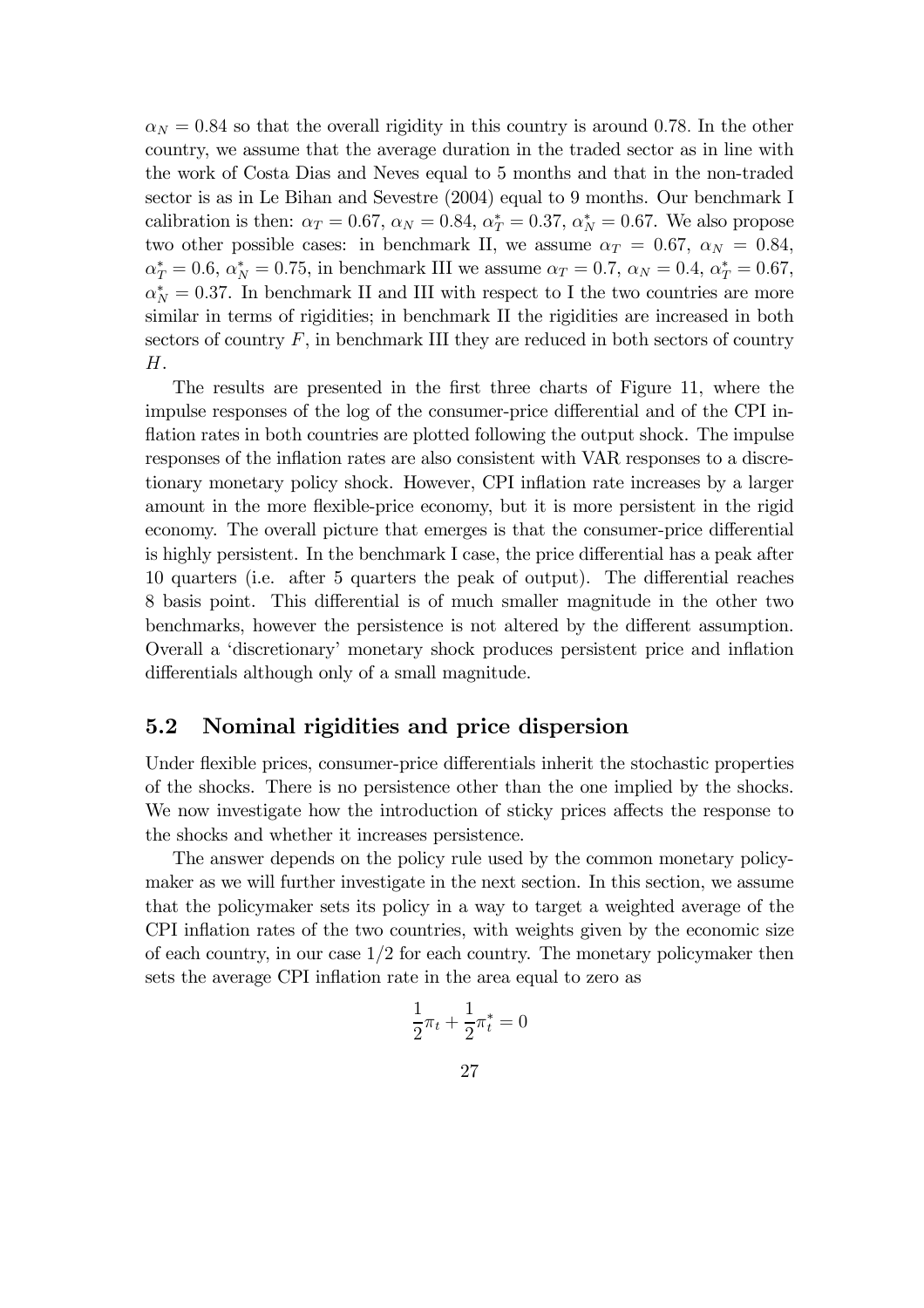at all times. The second important assumption in this experiment is the one on the persistence of the shocks. We assume that there are three possible degrees of persistence. Indeed we assume that shocks are autoregressive of type  $AR(1)$  as

$$
s_t = \rho s_{t-1} + \varepsilon_t
$$

for a generic shock  $s_t$  where  $\rho$  can be either 0 (for a white-noise process), or 0.9 for a persistence process or 1 for a unit-root process.20 We analyze impulse response functions to a one-time unitary increase (1% movement) in  $\varepsilon_t$ . The analysis of the response to a disturbance with zero correlation will be helpful to capture the persistence implicit in the model given by the combination of the stickiness of prices and policy rule; the analysis of more persistent process will be useful to understand how the persistence of the shock interacts with the persistence intrinsic in the model. Finally the analysis to permanent shocks can allow to investigate whether sticky prices are adding important transitional dynamics. In particular, the long-run response to a permanent shock exactly captures the flexible-price response, with the important caveat that short- and long-run are the same under flexible prices. Having in the same graph the flexible-price response would serve as an important benchmark for comparison.

Figure 12 presents the impulse responses of the consumer-price differential to productivity shocks. In the order (from the left to the right starting from the top), we analyze a one-time shock to the productivity in the home traded sector, to the productivity of the home non-traded sector, to a balanced increase in the productivity in both sectors in the home economy, to a balanced productivity increase in all the sectors of the area. As already discussed, a first presumption is that the stickiness of prices and, in particular, of relative prices can add persistence to the shock. And indeed this is the case when we focus on a white-noise shock. Under flexible prices the effect of this shock would disappear after one period, under sticky prices this happens after more or less 8 quarters. The second presumption is that sticky prices, while adding persistence, dampen the response to the shocks. Interestingly, this is not necessarily a feature of our model. Indeed, by inspecting the impulse response to a productivity shock in the home traded sector, we see that actually sticky prices can revert the sign of the response and sometimes magnify it. Indeed, with our parametrization, the flexible-price response (as in Table 2 and in the long-run response to a permanent shock) would require ln  $P/P^*$  to increase by 2 basis points. With sticky prices, we actually get a complete reversal of the Balassa-Samuelson effect with a relative magnification of the response which can

 $20$  In the case of a unit-root process, we are allowed to use our log-linear approximation provided the shock lasts for a finite period of time.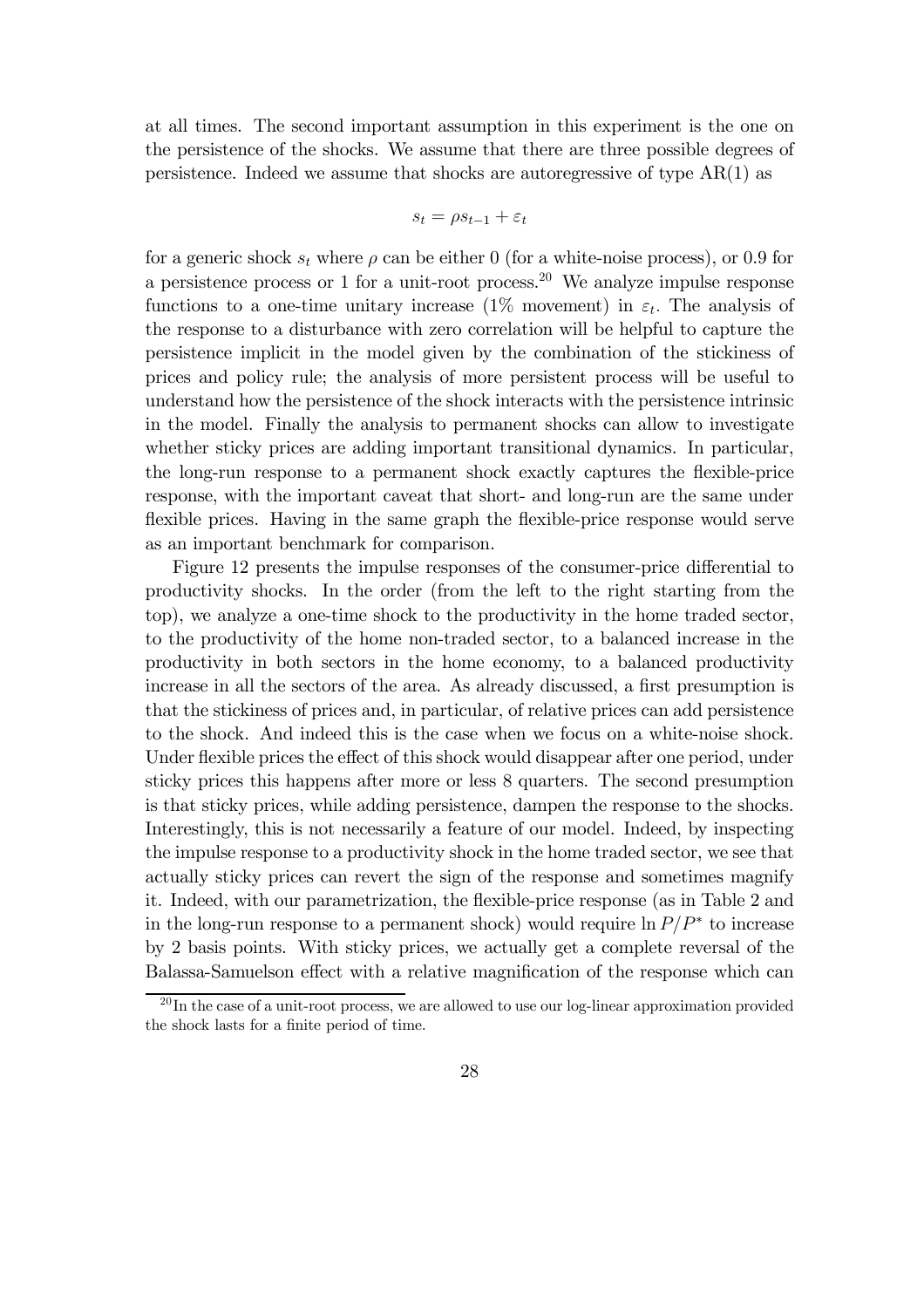achieve 8 basis points when shocks are more persistent. The intuition for this result is that even the terms of trade is very slow in the adjustment when sectoral prices are sticky. We note that under a more persistent shock, the response changes sign after 20 quarters. Indeed, when the shock is permanent it should reach the long-run positive value of 2 basis points. The picture is different when we analyze a shock to productivity in the non-traded sector or a balanced productivity shock in the home economy. These two cases are similar since the shock in the nontraded sector dominates. Indeed, we find that the existence of sticky prices mutes the response to these shocks. In particular the short-run response is negative and below or around -0.1% compared to -0.6% of the flexible-price model. The adjustment towards the long-run equilibrium proceeds slowly as in the previous case. A further interesting question to address is whether area-wide shocks can have important consequences. We remind that under flexible-price these shocks have no effects on price differentials. We find that in the case of a balanced areawide productivity shock, the deviations from full equalizations of the consumer price level are quantitatively insignificant.<sup>21</sup>

Figure 13 repeats the same analysis following mark-up shocks. The analysis is parallel to the case of productivity shocks with the appropriate qualifications. We find that there is a change in the sign of the short-run response for shocks in the traded sector, a dampening effect for non-traded and balanced shocks and the non-significant effect of area-wide mark-up shock.

Finally in Figure 14, we focus on demand shocks. Namely, we consider a one-time shock to government purchase in the home country and then a common shock to both countries. The response to an asymmetric government purchase shock shows again the dampening effect of sticky prices as well as the additional source of inertia implied. Most interesting, we find that an area-wide government purchase shock can have some non-negligible effect on price differential. Given our parametrization, a symmetric government-purchase shock lowers the consumer price in the home economy relative to the foreign, since the home economy is more rigid. Indeed, a demand shock increases prices by a larger amount in the more flexible-price country. This is why consumer prices in the home economy fall below foreign. As a difference from other area-wide shock, government-purchase shocks affect only the non-traded sector, so it is not surprising that they can create larger asymmetric responses of prices, even if they are common to both countries.

 $^{21}$ The symmetry imposed in the steady-state obviously plays an important role in this result.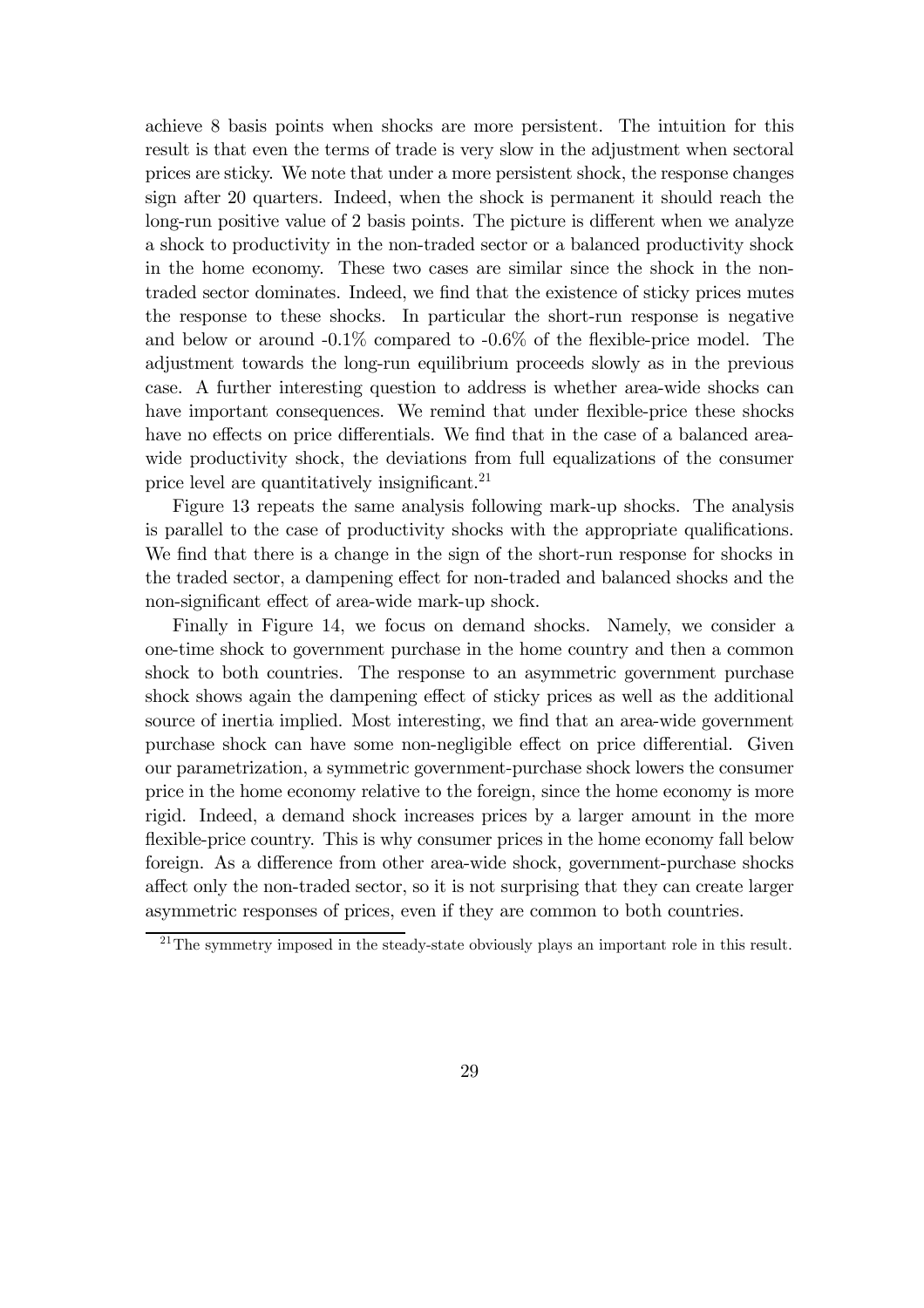### 5.3 Monetary policy rules and price dispersion

In a previous section we have shown that a one-time monetary shock produces persistent but small price and inflation differentials. This section addresses the question of how the systematic component of the common monetary policy affects price dispersion and the persistence in responses to shocks. Benigno and López-Salido (2003) report the inflation differential across two regions of a model calibrated for the euro area and for a number of inflation targeting rules, finding that alternative targeting rules have a relatively minor impact on the size and persistence of inflation differentials. Output gap targeting rules however generate in their model a somewhat different pattern for the producer inflation differentials relative to inflation targeting and other rules.<sup>22</sup> In our model with a non-tradable goods sector in each region, systematic monetary policy is prone to have a more important bearing in shaping price dispersion and its persistence. To address this question, we extend the analysis of the previous section by considering four additional policy rules, as described in Table 3.

Table 3: Monetary policy rules

(1)<br>  $\pi_t = \pi_t^*$ <br>
(2)<br>  $\pi_t^W = \frac{1}{2}\pi_t + \frac{1}{2}\pi_t^* = 0$ (3)  $r_t = 0.8 r_{t-1} + 0.2 \{1.5 \pi_t^W + 0.5 y_t^W\}$ (4)  $r_t = 1.5 \pi_t^W + 0.5 y_t^W$ (5)  $r_t = r_{t-1} + 0.4 E_t \left\{ \pi_{t+1}^W \right\} + 0.4 y_t^W$ 

Rule 1 equalises price levels across regions. This rule shows the cost of using monetary policy to stabilise relative prices in terms of area wide inflation and output variability. Rule 2 stabilises area wide inflation, as in the previous section. The three remaining rules are variations of a Taylor-type rule. Rules (3) to (5) are variations of a standard Taylor rule. In particular, rules (3) and (5) introduce different degrees of nominal interest rate inertia and relative weigths of inflation and output. Figures 15, 16 and 17 are the impulse reponses to a shock to home traded sector productivity, home non-traded sector productivity and governement purchases respectively. All shocks are transitory and are assumed to follow an AR(1) with autocorrelation of 0.9.

Comparing Figures 15 to 17, the form of systematic monetary policy has a strong impact on price dispersion and persistence, trivially so for rule (1) but also

 $^{22}$ Benigno and López-Salido (2003) report impulse responses to terms of trade shocks in a model with only tradable goods and with a hybrid New-Keynesian Phillips curve in one of the regions. A direct comparison with our results is hence not possible.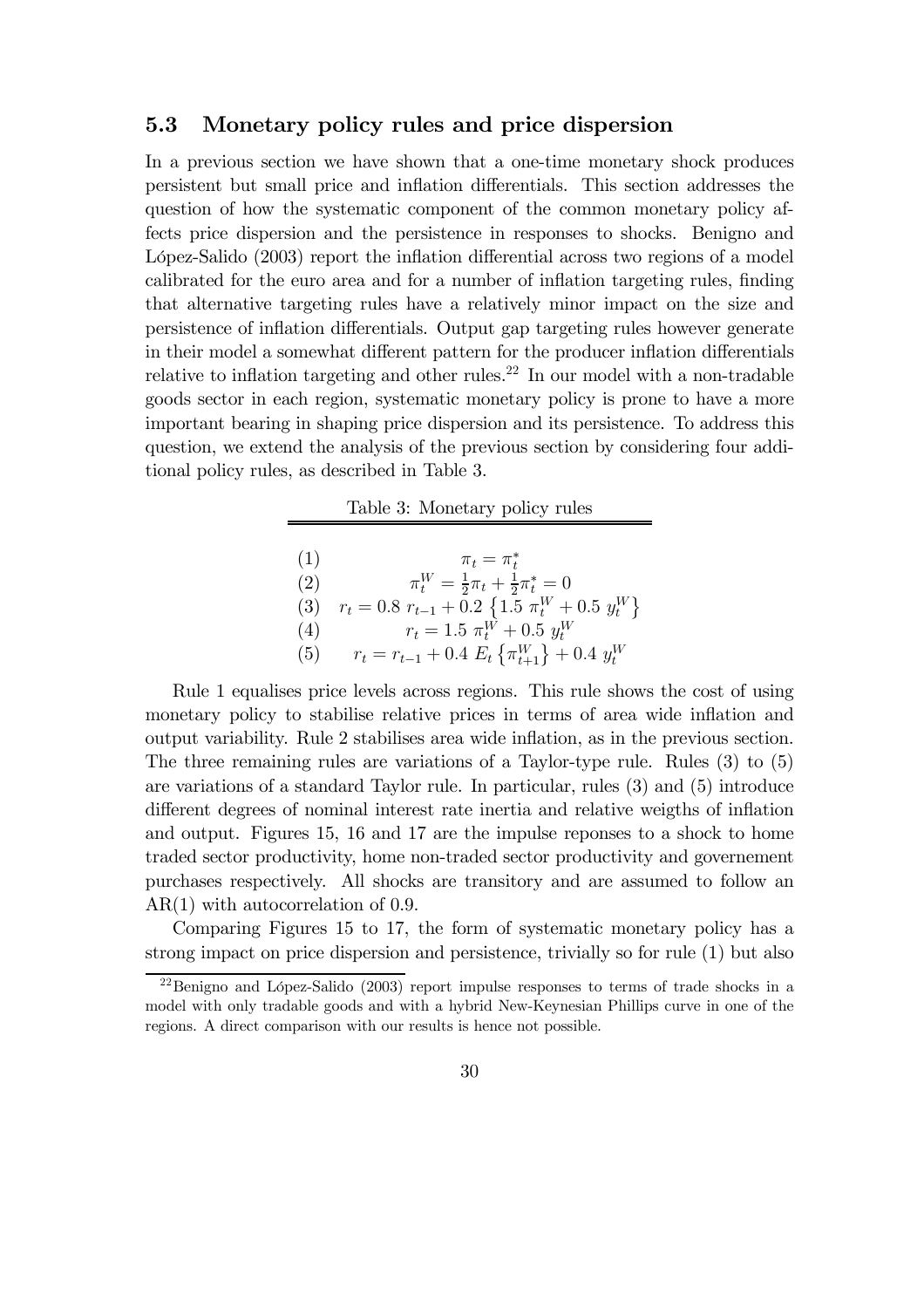for other rules. However, the impact of the rule on price dispersion dynamics varies considerably for the different shocks considered. For the case of the transitory shock to home non-trade productivity (Figure 15), the result in the previous Section of a negative impact on the home to foreign price level ratio under the rule of area-wide inflation stabilisation is reversed for all Taylor-type rules. Under the latter, the home traded sector productivity shock has a positive and more persistent effect on home price level relative to foreign, i.e. the Balassa-Samuelson effect is reestablished and even amplified relative to the case of rule (2). It is also noted that introducing inertia in the monetary policy rule (i.e. comparing rules (3) and (4)) does not necessarily increase the dispersion and persistence of price levels: with inertial rule (3) price dispersion is somewhat lower and persistence similar than under the standard Taylor rule (3). Finally, it is noted that the rule suppresing inflation differentials (rule (1)) generates a persistently large output gap, although similar to the case of the area-wide inflation stabilisation rule.

Interestingly, a different picture results from the comparison of price dispersion dynamics for the different rules in the case of a home non-traded productivity shock (Figure 16). here all three Taylor-type rules produce a similar pattern in price disperison to the case of the area-wide inflation stabilisation rule. Figure 16 also shows a higher relative cost in terms of variability in inflation and output of the rule that equalises prices across regions. And again a different pattern results in the case of the transitory home governement spending shock (Figure 17). Here the Taylor-type rules do not reverse the sign of the ara-wide inflation stabilisation rule, but the magnitude and of price dispersion and its persistence under the former rules is considerable larger than for the case of the latter. It is also noted that for this shock the effect on the output gap of rules that stabilise area-wide inflation and inflation differentials is higher.

# 6 Conclusions

[to be added]

## References

[1] Alberola, E. (2000), Interpreting inflation differentials in the euro area, Banco de España Economic Bulletin, April: 61-70.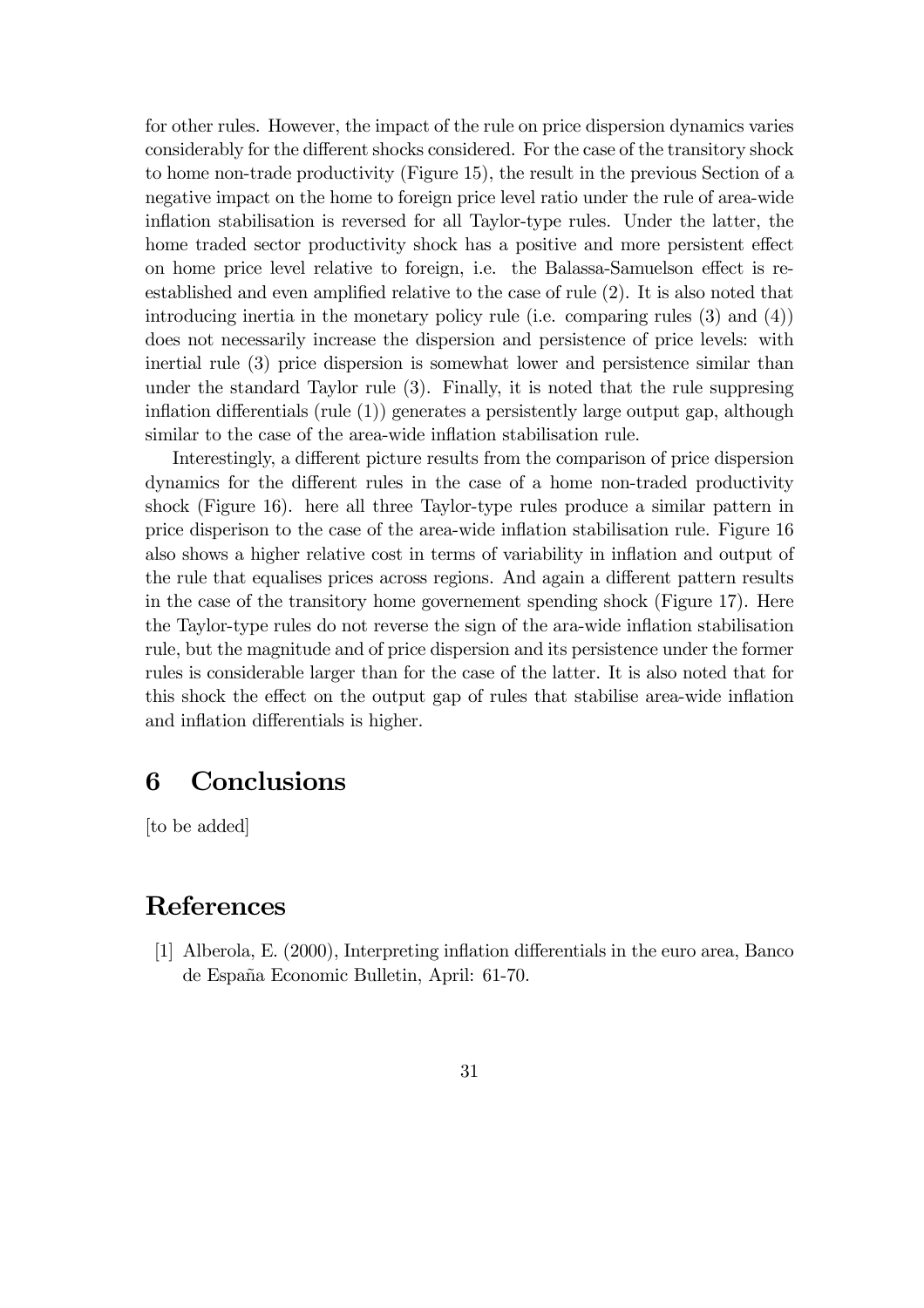- $[2]$  Andres, Javier, Ortega, Eva and Javier Valles  $(2003)$ , "Competition and Inflation Differentials in EMU," unpublished manuscript, Bank of Spain.
- [3] Angeloni, Ignazio and Michael Ehrmann  $(2004)$ , "Euro Area Inflation Differntials," unpublished manuscript, European Central Bank.
- [4] Backus, David, Kehoe Patrick and Finn Kydland (1995) "International Business Cycle: Theory and Evidence, " in Thomas F. Cooley (ed.) Frontiers of Business Cycle Research, Princeton: Princeton University Press, pp. 331-356
- [5] Backus, David and Gregor W. Smith (1993), "Consumption and Real Exchange Rates in Dynamic Economies with Non-traded Goods," Journal of International Economics 35, pp. 297-316.
- [6] Balassa, B., (1964), "The Purchasing Power Parity Doctrine: A Reappraisal," Journal of Political Economy, 72, pp. 584-596.
- [7] Beetsma, Roel and Henrik Jensen (2004), "Monetary and Fiscal Policy Interactions in a Micro-founded Model of a Monetary Union," unpublished manuscript.
- [8] Benigno, Gianluca and Christoph Thoenissen (2003), "Equilibrium Exchange Rates and Supply-Side Performance," The Economic Journal, vol. 113, iss. 486, pp. 103-124(1).
- [9] Benigno, Gianluca (2004), "Real Exchange Rate Persistence and Monetary Policy Rules", *Journal of Monetary Economics*, Volume 51, Issue 3, pp. 473-502.
- $[10]$  Benigno, Pierpaolo  $(2004)$ , "Optimal Monetary Policy in a Currency Area," Journal of International Economics, forthcoming.
- [11] Benigno, Pierpaolo and David Lopez-Salido (2003), "Inflation Persistence and Optimal Monetary Policy in the Euro Area," ECB working paper no. 178.
- [12] Burstein, Ariel, Neves Joao and Sergio Rebelo (2004), "Distribution Costs and Real Exchange Rate Dynamics During Exchange-Rate-Based-Stabilizations, Journal of Monetary Economics, Volume 50, Issue 6, Pages 1189-1214.
- [13] Campa, Jose and Linda Goldberg (2002), "Exchange Rate Pass Through into Import Prices," unpublished manuscript.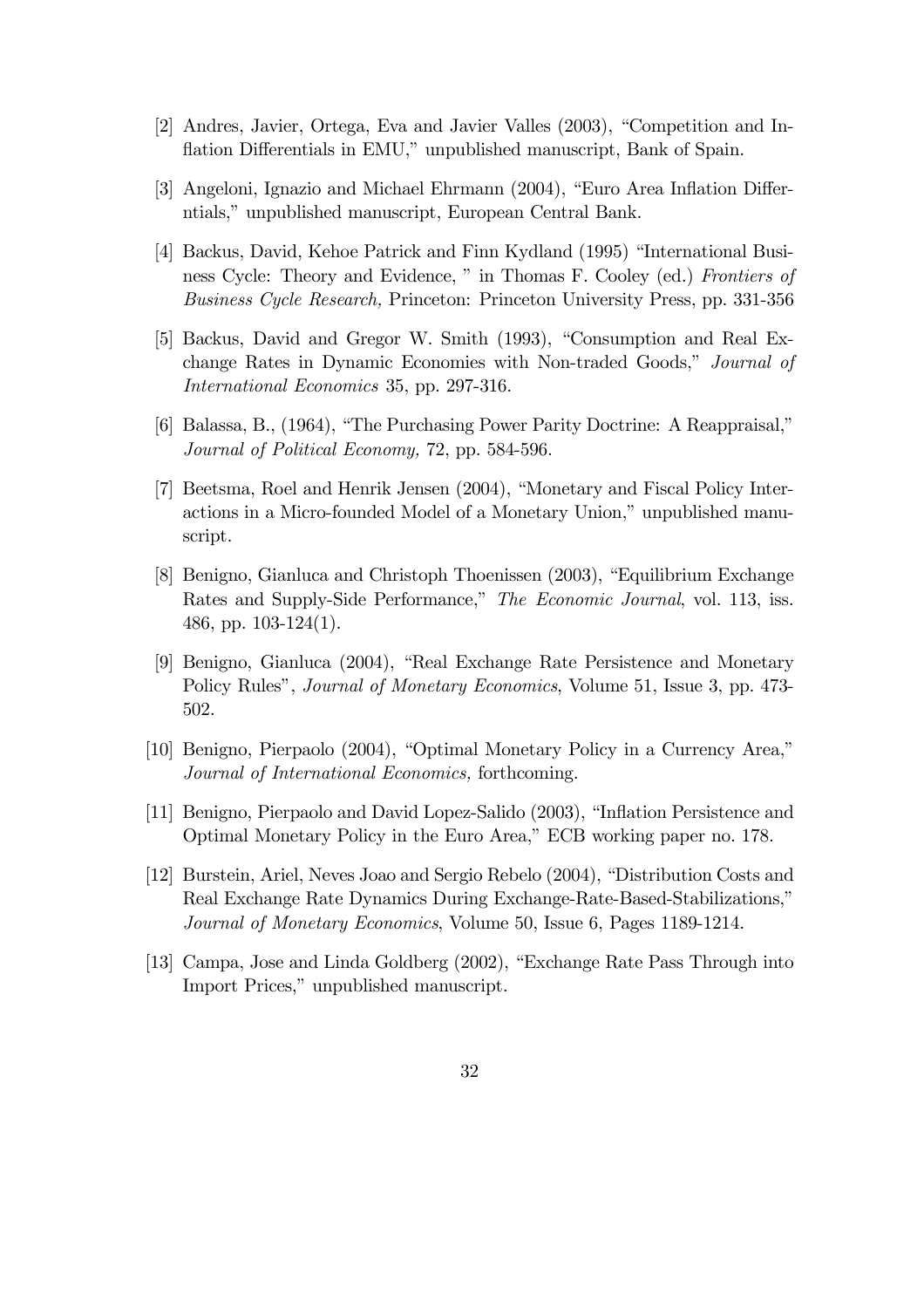- [14] Canzoneri, Matthew, Cumby, Robert, Diba, Behzad, and Gwen Eudey (2001), ìProductivity Trends in Europe: Implications for Real Exchange Rates, Real Interest Rates and Inflation,î unpublished manuscript, Georgetown University.
- [15] Calvo, Guillermo A. (1983), "Staggered Prices in a Utility Maximizing Framework", Journal of Monetary Economics, 12, 383-398.
- [16] Cecchetti, Stephen, Mark, N.C. and R. Sonora (2002), "Price Level Convergence among United States Cities: Lessons for the European Central Bank," International Economic Review, Vol. 43, No. 4, Pages 1081-1099.
- [17] Chari, V.V, Kehoe, Patrick and Ellen McGrattan (2002), "Can Sticky Price Models Generate Volatile and Persisten Real Exchange Rates?," Review of Economic Studies, Vol. 69, No. 3.
- [18] Corsetti, Giancarlo and Luca Dedola (2003), "Macroeconomics of International Price Discrimination," unpublished manuscript.
- [19] Costa Dias, Monica and Pedro Neves  $(2003)$ , "Stylised Features of Price Setting Behavior," unpublished manuscript, Banco de Portugal.
- [20] Cova, Pietro (2003), "Demand Shocks and Equilibrium Relative Prices in the Euro Area," unpublished manuscript, Georgetown university.
- [21] De Gregorio, José, Giovannini Alberto and Holger Wolf (1994), "International Evidence on Tradables and Nontradables Inflation," European Economic Review 38, pp. 1225-1244.
- $[22]$  Duarte Margarida  $(2003)$ , "The Euro and Inflation Divergence in Europe," Federal Reserve Bank of Richmond, Economic Quarterly, Volume 89/3.
- [23] Duarte, Margarida and Alexander Wolman  $(2002)$ , "Regional Inflation in a Currency Union: Fiscal Policy Vs. Fundamentals," ECB Working Paper Series No. 180.
- [24] Duarte, Margarida and Alexander Wolman (2003), "Fiscal Policy and Regional Inflation in a Currency Union," Federal Reserve Bank of Richmond, Working Paper No. 3-11.
- [25] ECB (2003), "Inflation Differentials in the Euro Area: Potential Causes and Policy Implications".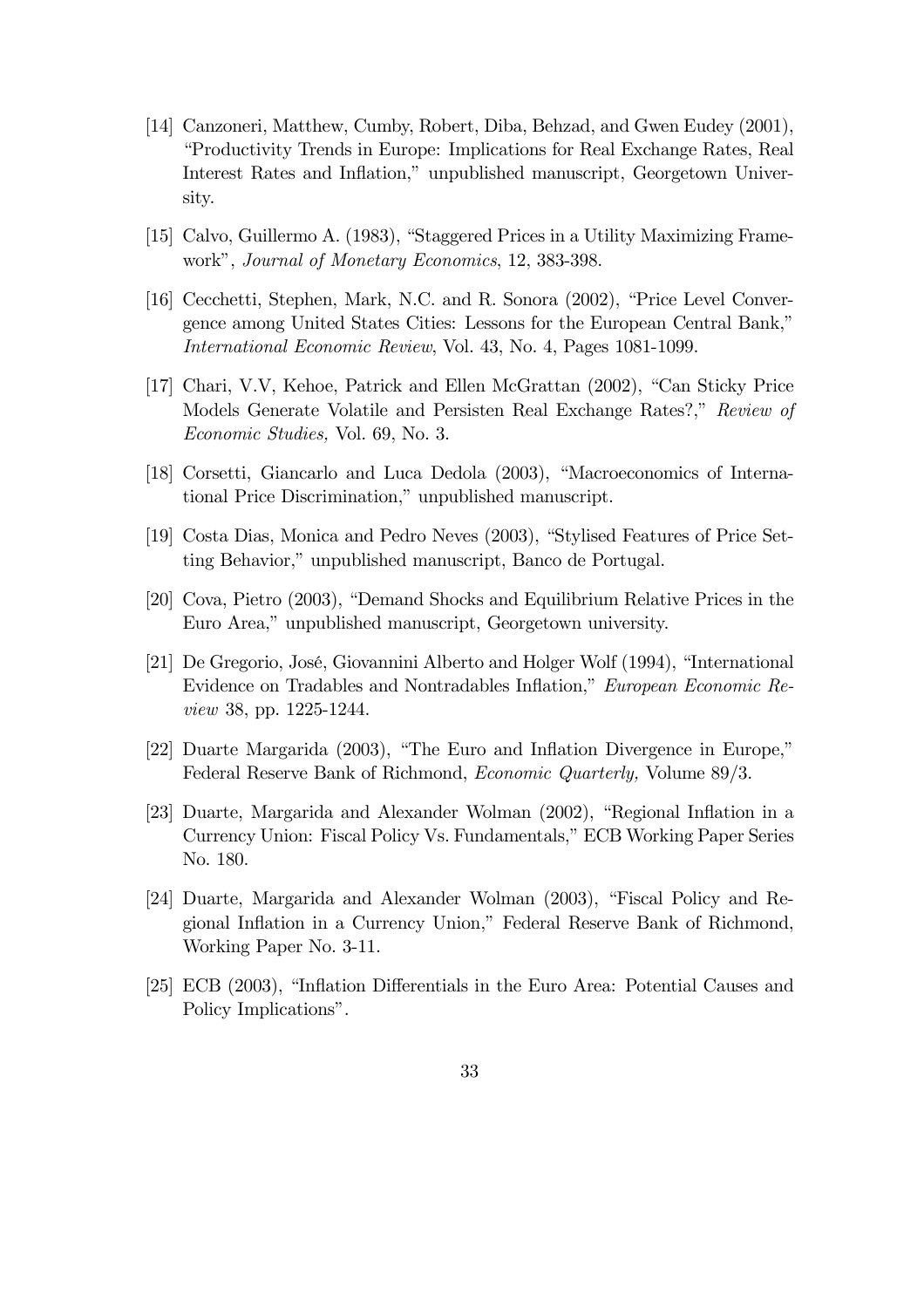- [26] Engel, Charles (1999), "Accounting for U.S. Real Exchange Rate Changes," Journal of Political Economy, vol. 107, no. 3, pp. 507-538.
- [27] Engel, Charles (2001), "Optimal Exchange Rate Policy: The Infleunce of Price Setting and Asset Markets," Journal of Money, Credit, and Banking, vol. 33, No. 2, pp. 518-541.
- [28] Engel, Charles and John Rogers, (2001), "Deviations from Puchasing Power Parity: Causes and Welfare Costs," Journal of International Economics 55, pp. 29-57.
- [29] Engel, Charles and John Rogers, (2004), "European Product Market Integration after the Euro," unpublished manuscript, University of Wisconsin.
- [30] Fitzgerald, Doireann (2003), "Terms-of-Trade Effects, Interdependence and Cross-Country Differences in Price Levels," unpublished mansucript, UC-Santa Cruz.
- [31] Forni, Mario and Lucrezia Reichlin, (2001), "Federal policies and local economies:Europe and the US," European Economic Review 45, pp. 109-134.
- [32] Forni, M., Hallin, M., Lippi, M. and Reichlin, L. (2000) "The Generalized Factor Model: Identification and Estimation", The Review of Economic and Statistics, 82(4), 540-554.
- [33] Froot, Kenneth and Kenneth Rogoff (1991), "The EMS, the EMU, and the Transition to a Common Currency", in Olivier Blanchard and Stanley Fisher (eds.) NBER MAcroeconomics Annual 1991, Cambridge MA: The Mit Press.
- [34] Froot, Kenneth and Kenneth Rogoff (1995), "Perspectives on PPP and Long-Run Real Exchange Rates," in Handbook of International Economics vol. 3, Gene Grossman and Kenneth Rogoff (eds.), (Amsterdam: Elsevier Science Publishers B.V., 1995): 1647-88.
- [35] Galí, J. and Mark Gertler (1999), "Inflation Dynamics: A Structural Econometric Analysis," Journal of Monetary Economics, 44, 195-222.
- [36] Galí, J., Mark Gertler and J. David López-Salido (2001), "European Inflation Dynamics," European Economic Review, 45, 1237-1270.
- [37] Le Bihan, Hervé and Patrick Sevestre (2004), "Analyzing French CPI Micro-Data: Some Preliminary Notations and Results," unpublished manuscript, Banque de France and IPN.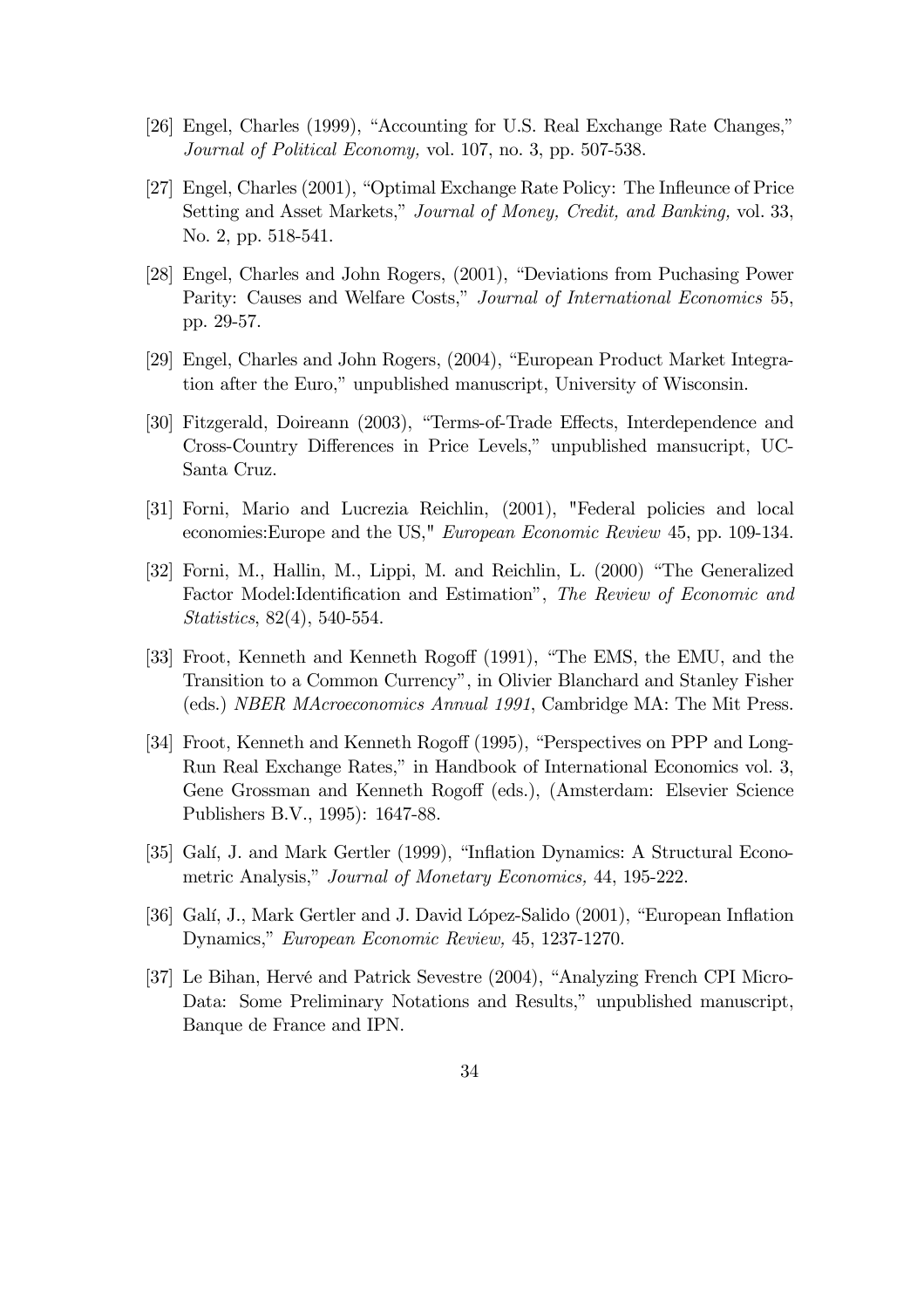- [38] Lombardo, Giovanni (2004), "Inflation Targeting Rules and Welfare in an Asymmetric Currency Area,î Discussion Paper, No. 04/2004, Deutsche Bundesbank.
- [39] MacDonald Ronald and Luca Ricci (2002), "Purchasing Power Parity and New Trade Theory," IMF working paper 02-32.
- [40] Mendoza, Enrique (2000), "On the Instability of Variance Decompositions of the Real Exchange Rate Across Exchange-Rate-Regimes: Evidence from Mexico and the United States," NBER Working Paper 7768.
- [41] Natalucci, Fabio and Federico Ravenna (2002), "The Road to Adopting the Euro: Monetary Policy and Exchange Rate Regimes in EU Candidate Countries," International Finance Discussion Paper, Numer 741, Board of Governors of the Federal REserve System.
- [42] Obstfeld, M., Rogoff, K. (2000), "New Directions for Stochastic Open Economy Models," Journal of International Economics 50, 117–153.
- [43] Ortega, Eva (2003), "Persistent Inflation Differentials in Europe," Banco De Espana, Economic Bulletin, January 2003.
- [44] Rogers, John (1999), "Monetary Shocks and Real Exchange Rates," Journal of International Economics 49, pp. 269-288.
- [45] Rogers, John (2002), "Monetary Union, Price Level Convergence, and Inflation: How Close is Europe to the United States?" International Finance Discussion Papers Number 740, Board of Governors of the Federal Reserve System.
- [46] Rogoff, Kenneth (1992), "Traded Goods Consumption Smoothing and the Random Walk Behavior of the Real Exchange Rate," Bank of Japan Monetary and Economic Studies 10, November 1992, 1-29.
- [47] Rogoff, Kenneth (1996), "The Purchasing Power Parity Puzzle," Jounal of Economic Literature Vol. XXXIV, pp. 647-668.
- [48] Rotemberg, J.J., Woodford, M., 1997. An optimization-based econometric framework for the evaluation of monetary policy, in Bernanke, B.S., Rotemberg, J.J, (Eds.), NBER Macroeconomic Annual 1997, MIT Press, Cambridge, pp. 297-346.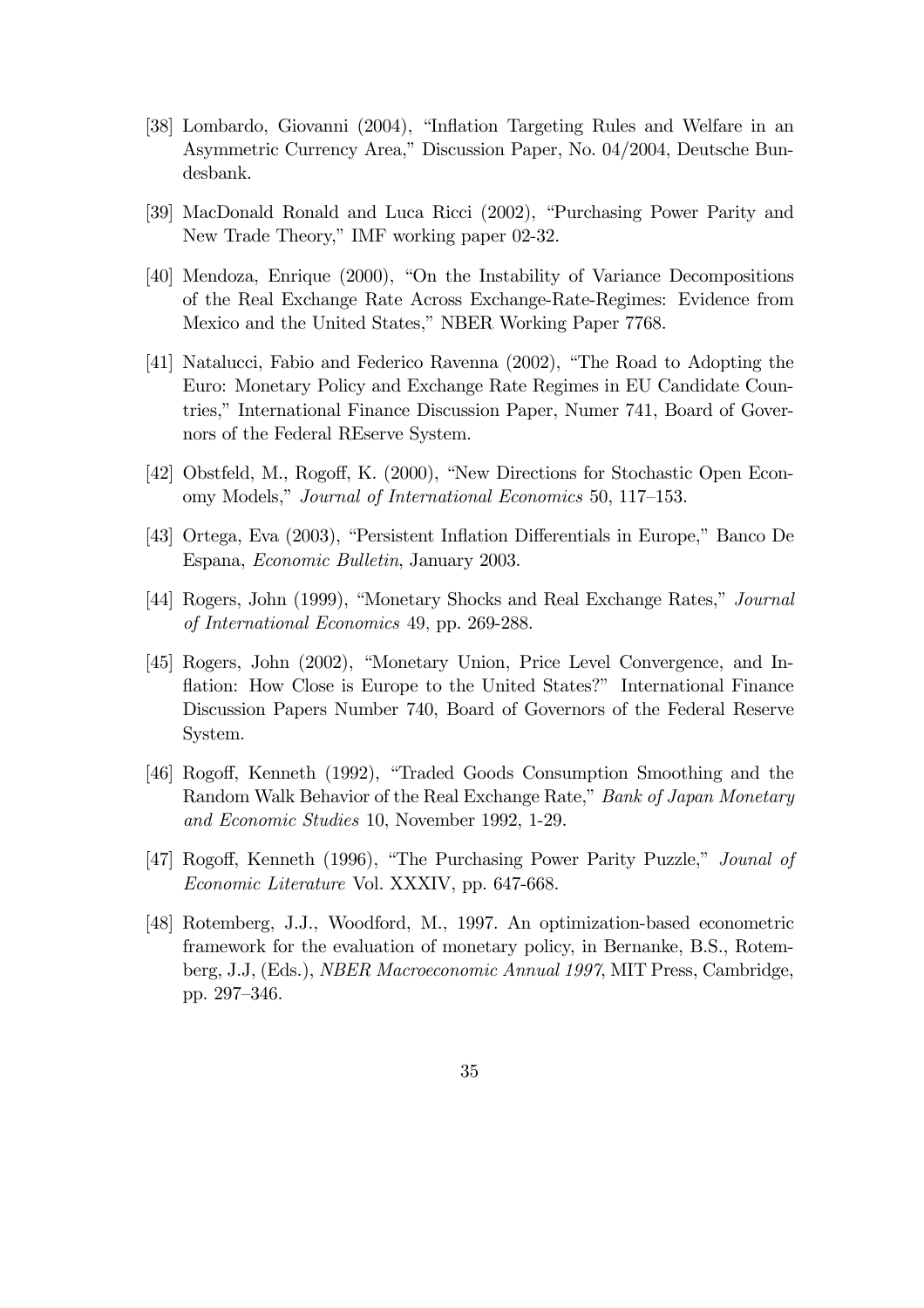- [49] Samuelson, Paul A., (1964), "Theoretical Notes on Trade Problems," Review of Economics and Statistics 46, pp. 145-164.
- [50] Sbordone, Argia (2001), "An Optimizing Model of U.S. Wage and Price Dynamics", unpublished manuscript, Rutgers University.
- [51] Smets, Frank and Raf Wouters (2004), "An Estimated Stochastic Dynamic General Equilibrium Model of the Euro Area," Journal of the European Economic Association vol. 1, Issue 5, pp. 1123-1175.
- [52] Sondergaard, Lars (2003), "Inflation Dynamics in the Traded Sectors of France, Italy and Spain,î unpublished manuscript, Georgetown University.
- [53] Soto, Claudio (2003), "Non-traded Goods and Monetary Policy Trade-offs in a Small Open Economy," unpublished manuscript, New York University.
- [54] Stahl, Harald (2003), "Price Rigidity in German Manufacturing," unpublished manuscript.
- [55] Stockman, A. and L. Tesar,  $(1994)$ , "Tastes in a Two-Country Model of the Business Cycle: Explaining International Comovement," American Economic Review, vol. 85 No. 1, pp. 168-185.
- [56] Stock, Jim and Mark Watson, (1999), "Diffusion Index ", NBER working paper 6702.
- [57] Woodford, Michael (2003), Interest and Prices: Foundations of a Theory of Monetary Policy, Princeton University Press.

# 7 Appendix

When prices are fully flexible, all firms within a sector set the same price. In the traded sector of country  $H$ , the first-order conditions imply

$$
1 = \mu_{T,t} \frac{P_t}{P_{T,t}} \frac{P_{T,t}}{P_{H,t}} \frac{V_l(L_t)}{U_c(C_t)} \left(\frac{l_{T,t}}{L_t}\right)^{-\frac{1}{\phi}} \frac{1}{f'(l_{T,t}) A_{T,t}},\tag{7.22}
$$

in the traded sector of country  $F$ , we obtain that

$$
1 = \mu_{T,t}^* \frac{P_t^*}{P_{T,t}^*} \frac{P_{T,t}^*}{P_{F,t}} \frac{V_l(L_t^*)}{U_c(C_t^*)} \left(\frac{l_{T,t}^*}{L_t^*}\right)^{-\frac{1}{\phi}} \frac{1}{f'(l_{T,t}^*) A_{T,t}}.\tag{7.23}
$$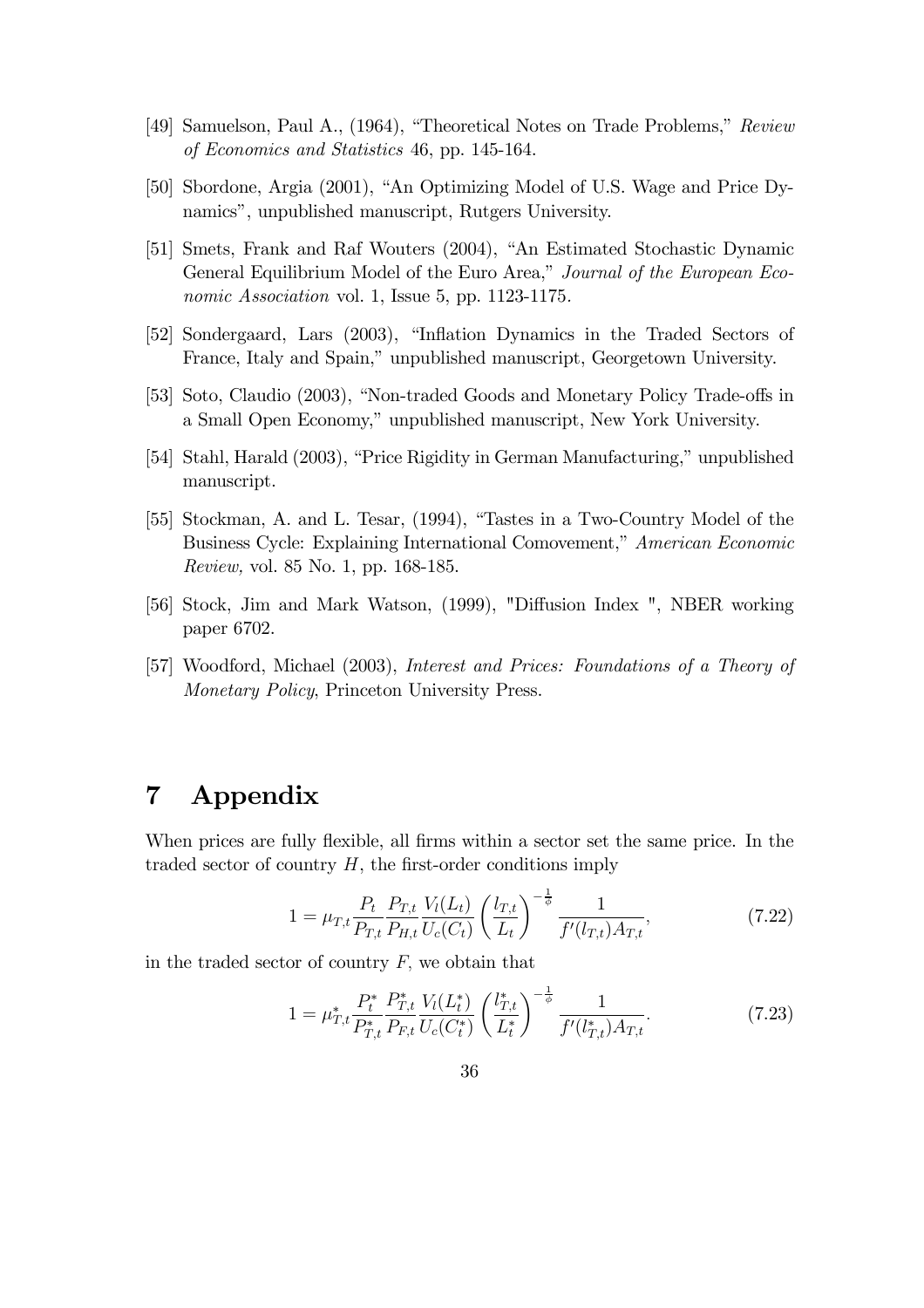In the non-traded sectors, respectively in country  $H$  and  $F$ , we obtain that

$$
1 = \mu_{N,t} \frac{P_t}{P_{N,t}} \frac{V_l(L_t)}{U_c(C_t)} \left(\frac{l_{N,t}}{L_t}\right)^{-\frac{1}{\phi}} \frac{1}{f'(l_{N,t}) A_{N,t}},\tag{7.24}
$$

$$
1 = \mu_{N,t}^* \frac{P_t^*}{P_{N,t}^*} \frac{V_l(L_t^*)}{U_c(C_t^*)} \left(\frac{l_{N,t}^*}{L_t^*}\right)^{-\frac{1}{\phi}} \frac{1}{f'(l_{N,t}^*) A_{N,t}^*}.
$$
\n(7.25)

We define  $T \equiv P_F/P_H$ ,  $T_N \equiv P_N/P_T$  and  $T_N^* \equiv P_N^*/P_T^*$ . Note that since the law of one price holds for traded goods it follows that  $P_F = P_F^*$  and  $P_H = P_H^*$ . Using the definition of the price indexes, we obtain that

$$
\left(\frac{P_{H,t}}{P_{T,t}}\right)^{\theta-1} = n + (1-n)T_t^{1-\theta},\tag{7.26}
$$

$$
\left(\frac{P_{F,t}}{P_{T,t}}\right)^{\theta-1} = nT_t^{\theta-1} + (1-n),\tag{7.27}
$$

$$
\left(\frac{P_{H,t}}{P_{T,t}^*}\right)^{\theta-1} = n^* + (1-n^*)T_t^{1-\theta},\tag{7.28}
$$

$$
\left(\frac{P_{F,t}}{P_{T,t}^*}\right)^{\theta-1} = n^*T_t^{\theta-1} + (1-n^*),\tag{7.29}
$$

$$
\left(\frac{P_{N,t}}{P_t}\right)^{\varphi-1} = \omega T_{N,t}^{\varphi-1} + (1-\omega),\tag{7.30}
$$

$$
\left(\frac{P_{T,t}}{P_t}\right)^{\varphi-1} = \omega + (1-\omega)T_{N,t}^{1-\varphi},\tag{7.31}
$$

$$
\left(\frac{P_{N,t}^*}{P_t^*}\right)^{\varphi-1} = \omega^* T_{N,t}^{*\varphi-1} + (1 - \omega^*),\tag{7.32}
$$

$$
\left(\frac{P_{T,t}^*}{P_t^*}\right)^{\varphi-1} = \omega^* + (1 - \omega^*)T_{N,t}^{*1-\varphi}.
$$
\n(7.33)

We finally note that (7.31) and (7.33) imply

$$
\frac{P_t}{P_t^*} = \frac{P_{T,t}}{P_{T,t}^*} \frac{[\omega + (1-\omega) T_{N,t}^{1-\varphi}]^{\frac{1}{1-\varphi}}}{[\omega^* + (1-\omega^*) T_{N,t}^{*1-\varphi}]^{\frac{1}{1-\varphi}}}
$$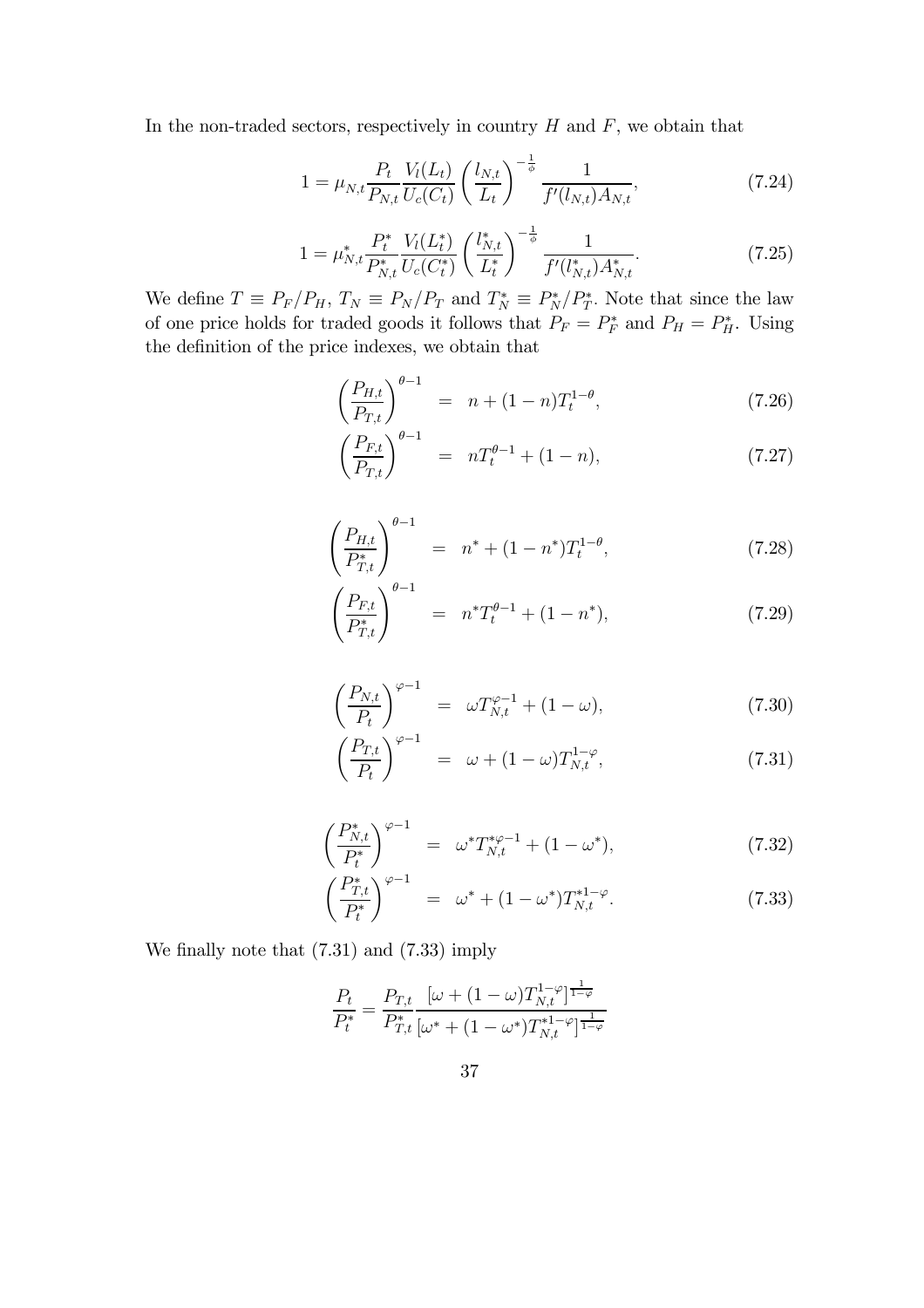moreover (7.26) and (7.28) imply

$$
\frac{P_{T,t}}{P_{T,t}^*} = \frac{[n + (1-n)T_t^{1-\theta}]^{\frac{1}{1-\theta}}}{[n^* + (1-n^*)T_t^{1-\theta}]^{\frac{1}{1-\theta}}}.
$$
\n(7.34)

We can finally write that

$$
\frac{P_t}{P_t^*} = \frac{[n + (1 - n)T_t^{1 - \theta}]^{\frac{1}{1 - \theta}}}{[n^* + (1 - n^*)T_t^{1 - \theta}]^{\frac{1}{1 - \theta}}} \frac{[\omega + (1 - \omega)T_{N,t}^{1 - \varphi}]^{\frac{1}{1 - \varphi}}}{[\omega^* + (1 - \omega^*)T_{N,t}^{*1 - \varphi}]^{\frac{1}{1 - \varphi}}}
$$

which can be substituted in  $(3.5)$  to obtain

$$
\frac{U_C(C_t)}{U_C(C_t^*)} = \frac{[n + (1 - n)T_t^{1 - \theta}]^{\frac{1}{1 - \theta}}}{[n^* + (1 - n^*)T_t^{1 - \theta}]^{\frac{1}{1 - \theta}}} \frac{[\omega + (1 - \omega)T_{N,t}^{1 - \varphi}]^{\frac{1}{1 - \varphi}}}{[\omega^* + (1 - \omega^*)T_{N,t}^{*1 - \varphi}]^{\frac{1}{1 - \varphi}}}.
$$
(7.35)

Under flexible prices, we note that  $L_{T,t} = \gamma l_{T,t}$  and  $L_{T,t}^* = \gamma^* l_{T,t}^*$  and  $L_{N,t} =$  $(1 - \gamma)l_{N,t}$  and  $L_{N,t}^* = (1 - \gamma^*)l_{N,t}^*$  so that

$$
L_t = \left[ \gamma(l_{T,t})^{\frac{\phi-1}{\phi}} + (1-\gamma)(l_{N,t})^{\frac{\phi-1}{\phi}} \right]^{\frac{\phi}{\phi-1}}
$$
(7.36)

$$
L_t^* = \left[ \gamma (l_{T,t}^*)^{\frac{\phi-1}{\phi}} + (1 - \gamma) (l_{N,t}^*)^{\frac{\phi-1}{\phi}} \right]^{\frac{\phi}{\phi-1}}
$$
(7.37)

The sectorial demand of goods are given by

$$
y_{T,t} = \frac{n\omega}{\gamma} \left(\frac{P_H}{P_T}\right)^{-\theta} \left(\frac{P_T}{P}\right)^{-\varphi} C + \frac{n^*\omega^*}{\gamma} \left(\frac{P_H}{P_T^*}\right)^{-\theta} \left(\frac{P_T^*}{P^*}\right)^{-\varphi} C^* \tag{7.38}
$$

$$
y_{T,t}^* = \frac{(1-n)\omega}{\gamma^*} \left(\frac{P_F}{P_T}\right)^{-\theta} \left(\frac{P_T}{P}\right)^{-\varphi} C + \frac{(1-n^*)\omega^*}{\gamma^*} \left(\frac{P_F}{P_T^*}\right)^{-\theta} \left(\frac{P_T^*}{P^*}\right)^{-\varphi} C^* \tag{7.39}
$$

$$
y_{N,t} = \frac{1-\omega}{1-\gamma} \left(\frac{P_{N,t}}{P_t}\right)^{-\varphi} C_t + G_t \tag{7.40}
$$

$$
y_{N,t}^* = \frac{1 - \omega^*}{1 - \gamma^*} \left(\frac{P_{N,t}^*}{P_t^*}\right)^{-\varphi} C_t^* + G_t^*.
$$
 (7.41)

while

$$
l_{T,t} = f^{-1}\left(\frac{y_{T,t}}{A_{T,t}}\right) \tag{7.42}
$$

$$
l_{T,t}^* = f^{-1}\left(\frac{y_{T,t}^*}{A_{T,t}^*}\right) \tag{7.43}
$$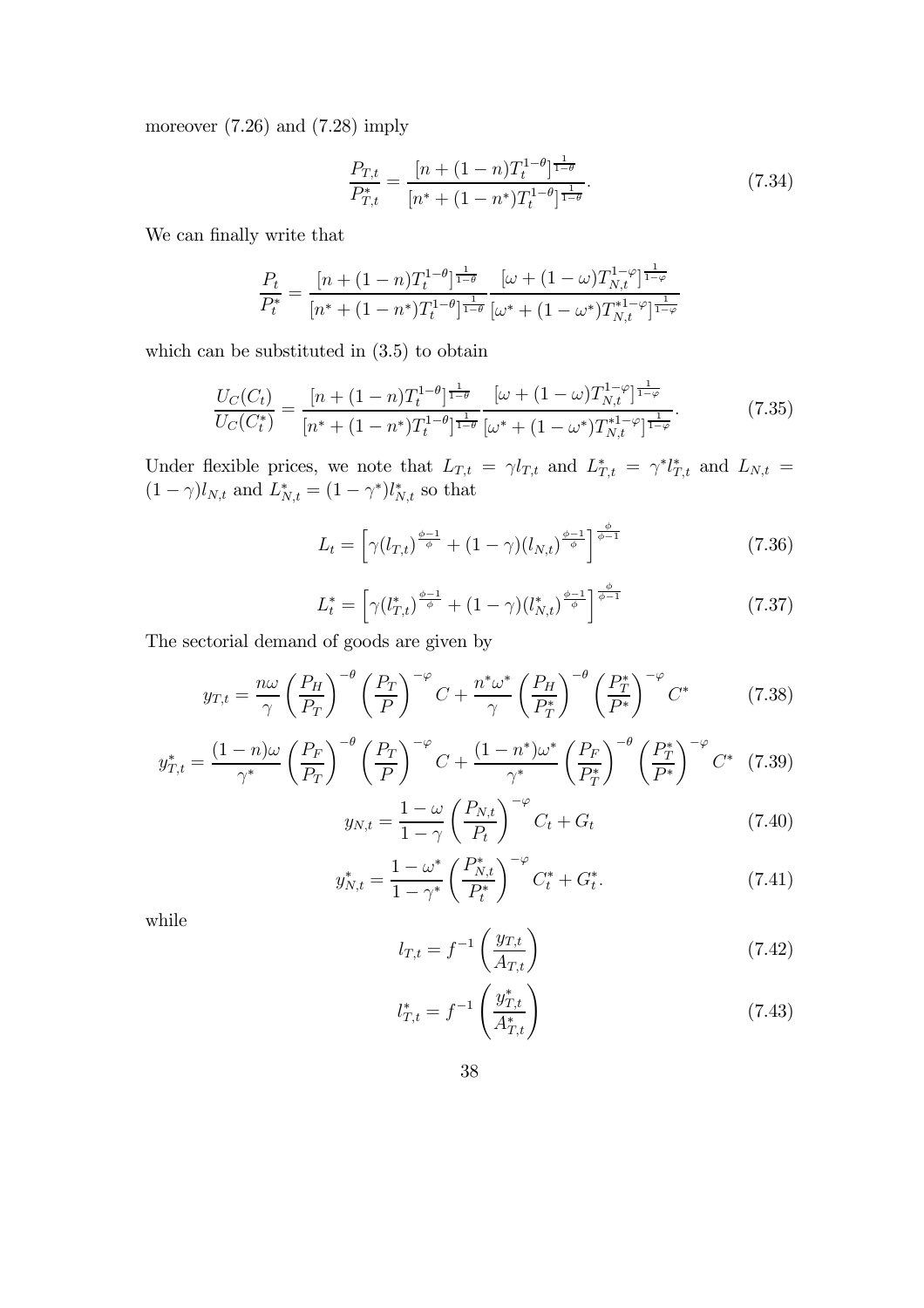$$
l_{N,t} = f^{-1}\left(\frac{y_{N,t}}{A_{N,t}}\right) \tag{7.44}
$$

$$
l_{N,t}^* = f^{-1}\left(\frac{y_{N,t}^*}{A_{N,t}^*}\right) \tag{7.45}
$$

Equations (7.22), (7.23), (7.24), (7.25) (7.26), (7.27), (7.28), (7.29), (7.30), (7.31), (7.32), (7.33), (7.35), (7.36), (7.37), (7.38), (7.39), (7.40), (7.41), (7.42), (7.43),  $(7.44), (7.45)$  should be solved for the variables  $\{\frac{P_t}{P_{T,t}}, \frac{P_{T,t}}{P_{H,t}}, L_t, C_t, l_{T,t}, \frac{P_t^*}{P_{T,t}^*}, \frac{P_{T,t}^*}{P_{F,t}}, \frac{P_{T,t}^*}{P_{T,t}}\}$  $_{T,t}$  $L_t^*, C_t^*, l_{T,t}^*, \frac{P_t}{P_{N,t}}$ ,  $\frac{P_t^*}{P_{N,t}^*, l_{N,t}^*, l_{N,t}$ ,  $T_t, T_{N,t}, T_{N,t}^*, \frac{P_{F,t}}{P_{T,t}^*, l_{T,t}^*, y_{T,t}, y_{N,t}^*, y_{N,t}}$  given the processes  $\{\mu_{T,t}, \mu_{T,t}^*, \mu_{N,t}, \mu_{N,t}^*, A_{T,t}, A_{T,t}^*, A_{N,t}, A_{N,t}^*, G_t, G_t^*\}.$ 

We approximate the previous solution around a deterministic steady state in which the process  $\{\mu_{T,t}, \mu_{T,t}^*, \mu_{N,t}, \mu_{N,t}^*, A_{T,t}, A_{T,t}^*, A_{N,t}, A_{N,t}^*, G_t, G_t^*\}\$  are such  $\text{that}~~\bar{\mu}_H\,=\,\bar{\mu}_H^* \,=\,\bar{\mu}_F\,=\,\bar{\mu}_F^* \,=\,\bar{\mu}_N\,=\,\bar{\mu}_N^* \,=\,\bar{\mu}~~\text{and}~~\bar{A}_T\,=\,\bar{A}_T^* \,=\,\bar{A}_N\,=\,\bar{A}_N^* \,=\,\bar{A},$  $\overline{G} = \overline{G}^* = 0$ . We assume for simplicity that  $\gamma = \gamma^*$ ,  $n = n^* = 1/2$ ,  $\omega = \omega^* = \gamma$ . We show that there is a steady-state in which  $\frac{P_t}{P_{T,t}} = \frac{P_{T,t}}{P_{H,t}} = \frac{P_{T,t}^*}{P_{T,t}^*} = \frac{P_{T,t}^*}{P_{F,t}} = \frac{P_t}{P_{N,t}} =$  $\frac{P^*_{t}}{P^*_{N,t}} \; = \; \frac{P_{F,t}}{P_{T,t}} \; = \; \frac{P_{F,t}}{P^*_{T,t}} \; = \; T_t \; = \; T_{N,t} \; = \; T^*_{N,t} \; = \; 1, \; L_t \; = \; l_{T,t} \; = \; l_{N,t} \; = \; \bar{L} \; \text{and} \; L^*_t \; = \;$  $l_{T,t}^* = l_{N,t}^* = \bar{L}^*, y_{T,t} = y_{T,t}^* = y_{N,t} = y_{N,t}^* = C_t = C_t^* = \bar{C}.$  It is clear that (7.26), (7.27), (7.28), (7.29), (7.30), (7.31), (7.32), (7.33), (7.35), (7.36), (7.37), (7.38), (7.39), (7.40), (7.41) are satisfied by the above steady-state conditions. Moreover (7.42), (7.43), (7.44), (7.45) imply that

$$
\bar{L} = f^{-1}\left(\frac{\bar{C}}{\bar{A}}\right) = \bar{L}^*,\tag{7.46}
$$

while (7.22), (7.23), (7.24), (7.25) imply

$$
1 = \bar{\mu} \frac{V_l(\bar{L})}{U_c(\bar{C})} \frac{1}{f'(\bar{L})\bar{A}}.
$$
\n(7.47)

Equations (7.46) and (7.47) can be solved for  $\overline{L}$  and  $\overline{C}$  given  $\overline{A}$ . Under standard preference specifications the values  $\bar{L}$  and  $\bar{C}$  exist uniquely.

Maintaining the assumption that  $\gamma = \gamma^*$ ,  $n = n^* = 1/2$ ,  $\omega = \omega^* = \gamma$  we study the solution of the model in a log-linear approximation of the structural equations for small perturbations of the exogenous shocks around the steady state outlined above. We start by log-linearizing equations (7.26) to (7.33). We obtain that

$$
\frac{\widehat{P_{H,t}}}{P_{T,t}} = -\frac{1}{2}\hat{T}_t = -\frac{\widehat{P_{F,t}}}{P_{T,t}}
$$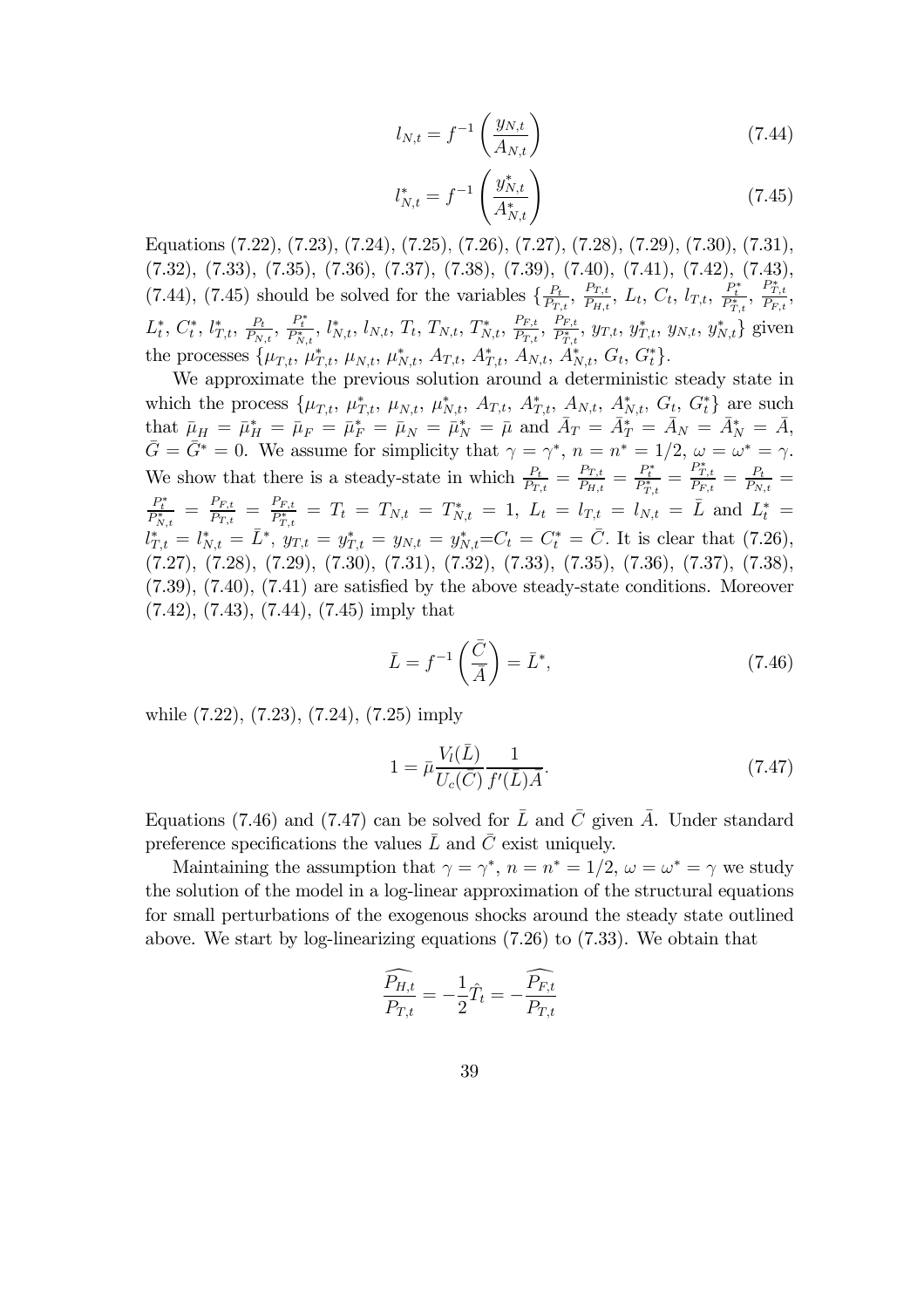$$
\frac{\widehat{P_{H,t}}}{P_{T,t}^*} = -\frac{1}{2}\hat{T}_t = -\frac{\widehat{P_{F,t}}}{P_{T,t}^*}
$$
\n
$$
\widehat{P_{N,t}} = \gamma \hat{T}_{N,t} = -\frac{\gamma}{1-\gamma} \frac{\widehat{P_{T,t}}}{P_t}
$$
\n
$$
\frac{\widehat{P_{N,t}^*}}{P_t^*} = \gamma \hat{T}_{N,t}^* = -\frac{\gamma}{1-\gamma} \frac{\widehat{P_{T,t}^*}}{P_t^*}
$$

Equation (7.35) yields to

$$
-\rho(\hat{C}_t - \hat{C}_t^*) = (1 - \gamma)(\hat{T}_{N,t} - \hat{T}_{N,t}^*).
$$
\n(7.48)

A log-linear approximation to (7.22), (7.23), (7.24), (7.25) yields to

$$
\hat{\mu}_{T,t} + (1 - \gamma)\hat{T}_{N,t} + \frac{1}{2}\hat{T}_t + \eta \hat{L}_t + \rho \hat{C}_t - \frac{1}{\phi}(\hat{l}_{T,t} - \hat{L}_t) - \hat{A}_{T,t} + (1 - \tilde{\lambda})\hat{l}_{T,t} = 0 \tag{7.49}
$$

$$
\hat{\mu}_{T,t}^* + (1 - \gamma)\hat{T}_{N,t}^* - \frac{1}{2}\hat{T}_t^* + \eta \hat{L}_t^* + \rho \hat{C}_t^* - \frac{1}{\phi}(\hat{l}_{T,t}^* - \hat{L}_t^*) - \hat{A}_{T,t}^* + (1 - \tilde{\lambda})\hat{l}_{T,t}^* = 0 \tag{7.50}
$$

$$
\hat{\mu}_{N,t} - \gamma \hat{T}_{N,t} + \eta \hat{L}_t + \rho \hat{C}_t - \frac{1}{\phi} (\hat{l}_{N,t} - \hat{L}_t) - \hat{A}_{N,t} + (1 - \tilde{\lambda}) \hat{l}_{N,t} = 0 \tag{7.51}
$$

$$
\hat{\mu}_{N,t}^* - \gamma \hat{T}_{N,t}^* + \eta \hat{L}_t^* + \rho \hat{C}_t^* - \frac{1}{\phi} (\hat{l}_{N,t}^* - \hat{L}_t^*) - \hat{A}_{N,t}^* + (1 - \tilde{\lambda}) \hat{l}_{N,t}^* = 0 \tag{7.52}
$$

where  $\eta \equiv \bar{V}_{ll} \bar{l}/\bar{V}_{l}$ ,  $\rho \equiv -\bar{U}_{cc} \bar{C}/\bar{U}_{c}$ ,  $(1 - \tilde{\lambda}) \equiv -\bar{f}'' \bar{l}/\bar{f}'$  with  $\tilde{\lambda} \leq 1$ . A log-linear approximation to equations (7.36) and (7.37) yields to

$$
\hat{L}_t = \gamma \hat{l}_{T,t} + (1 - \gamma)\hat{l}_{N,t},\tag{7.53}
$$

$$
\hat{L}_t^* = \gamma \hat{l}_{T,t}^* + (1 - \gamma) \hat{l}_{N,t}^*.
$$
\n(7.54)

A log-linear approximation to equations (7.38), (7.39), (7.40), (7.41) yields

$$
\hat{y}_{T,t} = \frac{\theta}{2}\hat{T}_t + \frac{\varphi}{2}(1-\gamma)\hat{T}_{N,t} + \frac{1}{2}\hat{C}_t + \frac{\varphi}{2}(1-\gamma)\hat{T}_{N,t}^* + \frac{1}{2}\hat{C}_t^*,
$$
\n(7.55)

$$
\hat{y}_{T,t}^* = -\frac{\theta}{2}\hat{T}_t + \frac{\varphi}{2}(1-\gamma)\hat{T}_{N,t} + \frac{1}{2}\hat{C}_t + \frac{\varphi}{2}(1-\gamma)\hat{T}_{N,t}^* + \frac{1}{2}\hat{C}_t^{*,}
$$
(7.56)

$$
\hat{y}_{N,t} = -\varphi \gamma \hat{T}_{N,t} + \hat{C}_t + \hat{G}_t, \qquad (7.57)
$$

$$
\hat{y}_{N,t}^* = -\varphi \gamma \hat{T}_{N,t}^* + \hat{C}_t^* + \hat{G}_t^*,\tag{7.58}
$$

where  $\hat{G}_t = G_t/\bar{Y}$  and  $\hat{G}_t^* = G_t^*/\bar{Y}$ . Finally a log-linear approximation to (7.42), (7.43), (7.44), (7.45) imply

$$
\lambda \hat{l}_{T,t} = \hat{y}_{T,t} - \hat{A}_{T,t} \tag{7.59}
$$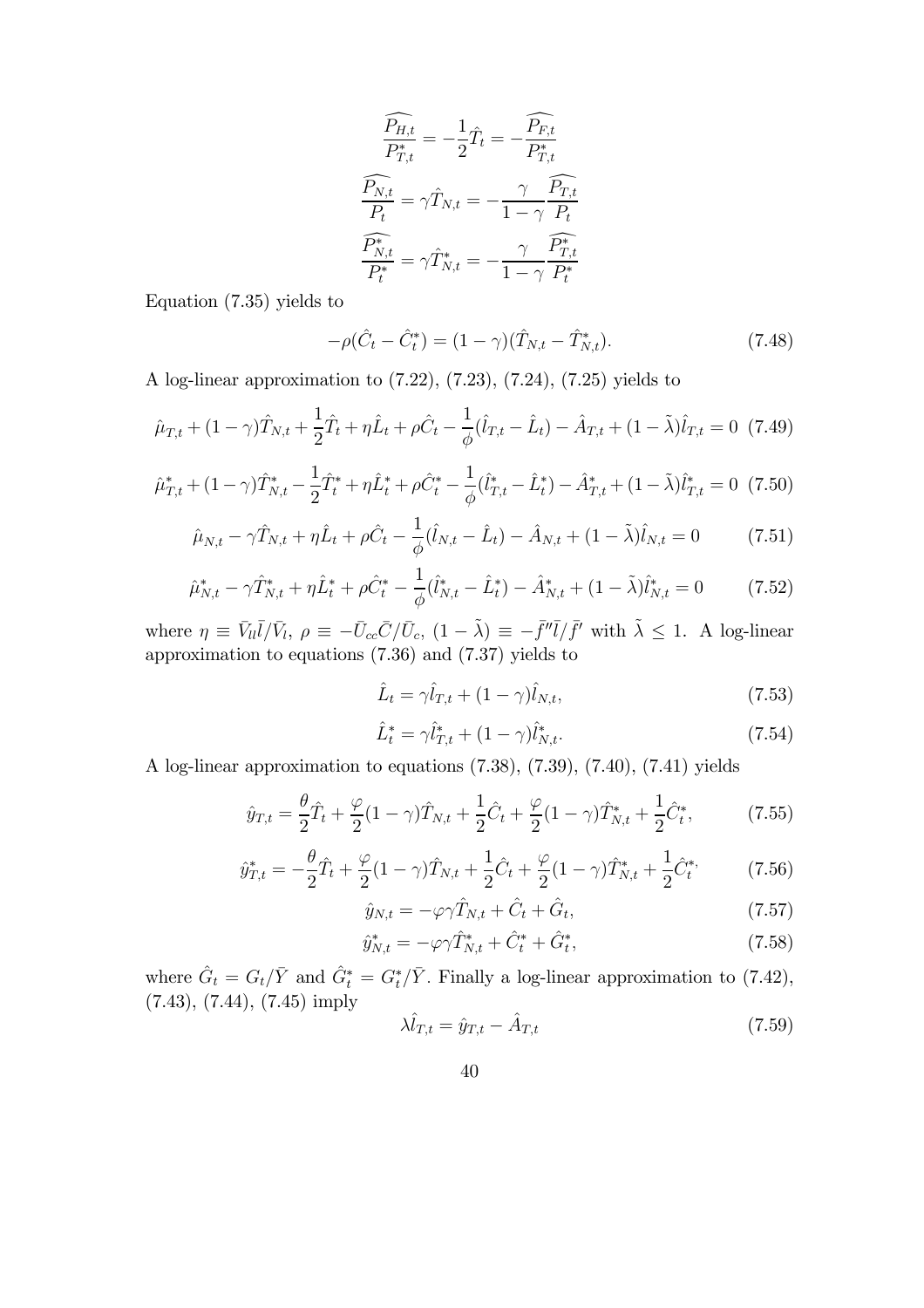$$
\lambda \hat{l}_{T,t}^* = \hat{y}_{T,t}^* - \hat{A}_{T,t}^* \tag{7.60}
$$

$$
\lambda \hat{l}_{N,t} = \hat{y}_{N,t} - \hat{A}_{N,t} \tag{7.61}
$$

$$
\lambda \hat{l}_{N,t}^* = \hat{y}_{N,t}^* - \hat{A}_{N,t}^* \tag{7.62}
$$

where  $\lambda \equiv \bar{f}^{\prime} \bar{l} / \bar{f}$ , with  $0 < \lambda < 1$ .

We first solve the model for the aggregate variables and then we solve for relative prices and consumption. First, we take a weighted average of equations (7.49) and (7.51) with weights  $\gamma$  and  $1 - \gamma$  and obtain

$$
\gamma \hat{\mu}_{T,t} + (1 - \gamma)\hat{\mu}_{N,t} + \frac{\gamma}{2}\hat{T}_t + \left(\eta + 1 - \tilde{\lambda}\right)\hat{L}_t + \rho \hat{C}_t - \gamma \hat{A}_{T,t} - (1 - \gamma)\hat{A}_{N,t} = 0
$$

and take a weighted average of equations (7.50) and (7.52) to obtain

$$
\gamma \hat{\mu}_{T,t}^* + (1 - \gamma) \hat{\mu}_{N,t}^* - \frac{\gamma}{2} \hat{T}_t + \left(\eta + 1 - \tilde{\lambda}\right) \hat{L}_t^* + \rho \hat{C}_t^* - \gamma \hat{A}_{T,t}^* - (1 - \gamma) \hat{A}_{N,t}^* = 0
$$

We can define  $\hat{\mu}_t \equiv \gamma \hat{\mu}_{T,t} + (1 - \gamma) \hat{\mu}_{N,t}, \ \hat{\mu}_t^* \equiv \gamma \hat{\mu}_{T,t}^* + (1 - \gamma) \hat{\mu}_{N,t}^*, \ \hat{A}_t \equiv \gamma \hat{A}_{T,t} +$  $(1 - \gamma)\hat{A}_{N,t}, \hat{A}_t^* \equiv \gamma \hat{A}_{T,t}^* + (1 - \gamma)\hat{A}_{N,t}^*$  and take a weighted average of the above conditions with weights  $1/2$  and obtain

$$
\hat{\mu}_t^W + \left(\eta + 1 - \tilde{\lambda}\right) \hat{L}_t^W + \rho \hat{C}_t^W - \hat{A}_t^W = 0,\tag{7.63}
$$

where an index  $W$  denotes a weigthed average of home and foreign variables. We can as well take a weighted average of (7.55) to (7.58), with weights  $\frac{\gamma}{2}$ ,  $\frac{\gamma}{2}$ ,  $\frac{1-\gamma}{2}$ ,  $\frac{1-\gamma}{2}$ 

$$
\frac{\gamma}{2}\hat{y}_{T,t} + \frac{\gamma}{2}\hat{y}_{T,t}^* + \frac{(1-\gamma)}{2}\hat{y}_{N,t}^* + \frac{(1-\gamma)}{2}\hat{y}_{N,t} = \hat{C}_t^W + (1-\gamma)\hat{G}_t^W.
$$

We can use  $(7.59)$  to  $(7.62)$  to obtain

$$
\hat{C}_t^W + (1 - \gamma)\hat{G}_t^W = \lambda \hat{L}_t^W + \hat{A}_t^W.
$$
\n(7.64)

We can use (7.63) and (7.64) to obtain

$$
\hat{L}_t^W = \frac{1-\rho}{\lambda(\tilde{\eta}+\rho)}\hat{A}_t^W + \frac{\rho(1-\gamma)}{\lambda(\tilde{\eta}+\rho)}\hat{G}_t^W - \frac{1}{\lambda(\tilde{\eta}+\rho)}\hat{\mu}_t^W
$$

and

$$
\hat{C}_{t}^{W} = \frac{\tilde{\eta} + 1}{(\tilde{\eta} + \rho)} \hat{A}_{t}^{W} - \frac{\tilde{\eta}(1 - \gamma)}{(\tilde{\eta} + \rho)} \hat{G}_{t}^{W} - \frac{1}{(\tilde{\eta} + \rho)} \hat{\mu}_{t}^{W}
$$

$$
\hat{Y}_{t}^{W} = \frac{\tilde{\eta} + 1}{(\tilde{\eta} + \rho)} \hat{A}_{t}^{W} + \frac{\rho(1 - \gamma)}{(\tilde{\eta} + \rho)} \hat{G}_{t}^{W} - \frac{1}{(\tilde{\eta} + \rho)} \hat{\mu}_{t}^{W}
$$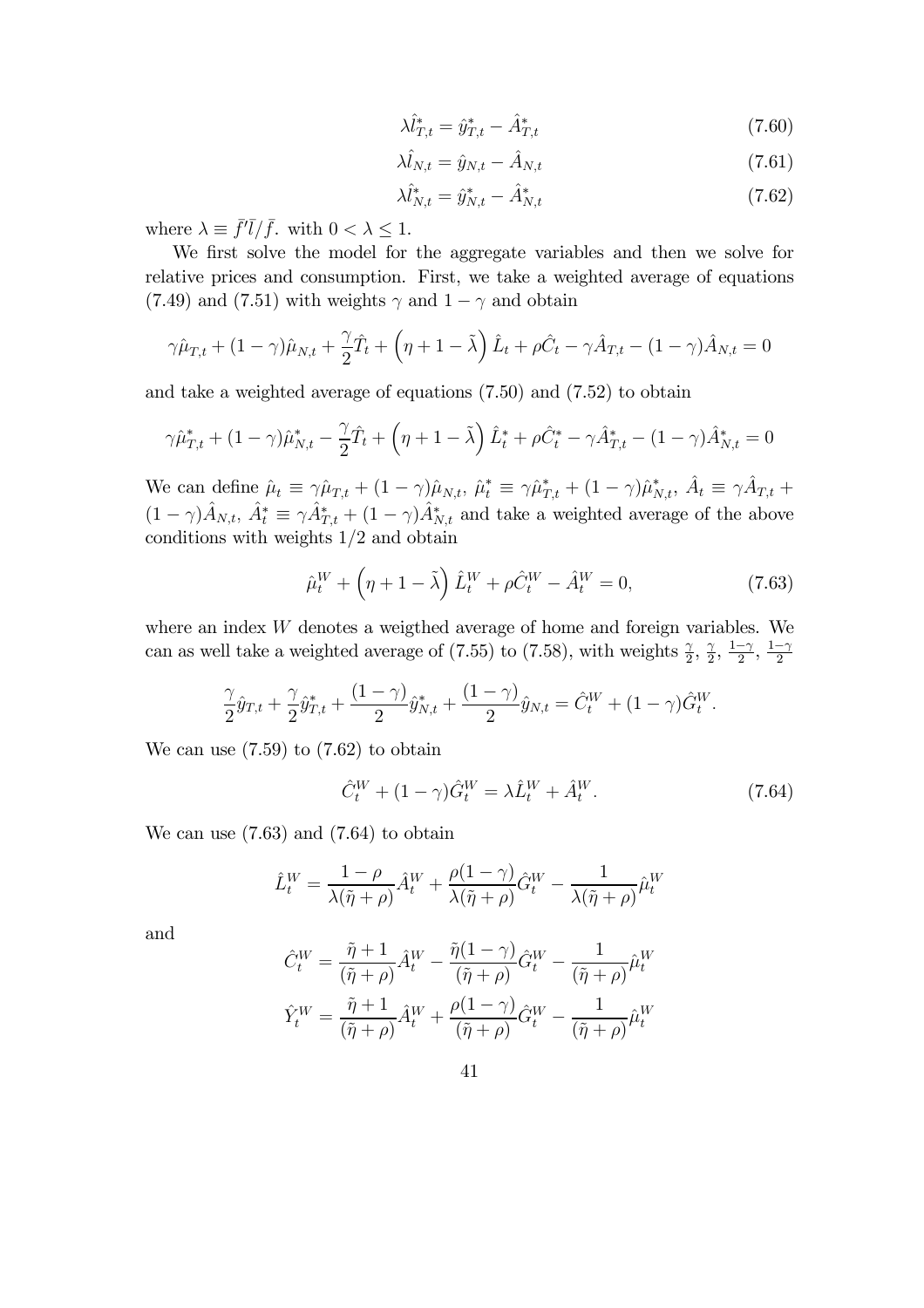where we have defined  $\tilde{\eta} \equiv (1 - \tilde{\lambda} + \eta)/\lambda$ . To solve for the difference variables in the model, we first consider equation (7.48) which can be written as

$$
-\rho \hat{C}_t^R = (1 - \gamma) \hat{T}_{N,t}^R \tag{7.65}
$$

where a variable with a superscript  $R$  has been defined as the difference between the respective home and foreign variable.

We can take the difference between equations (7.49) and (7.50) to obtain

$$
\hat{\mu}_{T,t}^R + (1 - \gamma)\hat{T}_{N,t}^R + \hat{T}_t + c_1(1 - \gamma)\hat{l}_{N,t}^R + \rho \hat{C}_t^R + (\gamma c_1 + c_2)\hat{l}_{T,t}^R - \hat{A}_{T,t}^R = 0
$$

where we have defined

$$
c_1 \equiv \left(\eta + \frac{1}{\phi}\right)
$$

$$
c_2 \equiv (1 - \tilde{\lambda}) - \frac{1}{\phi}
$$

Using (7.65) we can obtain

$$
\hat{\mu}_{T,t}^R + \hat{T}_t + c_1 (1 - \gamma) \hat{l}_{N,t}^R + (\gamma c_1 + c_2) \hat{l}_{T,t}^R - \hat{A}_{T,t}^R = 0.
$$
\n(7.66)

We can take the difference between  $(7.51)$  and  $(7.52)$  to obtain

$$
\hat{\mu}_{N,t}^R - \gamma \hat{T}_{N,t}^R + \gamma c_1 \hat{l}_{T,t}^R + \rho \hat{C}_t^R - \hat{A}_{N,t}^R + [(1-\gamma)c_1 + c_2]\hat{l}_{N,t} = 0,
$$

which can be written as

$$
\hat{\mu}_{N,t}^R - \hat{T}_{N,t}^R + \gamma c_1 \hat{l}_{T,t}^R - \hat{A}_{N,t}^R + [(1-\gamma)c_1 + c_2]\hat{l}_{N,t} = 0, \tag{7.67}
$$

We can use equations (7.66) and (7.67) to solve for  $\hat{l}_{T,t}^R$  to obtain

$$
\lambda \tilde{\eta} c_3 \hat{l}_{T,t}^R = -c_4 \hat{\mu}_{T,t}^R - c_4 \hat{T}_t + c_4 \hat{A}_{T,t}^R + c_1 (1-\gamma) \hat{\mu}_{N,t}^R - c_1 (1-\gamma) \hat{T}_{N,t}^R - c_1 (1-\gamma) \hat{A}_{N,t}^R
$$
(7.68)

where

$$
c_3 \equiv (1 - \tilde{\lambda}) - \frac{1}{\phi}
$$

and

$$
c_4 \equiv (1 - \gamma)c_1 + c_2
$$

We can also use (7.66) and (7.67) to solve for  $\hat{l}_{N,t}^{R}$  to obtain

$$
\lambda \tilde{\eta} \xi_{\phi} \hat{l}_{N,t}^{R} = \gamma c_{1} \hat{\mu}_{T,t}^{R} + \gamma c_{1} \hat{T}_{t} - \gamma c_{1} \hat{A}_{T,t}^{R} - c_{5} \hat{\mu}_{N,t}^{R} + c_{5} \hat{T}_{N,t}^{R} + c_{5} \hat{A}_{N,t}^{R}
$$
(7.69)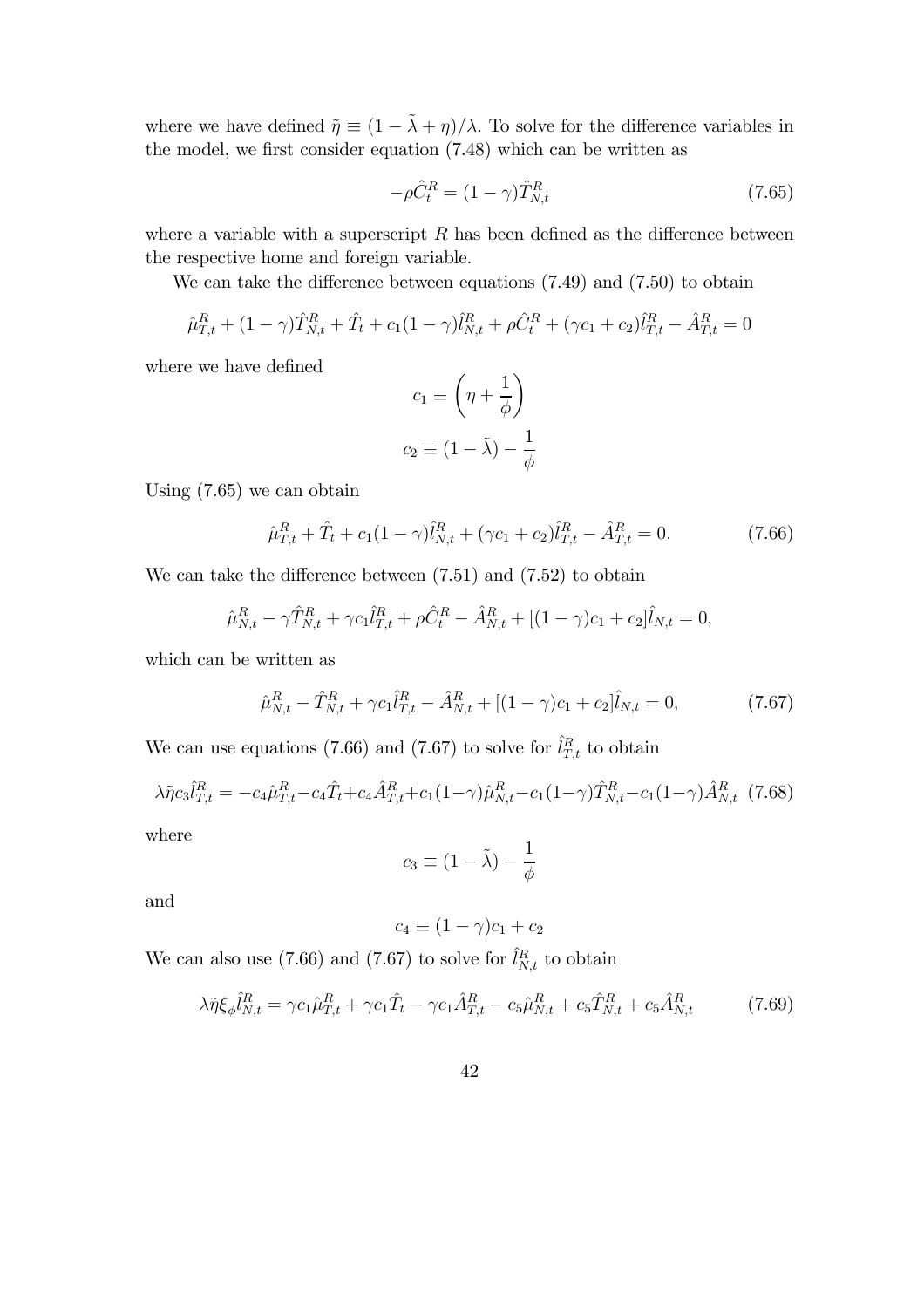where

$$
c_5 \equiv \gamma c_1 + c_2.
$$

We can take the difference between (7.57) and (7.58), after using (7.61) and (7.62) to obtain

$$
\hat{l}_{N,t}^{R} = -\frac{\varphi \gamma}{\lambda} \hat{T}_{N,t}^{R} + \frac{1}{\lambda} \hat{C}_{t}^{R} + \frac{1}{\lambda} \hat{G}_{t}^{R} - \frac{1}{\lambda} \hat{A}_{N,t}^{R}
$$

which can be re-written as

$$
\hat{l}_{N,t}^{R} = -c_6 \hat{T}_{N,t}^{R} + \frac{1}{\lambda} \hat{G}_t^{R} - \frac{1}{\lambda} \hat{A}_{N,t}^{R}
$$
\n(7.70)

where  $c_6 = ?$  We can now take the difference between (7.55) and (7.56) and use the difference between (7.59) and (7.60) to obtain

$$
\hat{l}_{T,t}^R = \frac{\theta}{\lambda} \hat{T}_t - \frac{1}{\lambda} \hat{A}_{T,t}^R
$$
\n(7.71)

Equations (7.68), (7.69), (7.70), (7.71) can be solved for  $\hat{l}_{N,t}^R$ ,  $\hat{l}_{T,t}^R$ ,  $\hat{T}_{N,t}^R$ ,  $\hat{T}_t$ . We can write the following matrix form in relation to the vector  $x_t = \begin{bmatrix} \hat{l}_{T,t}^R & \hat{l}_{N,t}^R & \hat{T}_t & \hat{T}_{N,t}^R \end{bmatrix}$ 

$$
Ax_t = Bs_t
$$

where  $s_t = [\hat{\mu}_{T,t}^R \ \hat{\mu}_{N,t}^R \ \hat{A}_{T,t}^R \ \hat{A}_{N,t}^R \ \hat{G}_t^R]$ 

$$
A = \begin{bmatrix} \lambda \tilde{\eta} c_3 & 0 & c_4 & c_1(1-\gamma) \\ 0 & \lambda \tilde{\eta} c_3 & -\gamma c_1 & -c_5 \\ 1 & 0 & -\frac{\theta}{\lambda} & 0 \\ 0 & 1 & 0 & c_6 \end{bmatrix}
$$

$$
B = \begin{bmatrix} -c_4 & c_1(1-\gamma) & c_4 & -c_1(1-\gamma) & 0 \\ \gamma c_1 & -c_5 & -\gamma c_1 & c_5 & 0 \\ 0 & 0 & -\frac{1}{\lambda} & 0 & 0 \\ 0 & 0 & 0 & -\frac{1}{\lambda} & \frac{1}{\lambda} \end{bmatrix}
$$

We can obtain a solution

$$
x_t = A^{-1} B s_t.
$$

Consider the case in which  $\lambda = 1$  and  $\tilde{\lambda} = 1$ . The relevant equations for the determination of  $(\hat{T}_t, \hat{T}_{N,t}^R, \hat{L}_t^R, \hat{l}_{T,t}^R, \hat{l}_{N,t}^R)$  are

$$
\hat{\mu}_{T,t}^R + \hat{T}_t + \eta \hat{L}_t^R - \frac{1}{\phi} (\hat{l}_{T,t}^R - \hat{L}_t^R) - \hat{A}_{T,t}^R = 0 \tag{7.72}
$$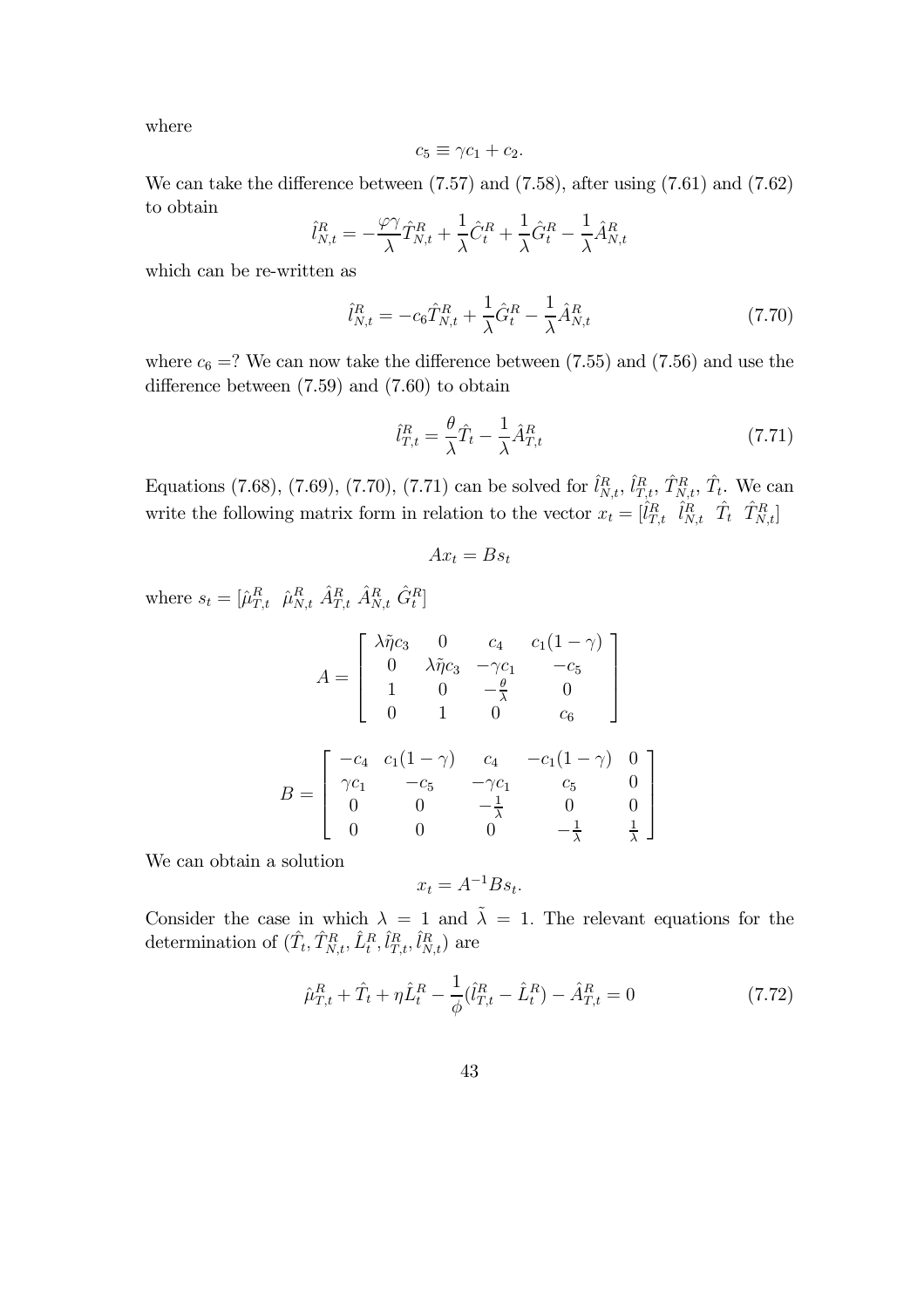$$
\hat{\mu}_{N,t}^R - \hat{T}_{N,t}^R + \eta \hat{L}_t^R - \frac{1}{\phi} (\hat{l}_{N,t}^R - \hat{L}_t^R) - \hat{A}_{N,t}^R = 0 \tag{7.73}
$$

$$
\hat{l}_{N,t}^{R} = -b\hat{T}_{N,t}^{R} + \hat{G}_{t}^{R} - \hat{A}_{N,t}^{R}
$$
\n(7.74)

$$
\hat{l}_{T,t}^R = \theta \hat{T}_t - \hat{A}_{T,t}^R \tag{7.75}
$$

$$
\hat{L}_t^R = \gamma \hat{l}_{T,t}^R + (1 - \gamma) \hat{l}_{N,t}^R \tag{7.76}
$$

where  $b \equiv \varphi \gamma + (1 - \gamma) \rho^{-1}$ . I left  $\rho$  generic. We first solve for  $\hat{T}_t, \hat{T}_{N,t}^R$ . To do this we consider the difference between  $(7.72)$  and  $(7.73)$  and obtain

$$
\hat{\mu}_{T,t}^R - \hat{\mu}_{N,t}^R + \hat{T}_t + \hat{T}_{N,t}^R - \frac{1}{\phi} (\hat{l}_{T,t}^R - \hat{l}_{N,t}^R) - (\hat{A}_{T,t}^R - \hat{A}_{N,t}^R) = 0 \tag{7.77}
$$

as well as the difference between (7.74) and (7.75) and obtain

$$
\hat{l}_{T,t}^{R} - \hat{l}_{N,t}^{R} = \theta \hat{T}_t + b \hat{T}_{N,t}^{R} - \hat{G}_t^{R} - (\hat{A}_{T,t}^{R} - \hat{A}_{N,t}^{R})
$$
\n(7.78)

We can substitute  $(7.78)$  into  $(7.77)$  to obtain

$$
\hat{\mu}_{T,t}^R - \hat{\mu}_{N,t}^R + \left(1 - \frac{\theta}{\phi}\right)\hat{T}_t + \left(1 - \frac{b}{\phi}\right)\hat{T}_{N,t}^R + \frac{1}{\phi}\hat{G}_t^R - \left(1 - \frac{1}{\phi}\right)(\hat{A}_{T,t}^R - \hat{A}_{N,t}^R) = 0
$$

which implies a relation between  $\hat{T}_{N,t}^R$  and  $\hat{T}_t$  of the form

$$
\hat{T}_{N,t}^{R} = -\frac{\left(1-\frac{\theta}{\phi}\right)}{\left(1-\frac{b}{\phi}\right)}\hat{T}_t - \frac{1}{\left(1-\frac{b}{\phi}\right)\phi}\hat{G}_t^R + \frac{\left(1-\frac{1}{\phi}\right)}{\left(1-\frac{b}{\phi}\right)}(\hat{A}_{T,t}^R - \hat{A}_{N,t}^R) - \frac{1}{\left(1-\frac{b}{\phi}\right)}(\hat{\mu}_{T,t}^R - \hat{\mu}_{N,t}^R)
$$
\n(7.79)

We need another relation to determine  $\hat{T}_N$  and  $\hat{T}$ . Consider a weighted average of (7.74) and (7.75), we obtain

$$
\hat{L}_t^R = \theta \gamma \hat{T}_t - b(1 - \gamma) \hat{T}_{N,t}^R - \gamma \hat{A}_{T,t}^R - (1 - \gamma) \hat{A}_{N,t}^R + (1 - \gamma) \hat{G}_t^R
$$

which can be substituted together with  $(7.75)$  into  $(7.72)$  to obtain

$$
0 = \hat{\mu}_{T,t}^R + \left(1 - \frac{\theta}{\phi}\right) \hat{T}_t + \left(\eta + \frac{1}{\phi}\right) \theta \gamma \hat{T}_t - \left(\eta + \frac{1}{\phi}\right) b(1 - \gamma) \hat{T}_{N,t}^R + \left(\eta + \frac{1}{\phi}\right) (1 - \gamma) \hat{G}_t^R - \left(\eta + \frac{1}{\phi}\right) [\gamma \hat{A}_T^R + (1 - \gamma) \hat{A}_N^R] - \left(1 - \frac{1}{\phi}\right) \hat{A}_T^R
$$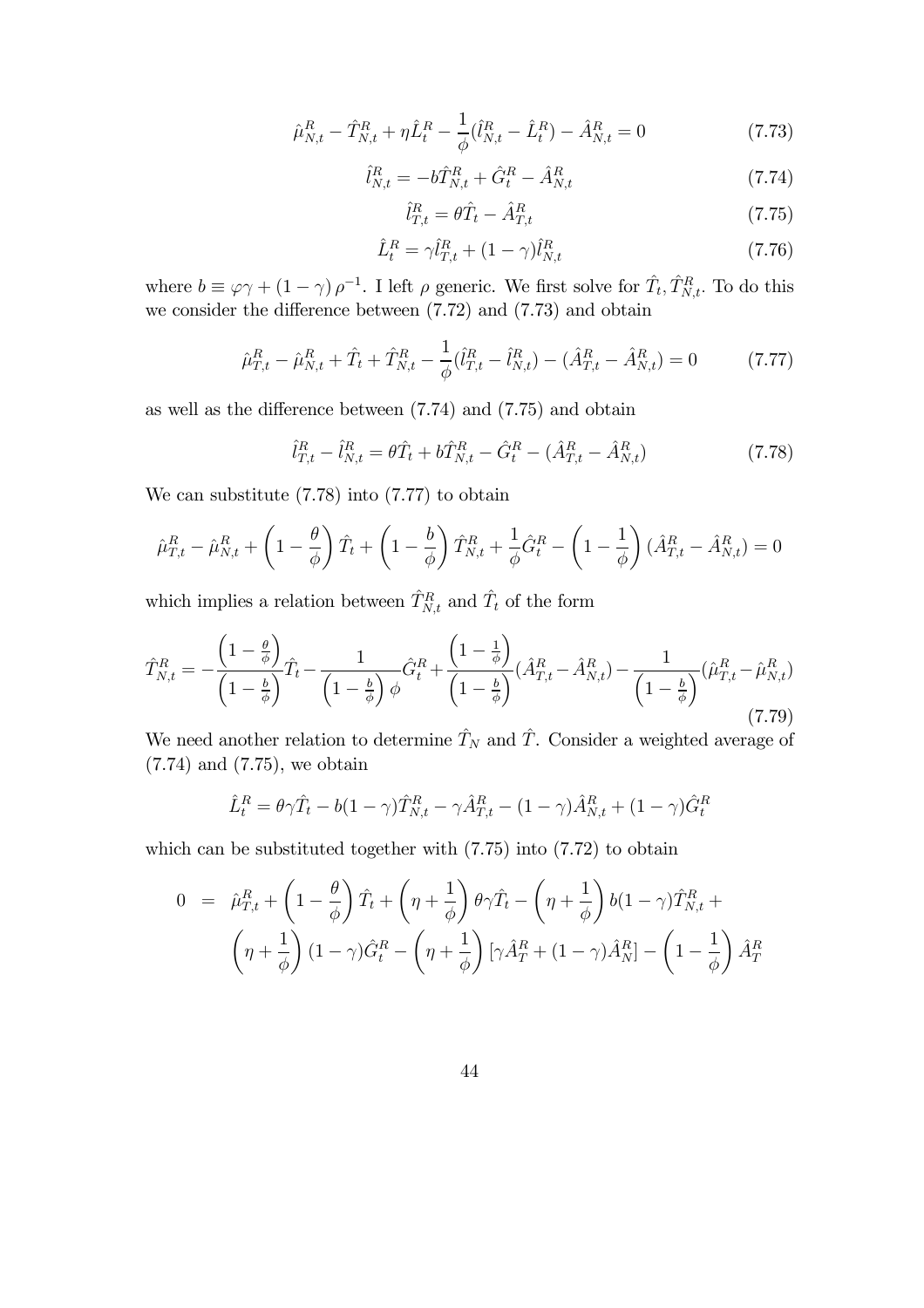from which we can get that

$$
\left[1+\left(\eta+\frac{1}{\phi}\right)\theta\gamma-\frac{\theta}{\phi}\right]\hat{T}_t = \left(\eta+\frac{1}{\phi}\right)b(1-\gamma)\hat{T}_{N,t}^R + \left(1-\frac{1}{\phi}\right)\hat{A}_{T,t}^R -\hat{\mu}_{T,t}^R + \left(\eta+\frac{1}{\phi}\right)[\gamma\hat{A}_{T,t}^R + (1-\gamma)\hat{A}_{N,t}^R] -\left(\eta+\frac{1}{\phi}\right)(1-\gamma)\hat{G}_t^R
$$
(7.80)

We can combine (7.79) and (7.80) to solve for  $(\hat{T}_{N,t}^R, \hat{T}_t)$ .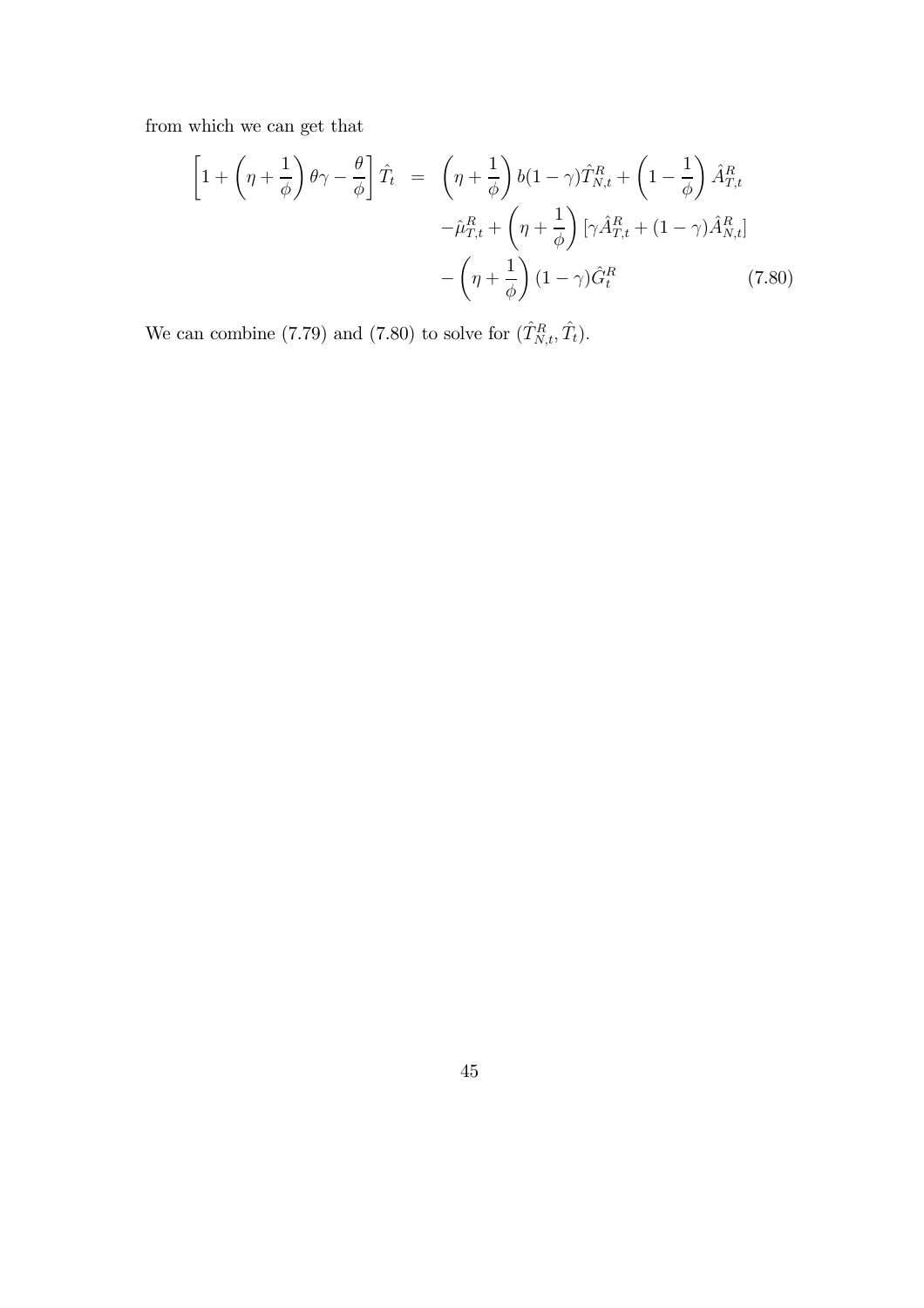

Fig. 1: Dispersion in HICP - y-o-y growth rate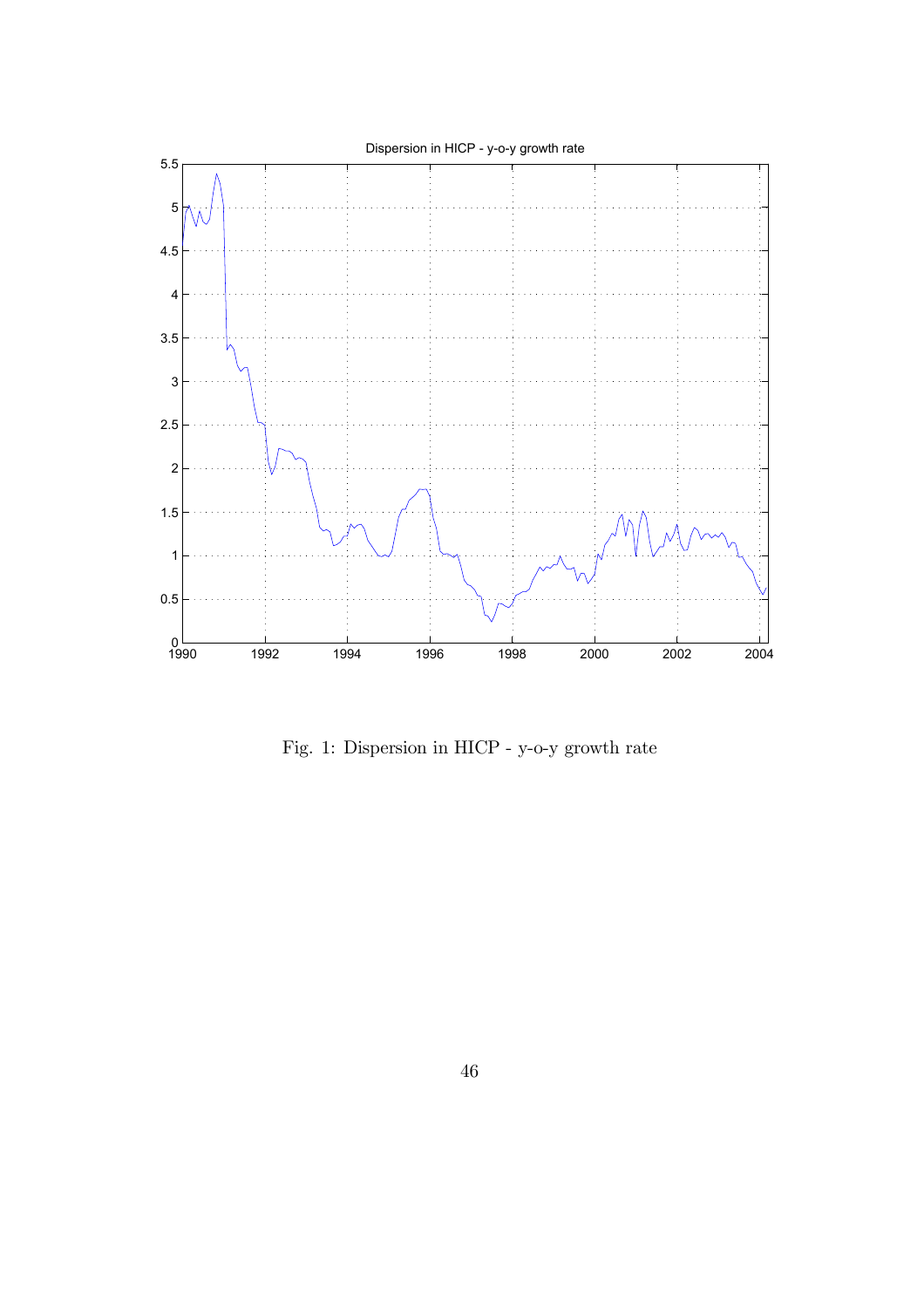

Fig. 2: Overall HICP - euro area countries - y-o-y growth rate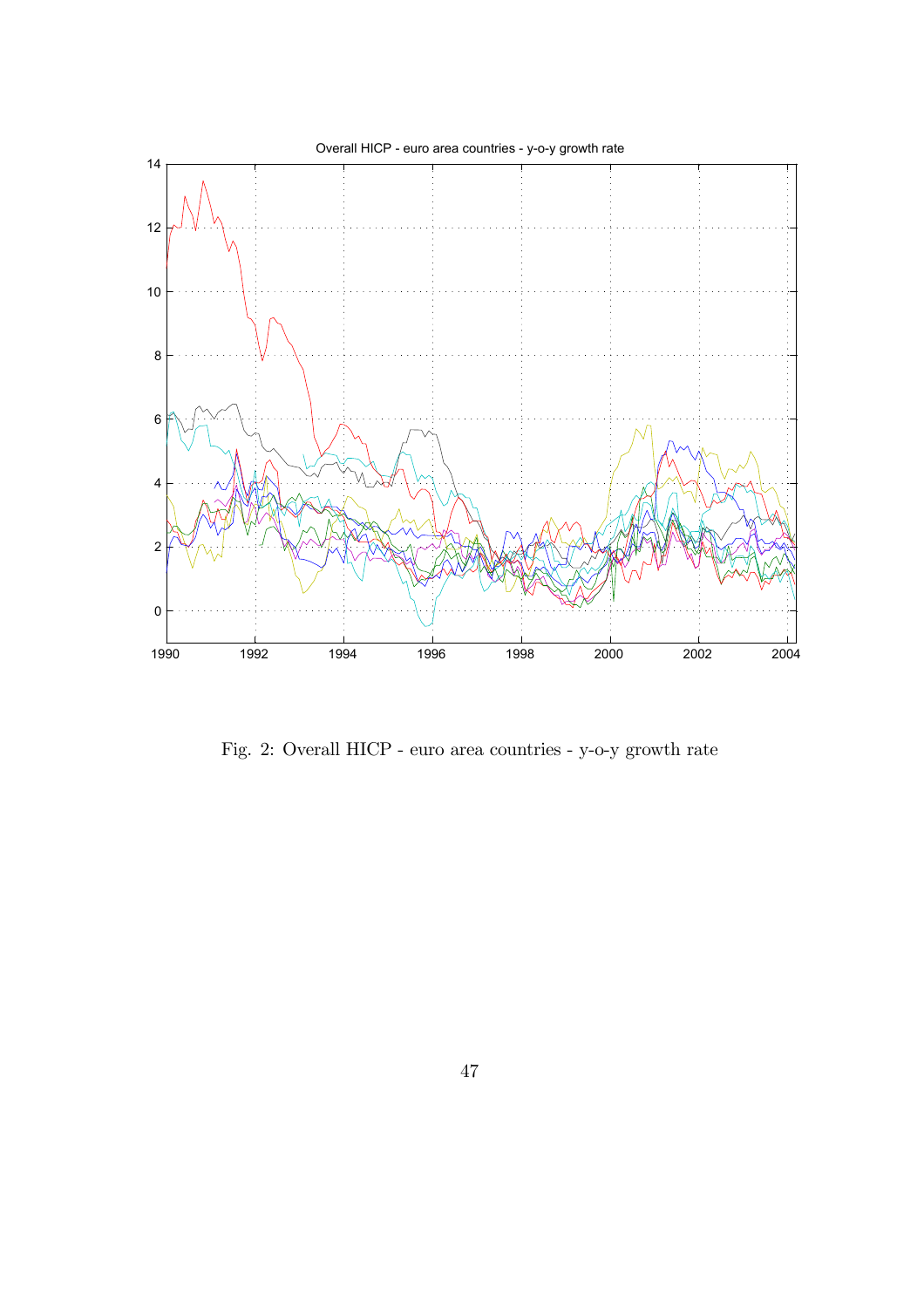

Fig. 3: HICP main sectors - euro area countries - y-o-y growth rate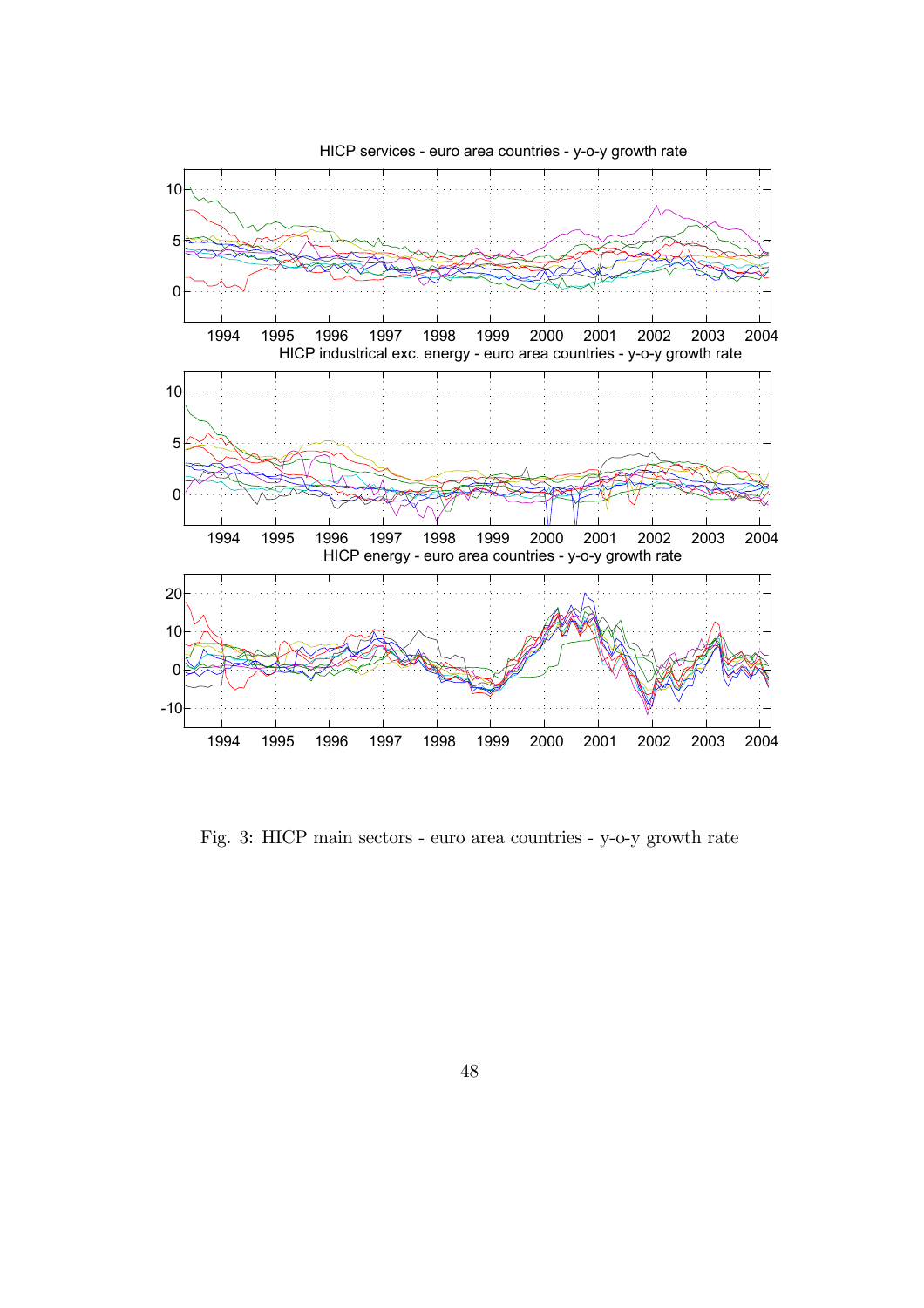

Fig. 4: Dispersion by sector.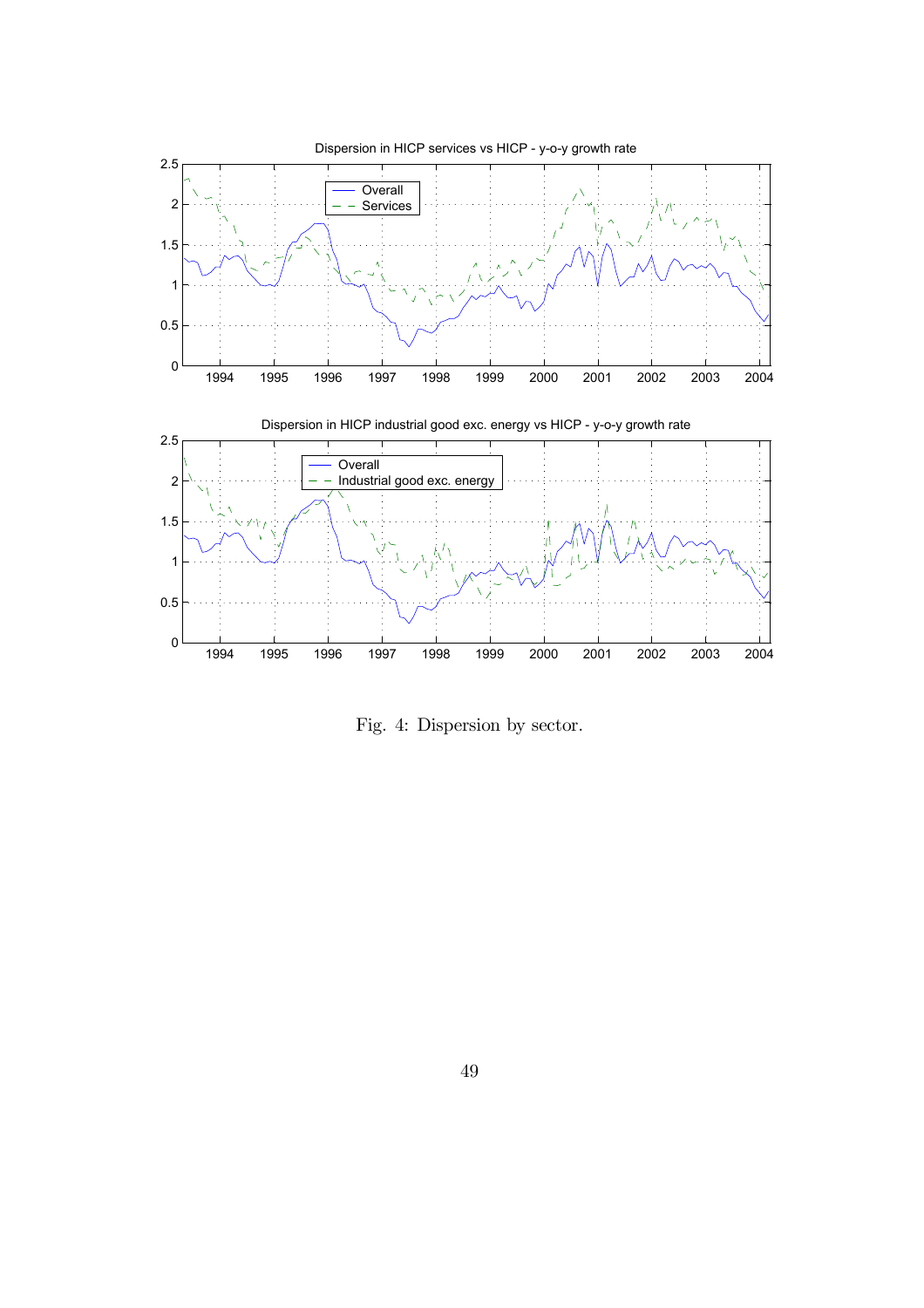

Fig. 5: Dispersion by sector.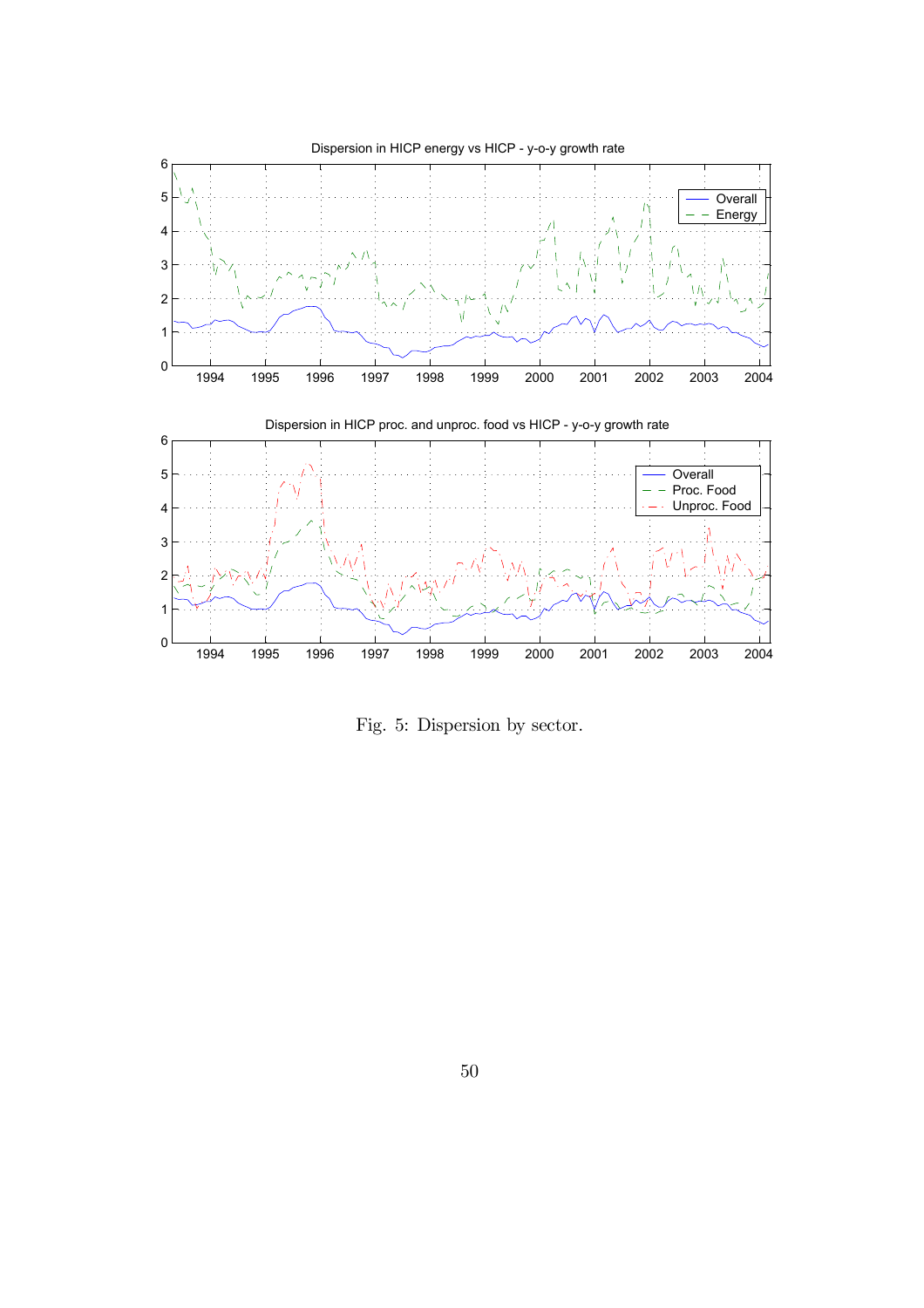

Fig. 6: Dispersion decomposition.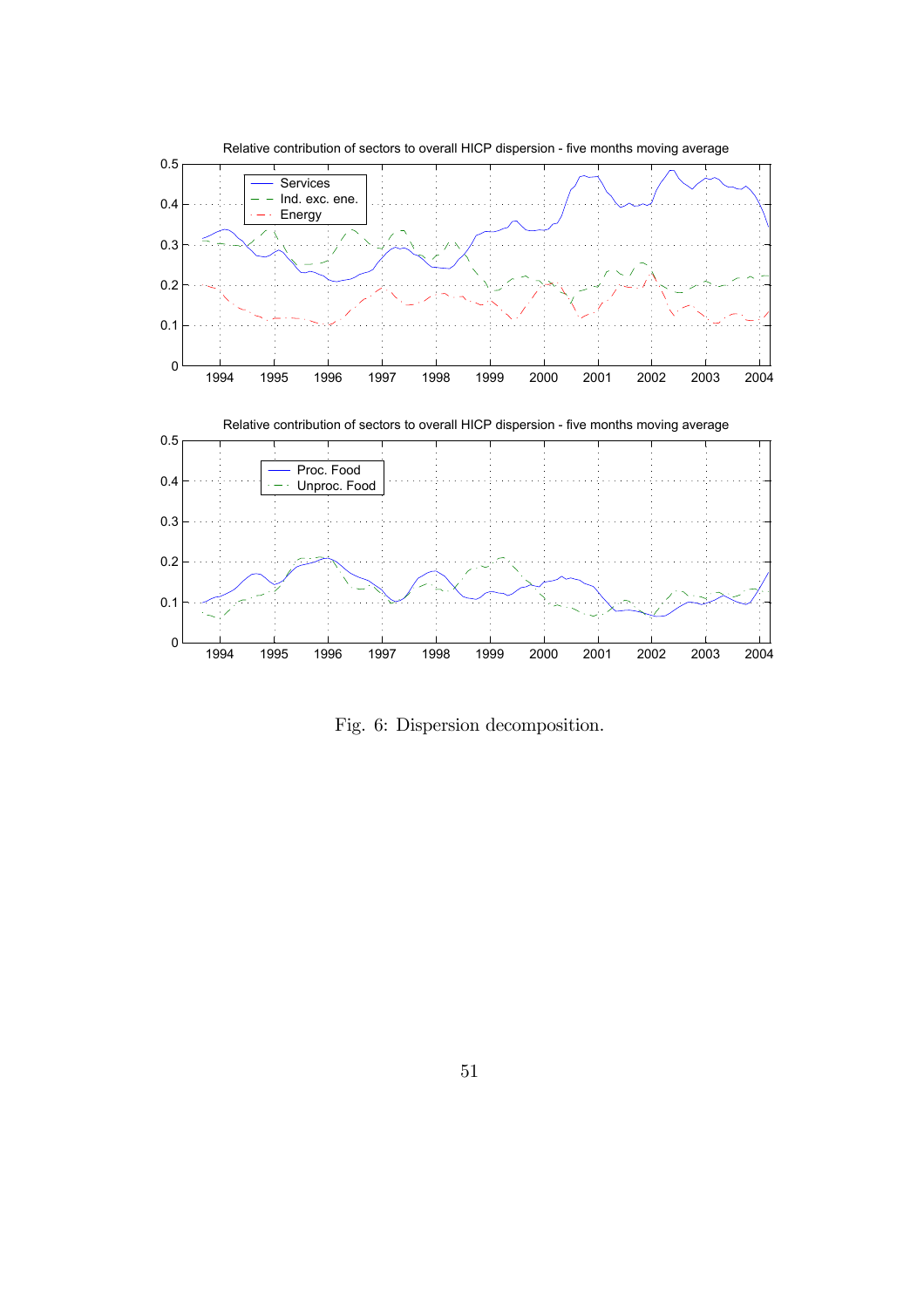

Fig. 7: Decomposition of Overall dispersion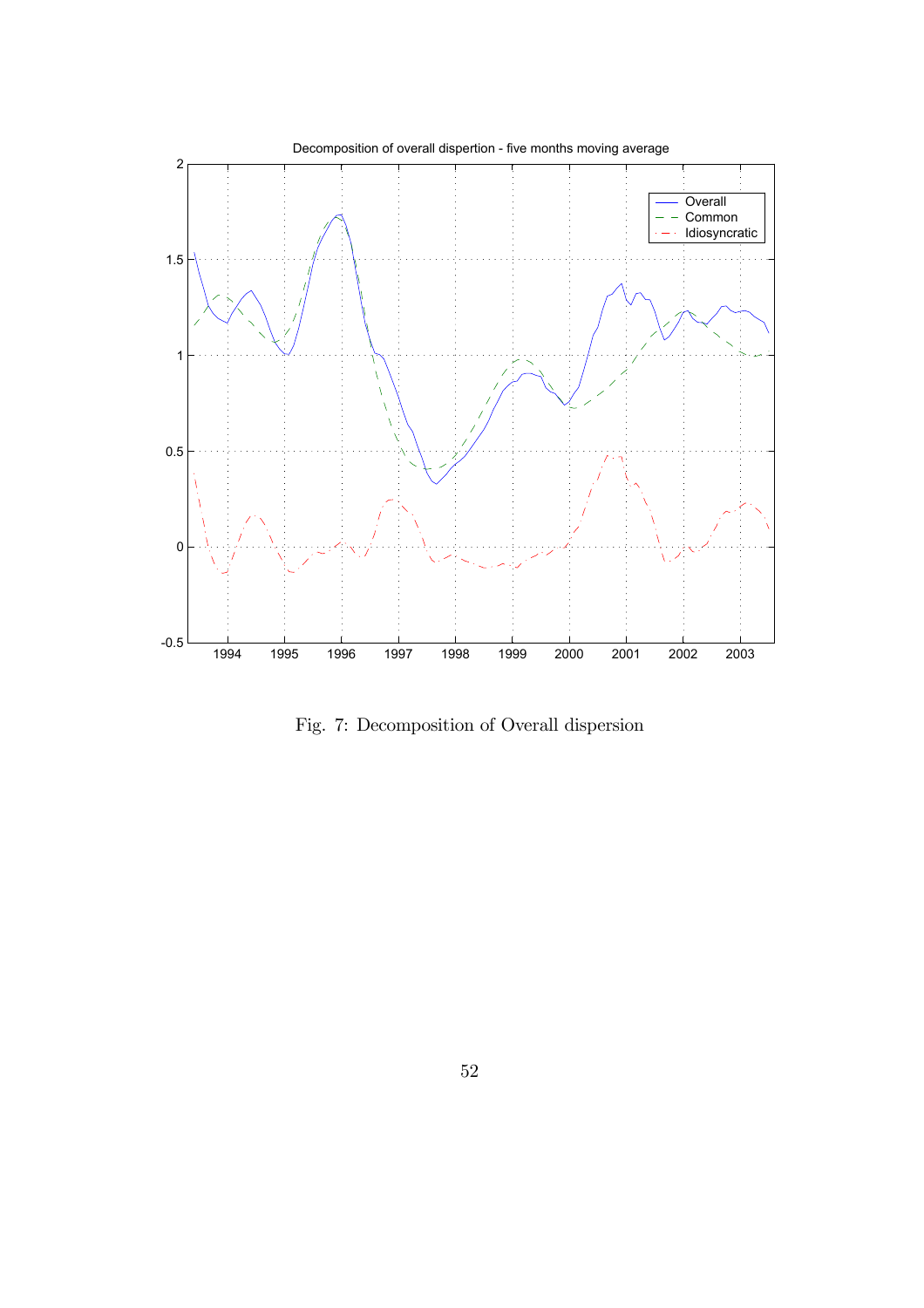

Fig. 8: Decomposition of Services dispersion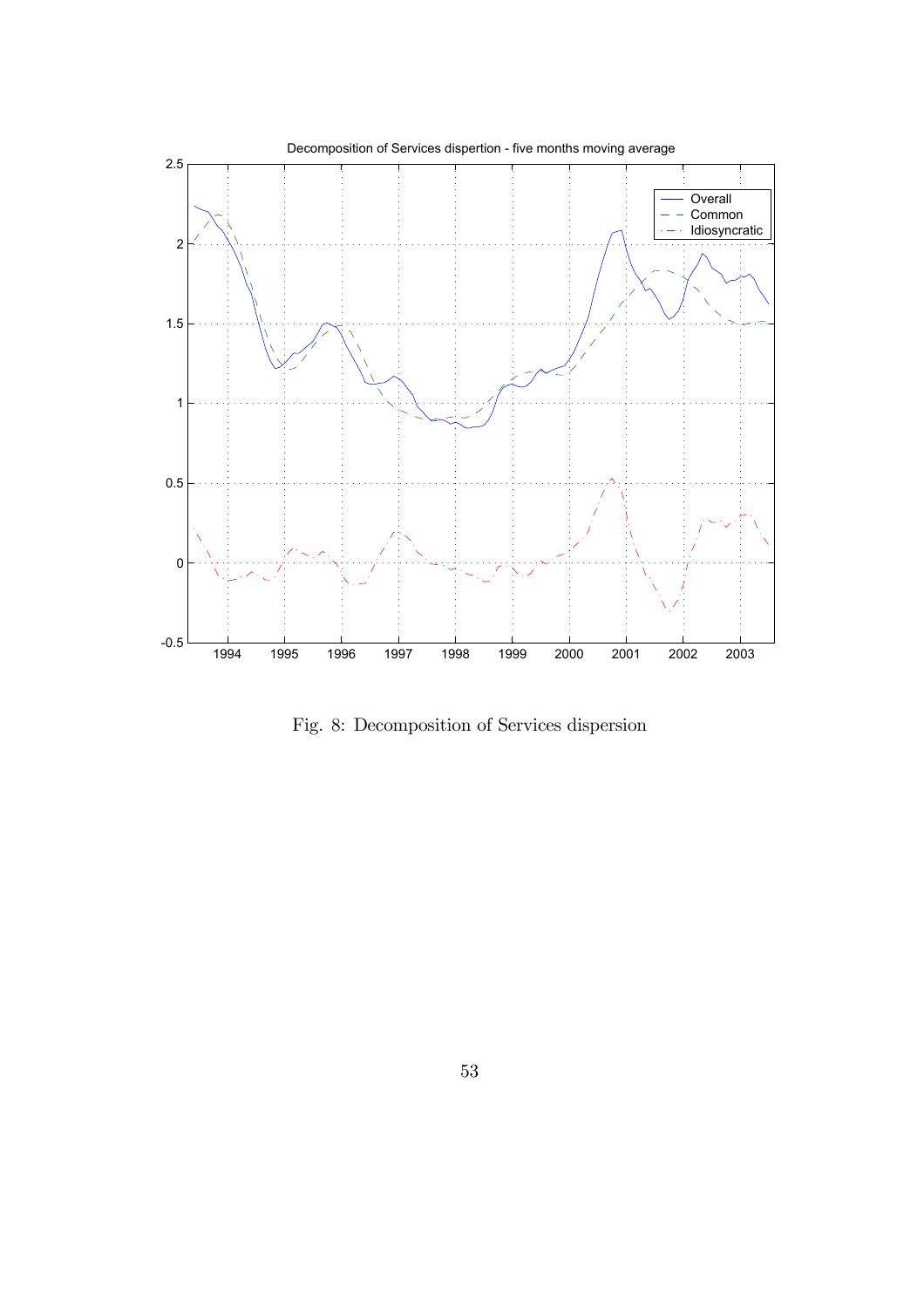

Fig. 9: Decomposition of Industrial Goods exc. energy dispersion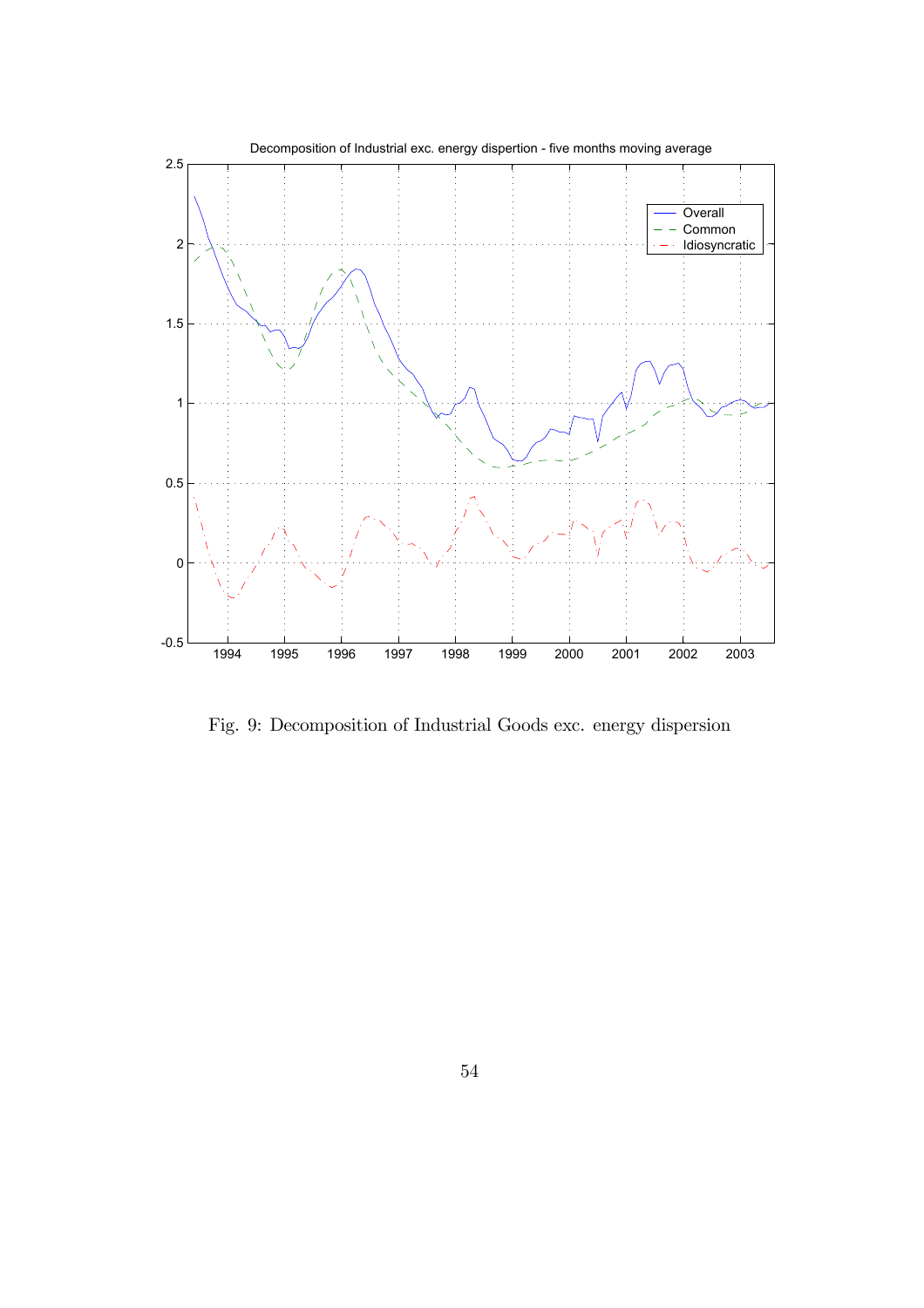

Fig. 10: Decomposition of Energy dispersion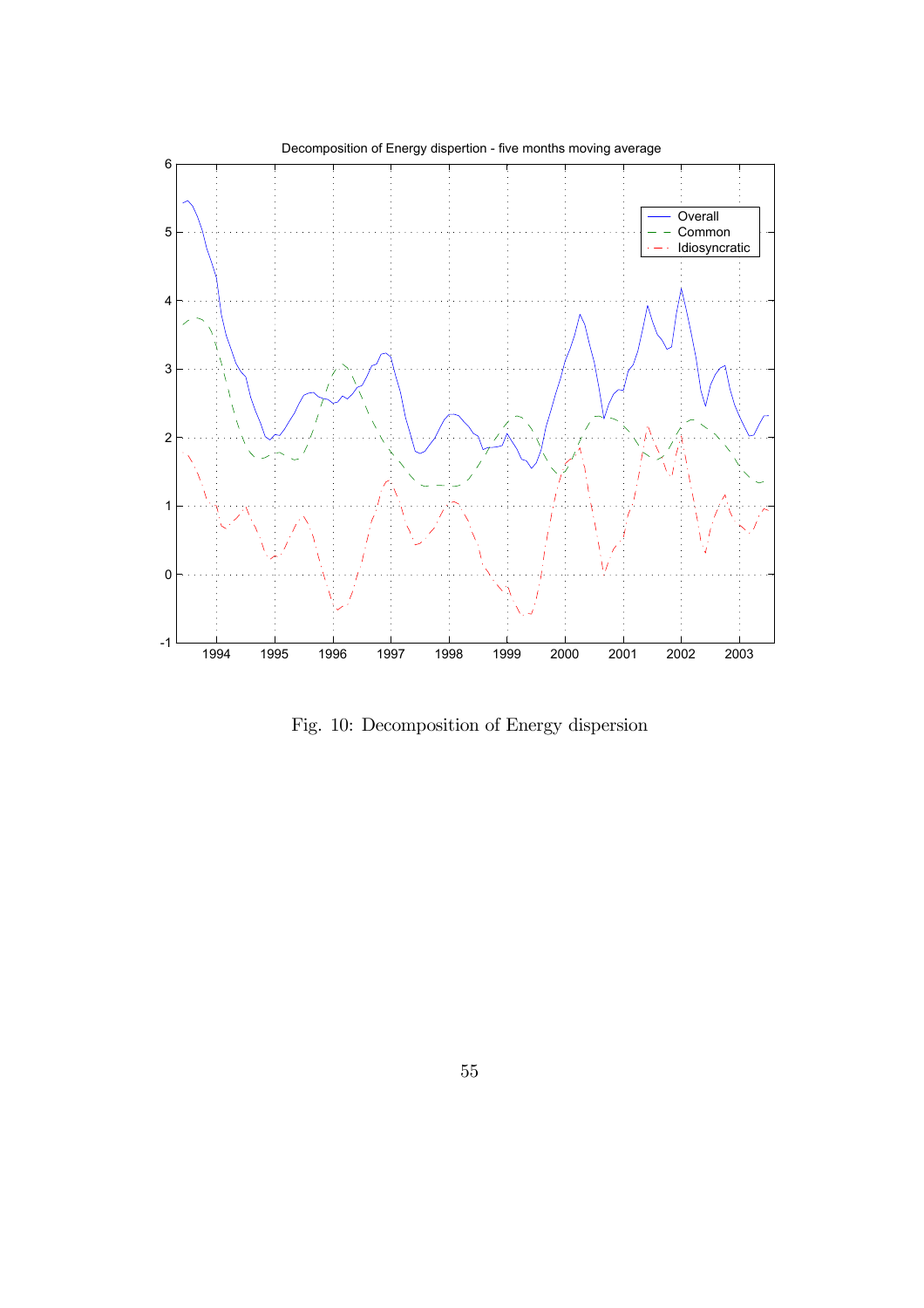

Fig. 11: monetary policy shock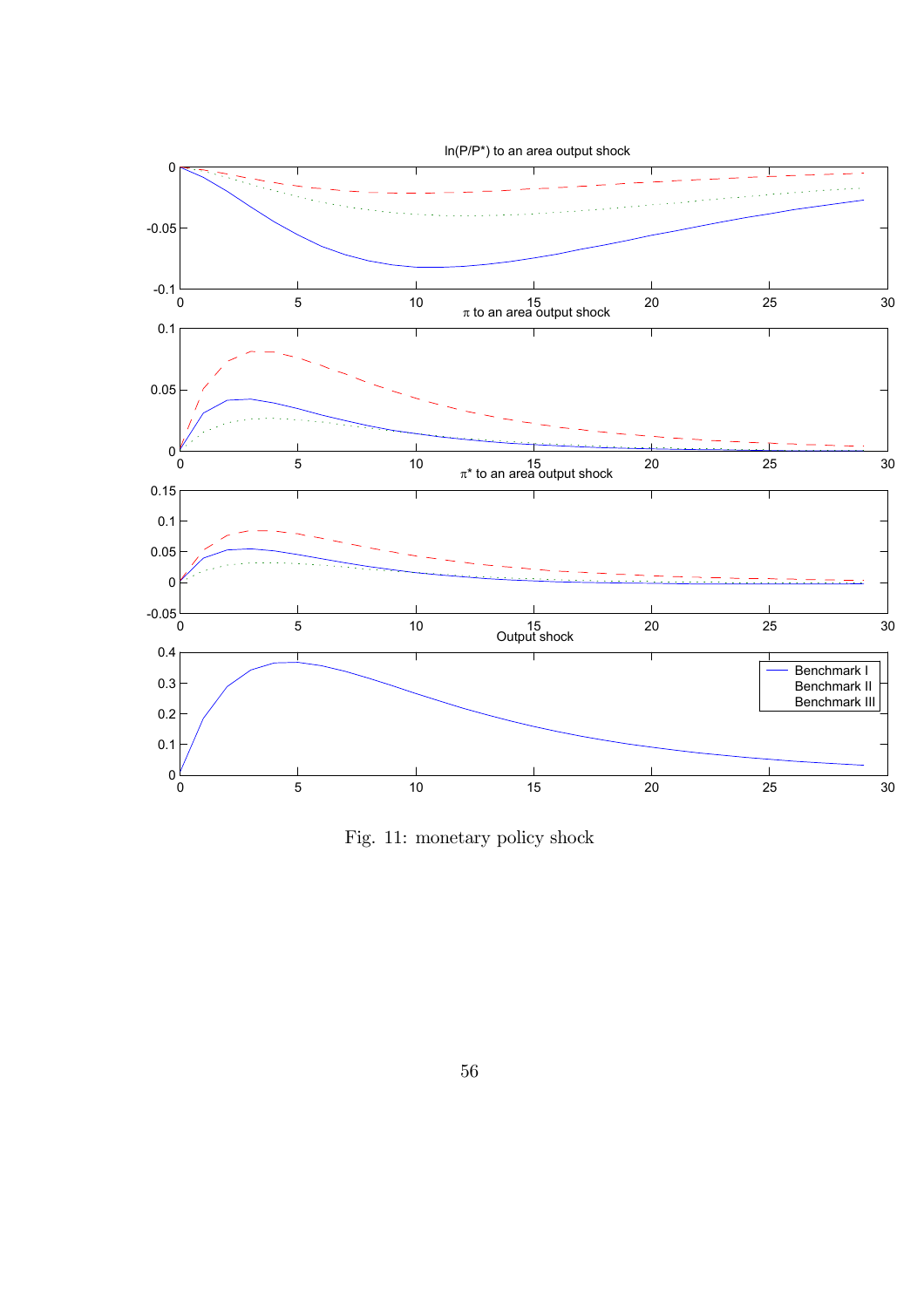

Fig. 12: Productivity shocks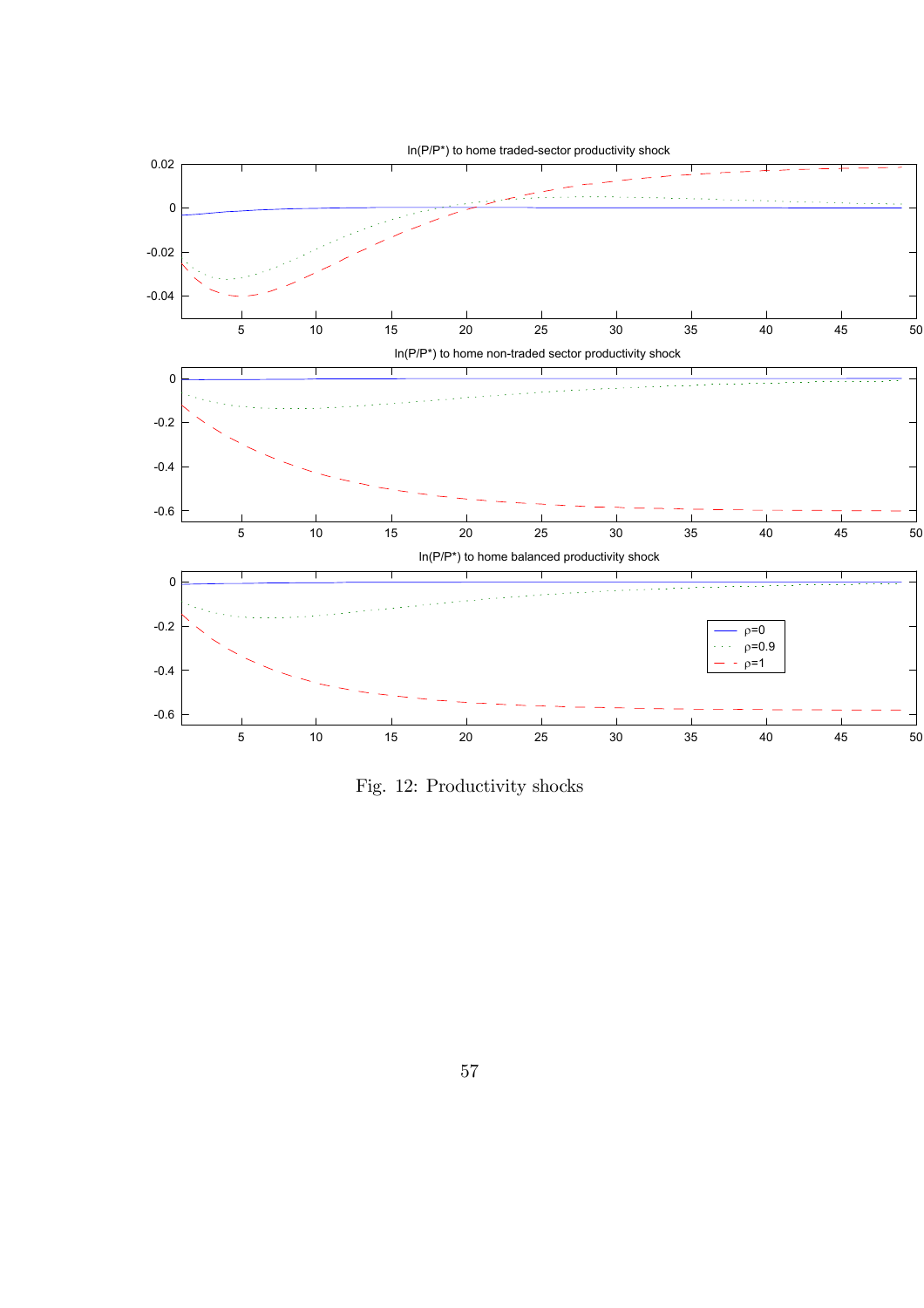

Fig.13: Mark-up shocks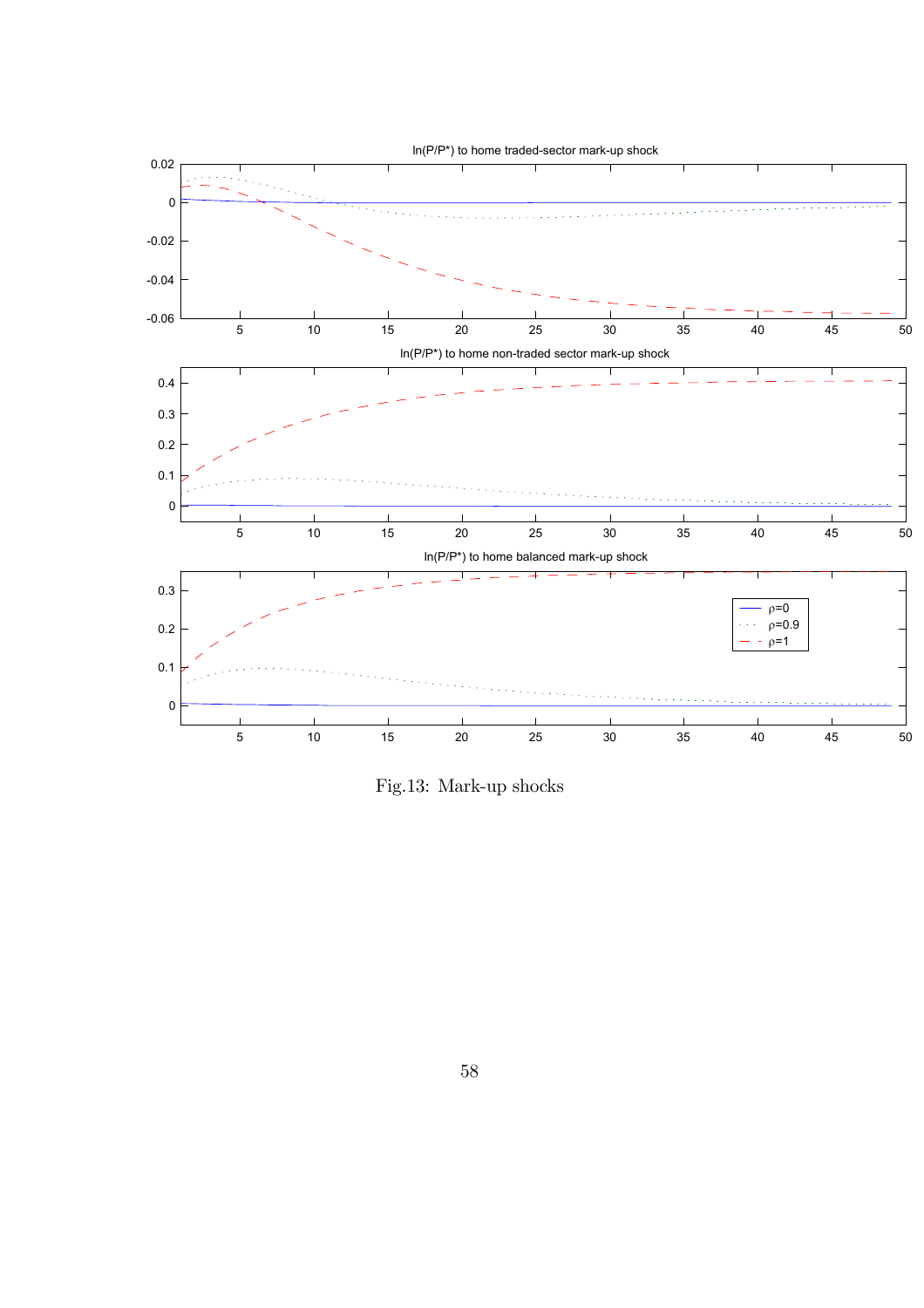

Fig. 14: Government purchase shocks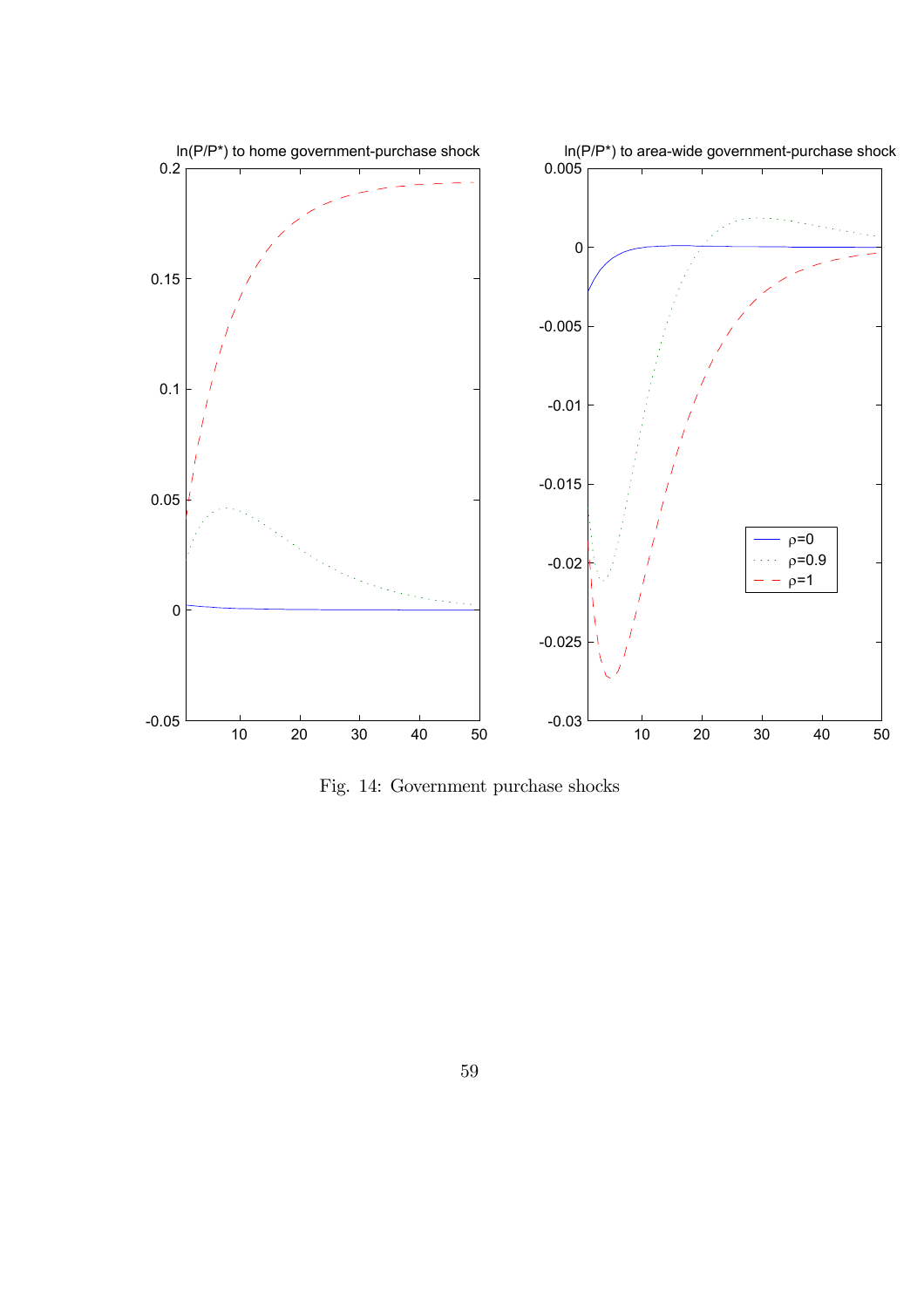

Fig. 15: Monetary policy and home trade sector productivity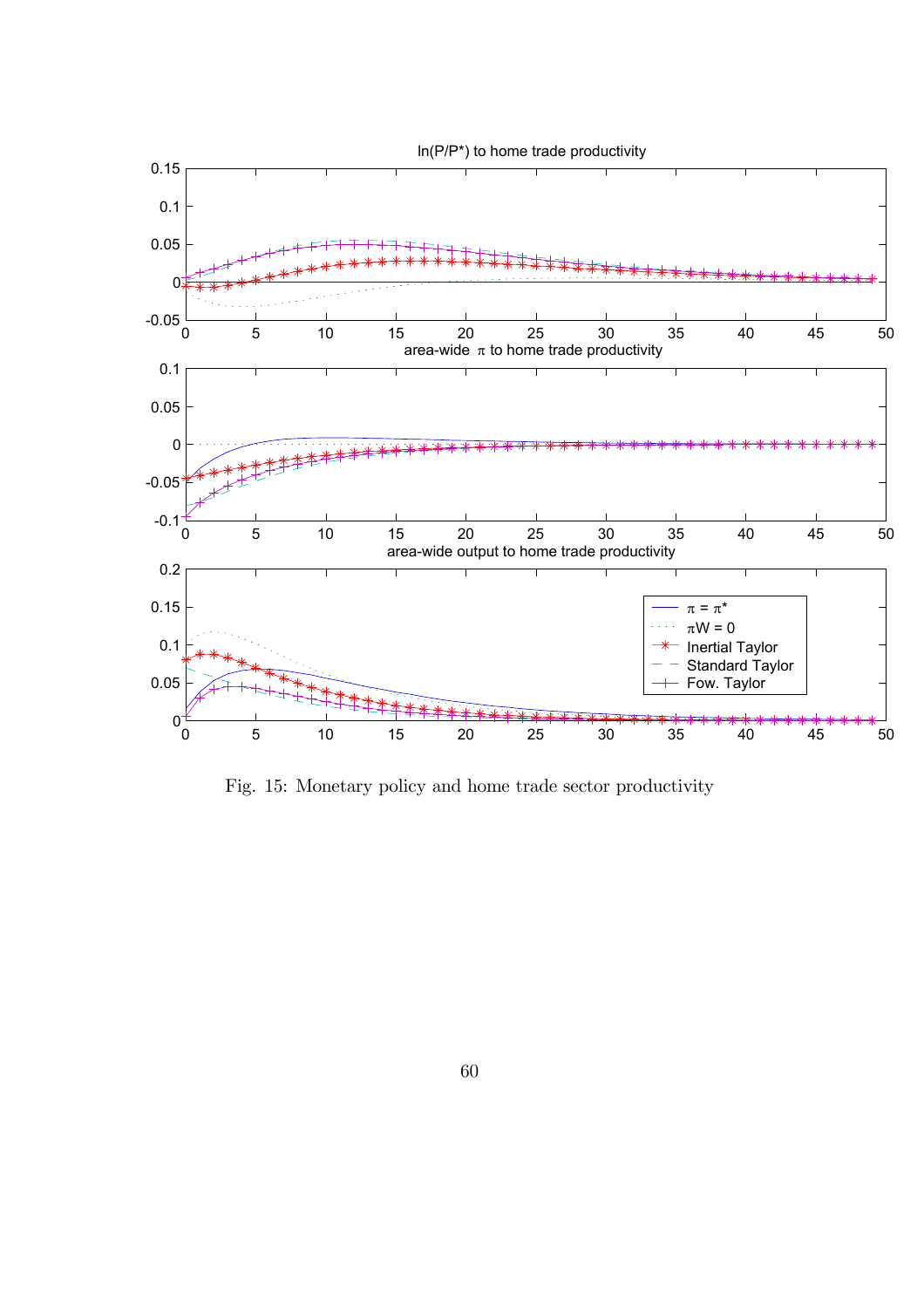

Fig. 16: Home non-trade sector productivity shock